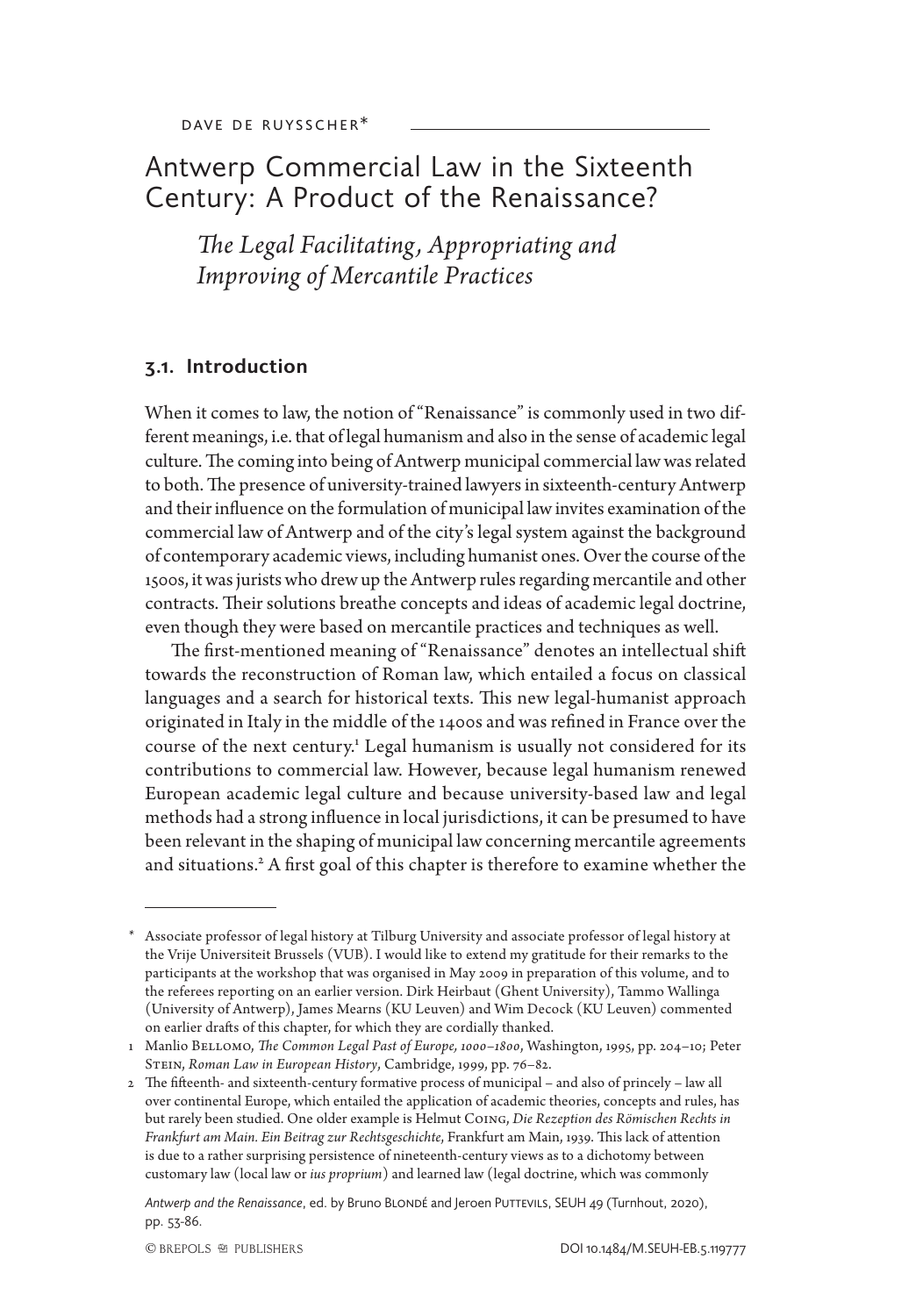development of Antwerp commercial law in the sixteenth century is correlated to an influence from contemporary legal humanism.

In so doing, attention must be paid to the characteristics of legal humanism as distinguished from academic legal culture in general. For the purpose of this volume, this is the more relevant because another common meaning (the abovementioned second one) of Renaissance with regard to law directly points to legal scholarship in general. The scholastic interpretations of texts of Roman law began around 1100 and thereafter spread throughout the known world. Charles Haskins considered "the revival of jurisprudence" as a major achievement of the Renaissance of the twelfth century.<sup>3</sup> What was rebooted in the early twelfth century, and first and foremost in Italian cities, was the idea that law is a product of reasoning. This mirrored essential characteristics of Roman law. In the early twelfth century Roman law was re-appropriated in scholarly writings through an analysis of the *Corpus Iuris Civilis*, which had been drawn up under the sixth-century Roman Emperor Justinian and which contained the *Digesta* and the *Codex*. As a result, academic lawyers acquired and built up a law that was capable of rationalisation through internal principles alone and which comprised abstract concepts (e.g. property, contract) that allowed for subsuming and organising practices and factual elements.<sup>4</sup> In the early Middle Ages, after the collapse of the Roman legal systems and before the revival of academic legal culture, law in the mentioned sense did not exist. After 1100, legal literature written by academics became the catalyst of a high-level legal culture all over Europe.<sup>5</sup>

labelled *ius commune*). The latter is generally thought of as being a more prestigious object of study because of its intricacy and sophistication; local law is then seen as different, in contents as well as underlying values, from this "*Professorenrecht*". See on the mentioned dichotomy, for example Paolo Grossi, *L'ordine giuridico medievale*, Laterza, 2006; António Manuel Hespanha, "Savants et rustiques: la violence douce de la raison juridique", in *Ius Commune. Zeitschrift für europäische Rechtsgeschichte*, 10, 1983, pp. 1–47; James Q. Whitman, "The Moral Menace of Roman Law and the Making of Commerce: Some Dutch Evidence", in *Yale Law Journal*, 105, 1995–1996, pp. 1841–89. A recent (but still exceptional) re-appraisal of the interactions between academic and local law is Harold J. Berman, *Law and Revolution II. The Impact of the Protestant Reformations on the Western Legal Tradition*, Cambridge (MA), 2006, pp. 156–75. The approach of Emanuele Conte (Università di Roma Tre), who regards late-medieval statutes of Italian cities as being intimately connected to legal doctrine, is promising. See for example Emanuele CONTE, "Roman Law vs. Custom in a Changing Society: Italy in the Twelfth and Thirteenth Centuries", in *Custom. The Development and Use of a Legal Concept in the Middle Ages. Proceedings of the Fifth Carlsberg Conference on Medieval Legal History*, eds Per Andersen & Mia Münster-Swendsen, Copenhagen, 2009, pp. 33–49. The history of municipal commercial law and of its academic embedment remains largely unwritten. See for some interesting research with regard to sixteenth-century Augsburg, highlighting the importance of academic law in municipal forensic practice and legislation, Christoph Becker, "Der Einfluss der Rechtsschule von Bologna auf das Wirtschaftsrecht in Augsburg", in *Schwaben und Italien. Zwei europäische Kulturlandschaften zwischen Antike und Moderne* (Zeitschrift des Historischen Vereins für Schwaben, 102), eds Wolfgang Wüst, Peter Fassl & Rainhard Riepertinger, Augsburg, 2010, pp. 369–85.

<sup>3</sup> Charles H. Haskins, *The Renaissance of the Twelfth Century*, Cambridge, 1927, pp. 193–223.

<sup>4</sup> This definition of law, and in reference to its Roman beginnings, is proposed in Aldo Schiavone, *The Invention of Law in the West*, Cambridge (MA), 2012, pp. 3–4.

<sup>5</sup> Bellomo, *The Common Legal Past of Europe*, pp. 52–77; Harold J. Berman, *Law and Revolution*. *The Formation of the Western Legal Tradition*, Cambridge (MA), 1983.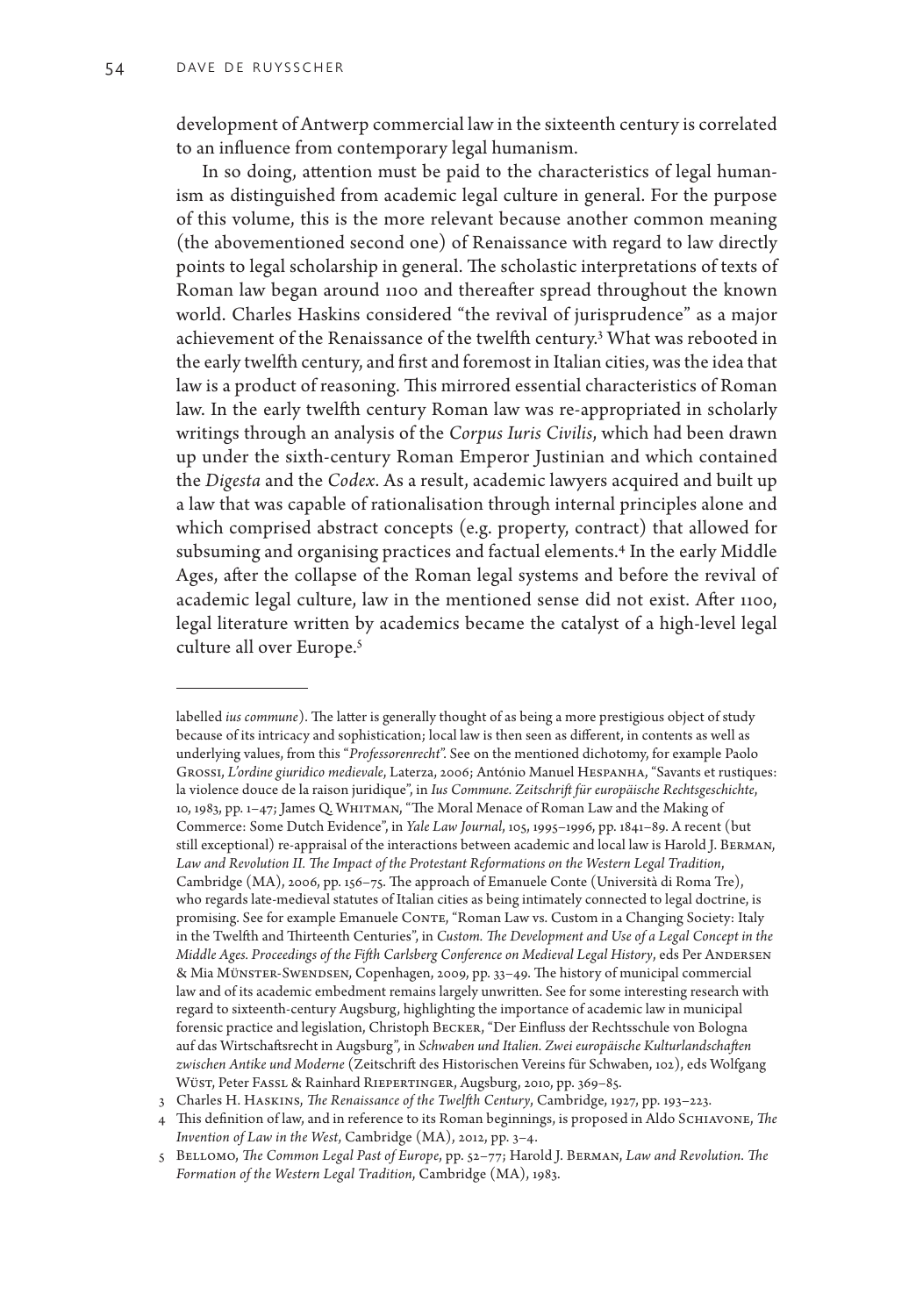Also as a general cultural phenomenon of Italian origin, the Renaissance can be linked to Antwerp. Between approximately 1535 and 1565, which was at the height of the Transalpine Renaissance, the city was the leading commercial centre in Europe, which it had been since the 1490s. Trade contributed to cultural renewal in Northwest Europe at that time. In those years, Antwerp was a hub for many merchants, coming from the Italian and Spanish Peninsulas, from England and from German regions. Netherlanders were also involved in trade in Antwerp. As a result of the interactions among these traders, new mercantile techniques were brought to Antwerp. Many of these techniques had Italian roots. The methods of trade, as well as mercantile contracts and usages, were legally elaborated on in Antwerp's municipal law, which took the practices of commerce as the basis for solutions that were thoroughly impregnated with academic notions.

It will be made clear below that of the three mentioned Renaissances it was the aftermath of the Renaissance of the twelfth century and its dispersal in Northwest continental Europe that proved fundamental for Antwerp's commercial law. After all, it was mainly the academically imbued municipal law, which had been crafted out of late-medieval writings, that mattered for resolving disputes, and not the practices of merchants. Customs of trade were few, and other mercantile practices were too superficial from a legal point of view to solve complex problems. The gradual restructuring of the Antwerp legal system after 1460, which went together with an incremental use of legal doctrine, resulted in the incremental creation of Antwerp commercial law. Initially, in the first half of the 1500s, academic approaches served to update the practice of the court and the enforcement of debts, and later on they became a tool to capture the contents of mercantile contracts within a legal-theoretical framework. In turn, this framing of business methods within academic schemes fostered a further quick absorption of new practices of merchants, such as indorsement of bills of exchange.

In the first part, the modest upgrading of a fifteenth-century system of executing contracts in relation to academic concepts will be detailed. In the second, we will examined to what extent humanist culture influenced Antwerp lawyers and the commercial law that they crafted. The third part assesses the relative importance of academic culture vis-à-vis (Italian and other) mercantile techniques within the law that was applied in Antwerp in matters of trade.

# **3.2. Academic Legal Culture and First Changes to the Antwerp Legal System (after** *c.* **1460)**

For the most part of the fifteenth century, Antwerp law was mainly unwritten and disorganised. It was less a matter of written rules than of memory. In this period, textual approaches towards municipal law were minimal. The Antwerp administrators ("aldermen") and the Duke of Brabant, being the lord of Antwerp, sometimes promulgated bylaws that were registered in ledgers for consultation. However, such official decrees were rather rare and they were mostly concerned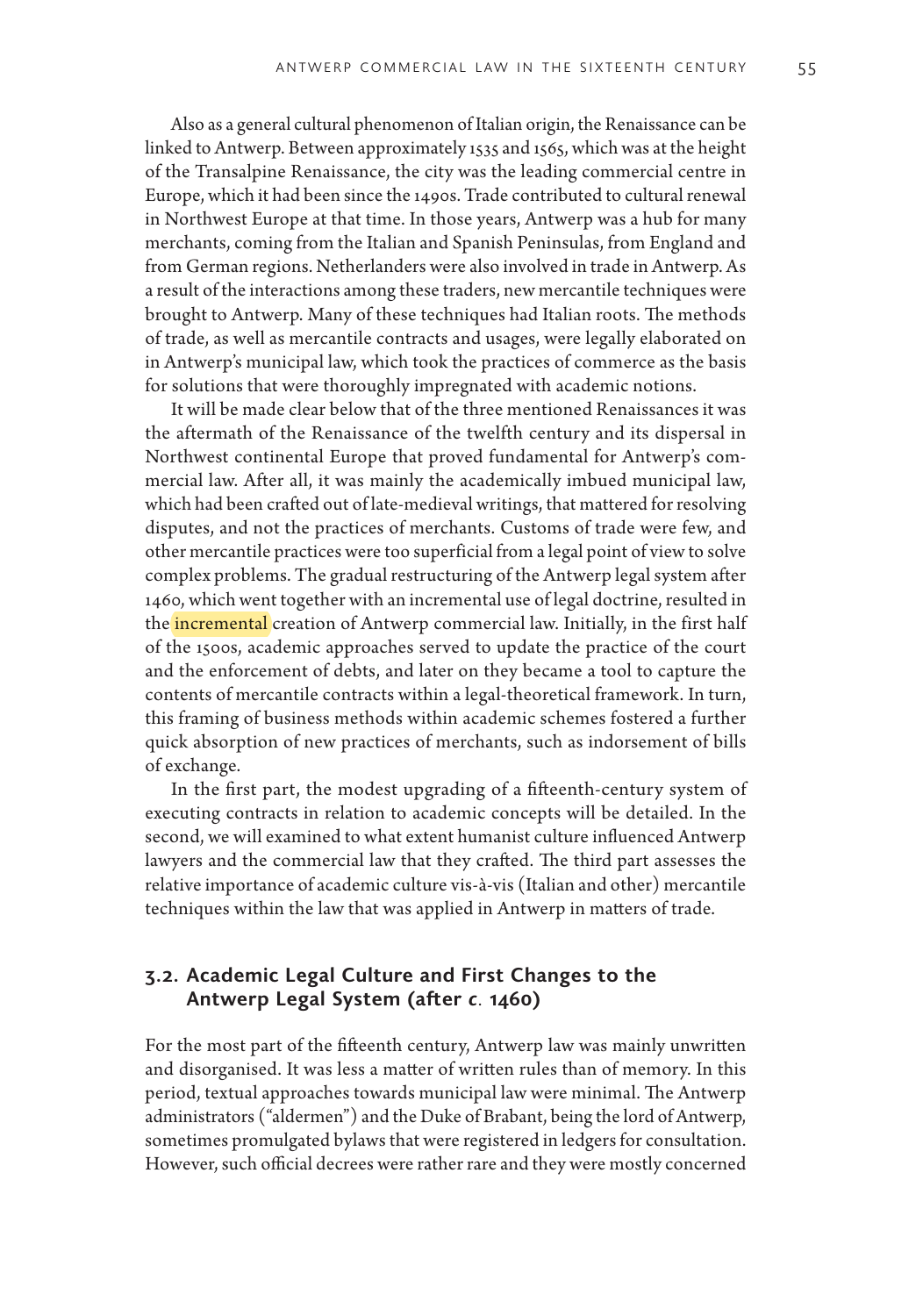with general safety, guilds and public health.<sup>6</sup> Solutions regarding agreements between citizens, inhabitants and visiting merchants remained for the most part unwritten, and if they were written down this was done in an abbreviated form. This was very much the case for rules relating to mercantile contracts. The *Keurboeck*, which was a compilation of Antwerp regulations that had been put together from the beginning of the fourteenth century onwards, lists some sections dealing with debts arising out of sale contracts.<sup>7</sup> Succinct legal precepts on commercial contracts can be found in privileges that were granted by the Duke of Brabant to groups of merchants visiting Antwerp. Ducal charters that in 1296 and 1305 were handed out to English traders contain some rules regarding contracts of sale.<sup>8</sup> Moreover, fourteenth- and fifteenth-century judgments of the Antwerp Municipal Court were brief and seldom explicit on the rules that were linked to types of mercantile contracts (*coop* (i.e. sale), *geselschap* (i.e. partnership)).9

With regard to mercantile agreements this understated law mostly focused on the enforcement of debts. Over the course of the second half of the 1400s, it became possible to seize (to lay attachment on, *arrest*) the effects of a debtor on the basis of any agreement or promise and to have them sold publicly if the debtor did not offer payment, even if no collateral for the debt had been fixed.<sup>10</sup> In response to this new regime, visitors to the Brabant fairs at Whitsun and Bamis were protected against seizure and expropriation of assets that were pursued in compensation for debts that had not been incurred at the fairs. For the duration of the so-called "freedom of the market" (*marktvrijheid*), which

<sup>6</sup> "Clementeynboeck, 1288–1414", in *Antwerpsch Archievenblad*, first series, vol. 25, *s.d.*, pp. 101–465, vol. 26, *s.d.*, pp. 1–136, second series, vol. 5, 1930, pp. 124–59; "Het 2e oudt register in't parkement gebonden, 1438–1459", in *Antwerpsch Archievenblad*, first series, vol. 29, *s.d.*, pp. 262–471 and vol. 30, *s.d.*, pp. 1–471.

<sup>7</sup> An analysis and dating of the sections of the *Keurboeck* can be found in Frans Blockmans, "Het vroegste officiële ambachtswezen te Antwerpen", in *Bijdragen voor de Geschiedenis der Nederlanden*, 8, 1954, pp. 161–201. The *Keurboeck* was published in *Coutumes de la ville d'Anvers*, ed. Guillaume De Longé (Coutumes du pays et duché de Brabant. Quartier d'Anvers), vol. 1, Brussels, 1870, pp. 2–89. See for a sections on debts, p. 26 (s. 66).

<sup>8 &</sup>quot;Une charte brabançonne inédite de 1296 en faveur des marchands anglais", ed. Hendrik OBREEN, *Bulletin de la Commission royale d'Histoire*, 80, 1911, pp. 528–57; Frans Henri Mertens & Karel Louis Torfs, *Geschiedenis van Antwerpen sedert de stichting der stad tot onze tyden*, vol. 2, Antwerp, 1846, pp. 543–52.

<sup>9</sup> "Oudt Register, mette Berderen, 1336–1439", in *Antwerpsch Archievenblad*, first series, 26, *s.d.*, pp. 414–27, 27, *s.d.*, pp. 1–472, 28, *s.d.*, pp. 1–472, and 29, *s.d.*, pp. 1–261; "Het 2e Oudt Register, in't parkement gebonden, 1438–1459", in *Antwerpsch Archievenblad*, first series, 29, *s.d.*, pp. 262–471, and 30, s.d., pp. 1-471. See also Egied I. STRUBBE & Edward SPILLEMAECKERS, "'De Antwerpse rechtsaantekeningen' van Willem de Moelnere", in *Bulletin de la Commission royale pour la publication des anciennes lois et ordonnances de Belgique*, 18, 1954, pp. 7–148.

<sup>10</sup> Dave De Ruysscher, "Bankruptcy, Insolvency and Debt Collection Among Merchants in Antwerp (*c.* 1490–*c.* 1540)", in *The History of Bankruptcy. Economic, Social and Cultural Implications in Early-Modern Europe*, ed. Th.M. Safley, Abingdon, 2013, pp. 188–9.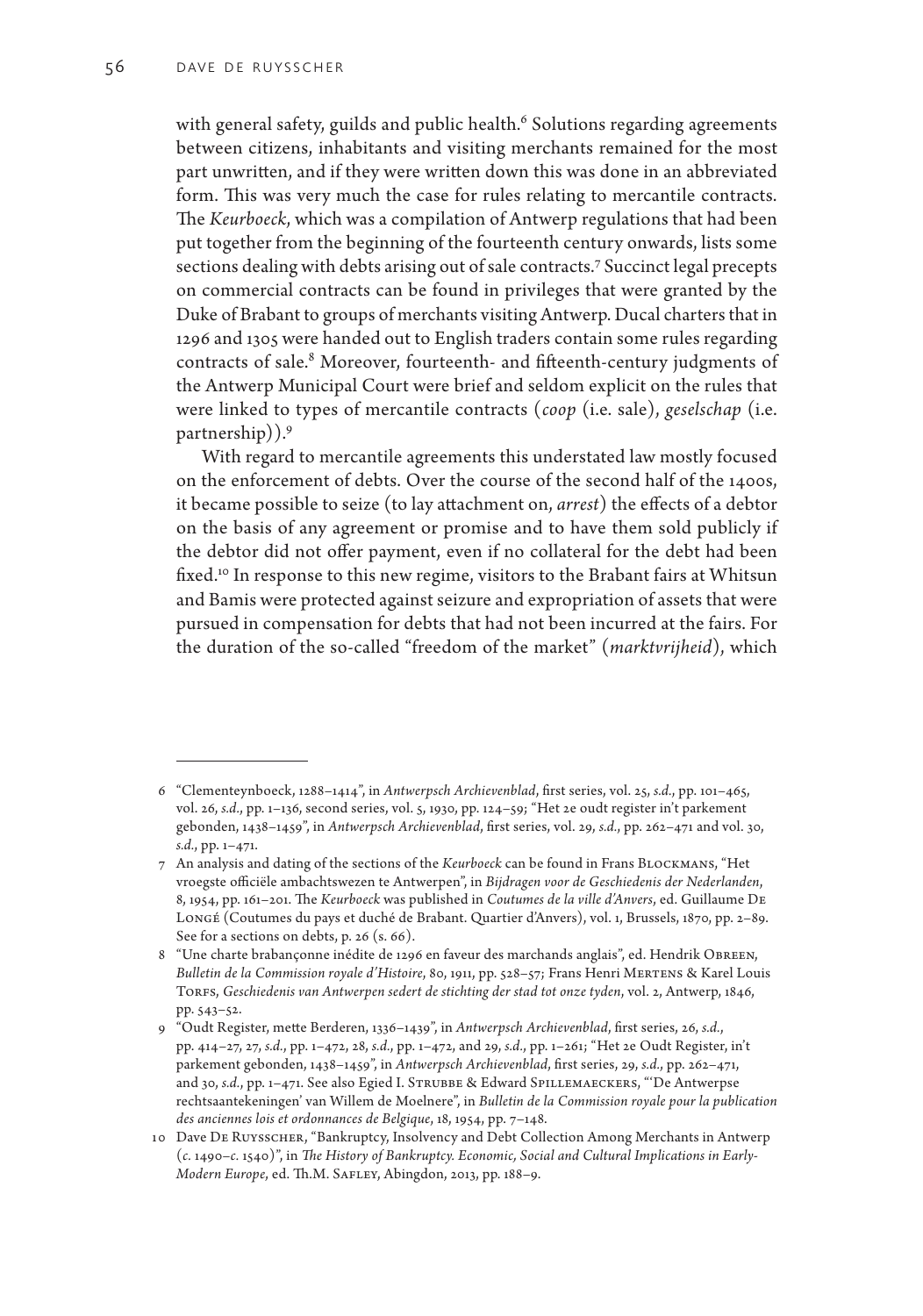lasted a few weeks before, during, and after the fairs, only debts that had been negotiated at a (previous) fair could be enforced by means of seizure of assets.<sup>11</sup>

Most of the rules regarding commercial agreements that were imposed by the Antwerp aldermen, in judgments as well as by means of bylaws, concerned enforcement remedies. The aldermen offered the contracting parties the possibility of swift execution, but only upon registration of the debt. The Antwerp administrators endorsed arrangements in certificates (*certificatiën*) and so-called "aldermen's letters" (*schepenbrieven*). The latter were used for *gheloften* (i.e. promises) and *voirwairden* (i.e. agreements).<sup>12</sup> Certificates could be handed out for ascertaining statements or situations. These documents could serve to upgrade the evidential value of the debt mentioned in them. Moreover, since the first decades of the 1400s, the execution of a debt that had been inserted into an aldermen's letter was possible with short proceedings. In their role of judges, the aldermen "read", i.e. confirmed, the letters and certificates that they had issued earlier.13 The authentication of debts was fairly easy, which meant that contents of contracts were more or less freely established. In the courtroom of the Antwerp Municipal Court, this approach of stamping and executing promises and contracts went together with reluctance towards imposing rules that breached the contents of agreements. Until the middle of the sixteenth century, the aldermen did not create default rules, serving as models for contracts and allowing for the checking of their contents in case the agreement was unclear. Measures prohibiting certain provisions of contract were also rare until that time.<sup>14</sup>

After 1480, Antwerp judgments were systematically written down in ledgers.<sup>15</sup> In the final decades of the fifteenth century, the French technique of the *enquête par turbe* became popular in Antwerp. When a question of law was raised, such a *turbe* inquiry was held and ten or more legal professionals (former aldermen, practitioners and civil servants), who were often jurists by training, were

<sup>11</sup> Antwerp City Archives (FelixArchief ) (hereinafter ACA), Vierschaar (hereinafter V), no. 2, s. 141 and fol. 35. See for an edited version of this text Dave De Ruysscher, "De ontwikkeling van het Antwerpse privaatrecht in de aanloop naar de *costuymen* van 1548. Uitgave van het *Gulden Boeck* (*c.* 1510–*c.* 1537), (projecten van) ordonnanties (1496–*c.* 1546), een rechtsboek (*c.* 1541–*c.* 1545) en proeven van hoofdstukken van de *costuymen* van 1548", in *Bulletin de la Commission royale pour la publication des anciennes lois et ordonnances de Belgique*, 54, 2013, pp. 65–324, here pp. 158–59 and p. 174.

<sup>12</sup> Gustaaf Asaert, "De oudste certificatiën van de stad Antwerpen (1468–1482)", in *Handelingen van de Koninklijke Commissie voor Geschiedenis – Bulletin de la Commission royale d'Histoire*, 132, 1966, pp. 261–3.

<sup>13</sup> Philipp GODDING, "Les conflits à propos des lettres échevinales des villes brabançonnes (XVe–XVIIIe siècles)", in *The Legal History Review (Tijdschrift voor Rechtsgeschiedenis)*, 22, 1954, pp. 308–17; Raoul C. Van Caenegem, "La preuve dans l'ancien droit belge des origines à la fin du XVIIIe siècle", in *La preuve. Deuxième partie. Moyen Âge et Temps modernes*, Brussels, 1963, pp. 405–7.

<sup>14</sup> Dave De Ruysscher, "L'interprétation des contrats commerciaux à Anvers (*c.* 1490–*c.* 1540)", in *L'interprétation du droit*, ed. Boris Bernabé, Besançon, 2017, in press.

<sup>15</sup> ACA, Privilegiekamer (hereinafter PK), no. 93; ACA, V, no. 1231.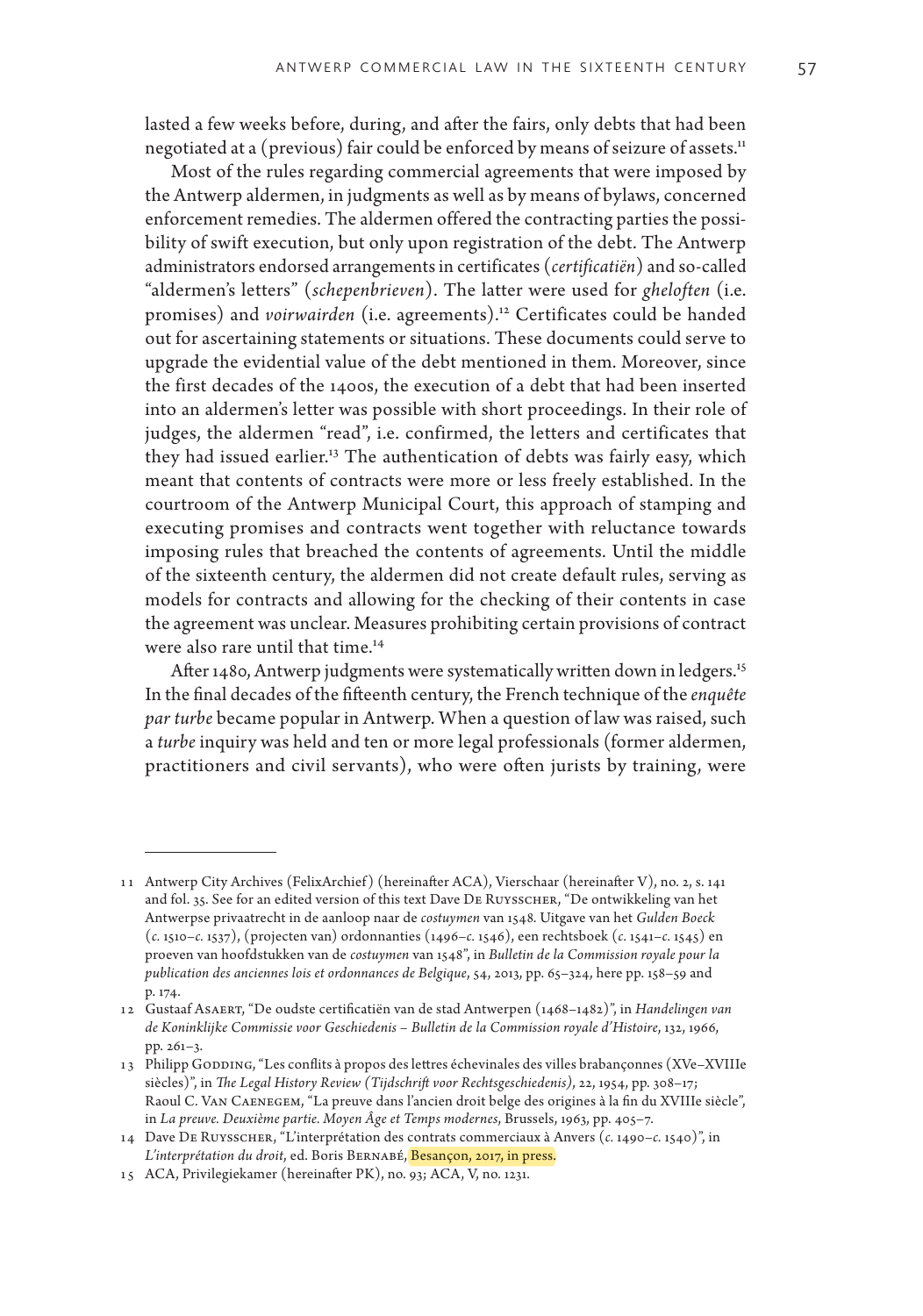interviewed on the contents of rules of Antwerp municipal law.<sup>16</sup> These newly organised inquiries into law reflect the growing influence of academic procedural law, as mentioned in French procedural treatises, and which had become applied in princely courts some time before. When at the end of the 1460s the princely Council of Brabant established its jurisdiction in appeal over the judgments of the Antwerp aldermen, the principles of the Romano-canonical law of procedure that were used there also shaped the proceedings of the Antwerp Municipal Court.17 Moreover, the appropriation of academic procedural ideas brought about a concern for textuality in law, which in this first phase of the later fifteenth and the early decades of the sixteenth centuries consisted of an aim for the recording of rules. The questionnaires and answers of the mentioned *turbe* inquiries were written down and bundled together into so-called *turbeboecken* (i.e. ledgers of *turben*), which after a certain period of time facilitated the production of evidence on previously attested Antwerp municipal norms.<sup>18</sup>

The influence of learned precepts in Antwerp's court procedures in the second half of the fifteenth century helped to change late-medieval local ideas that were felt to be incompatible with the emerging international market situation. Because of the coming to Antwerp of many more merchants after approximately 1490 measures for which no precedent could be found in Antwerp's older law were sometimes taken. An important legal change, which in its concrete form hinged on academic doctrine, related to bankruptcy proceedings. The interests of international firms, which for their business undertakings relied on often slowly distributed information, required an update of the Antwerp rules of expropriation. The generalisation of seizure for debts in the later decades of the fifteenth century had meant that debts could be secured quickly in the event of a debtor's imminent failure. It was in the interests of creditors to act swiftly, also because on payment of the proceeds of the public sale a first attachment (*arrest*) was given priority over later ones. "First come, first served" was held to be the general principle. However, in January 1516, it was decided that all claimants without express collateral (i.e. contractual and legal hypothecs) should be given an equal share of the assets, irrespective of the date or time of their attachment. As a result, creditors could no longer take advantage of local news regarding the payment problems of contracting parties, at the expense of slower players acting from abroad. The 1516 bylaw also acknowledged that *facteurs* (i.e. salaried business agents) and *procuratores* (i.e. agents on mandate) were to be treated as acting on behalf of their masters.<sup>19</sup> A 1518 bylaw detailed the periods during

<sup>16</sup> John Gilissen, "La preuve de la coutume dans l'ancien droit belge", in *Hommage au professeur Paul Bonenfant (1899–1965). Études d'histoire médiévale dédiées à sa mémoire par les anciens élèves de son séminaire à l'Université Libre de Bruxelles*, ed. Georges Despy, Brussels, 1965, pp. 568–70.

<sup>17</sup> See Dave De Ruysscher, "Naer het Romeinsch recht alsmede den stiel mercantiel", *Handel en recht in de Antwerpse rechtbank (16de*–*17de eeuw)*, Kortrijk, 2009, p. 105.

<sup>18</sup> ACA, V, no. 68.

<sup>19</sup> *Recueil des ordonnances des Pays-Bas*, 2nd series, vol. 1, ed. Charles Laurent, Brussels, 1893, pp. 464–6 (21 January 1516 (ns)). For an edited version, on the basis of all existing manuscripts, see De Ruysscher, "De ontwikkeling van het Antwerpse privaatrecht", pp. 196–9.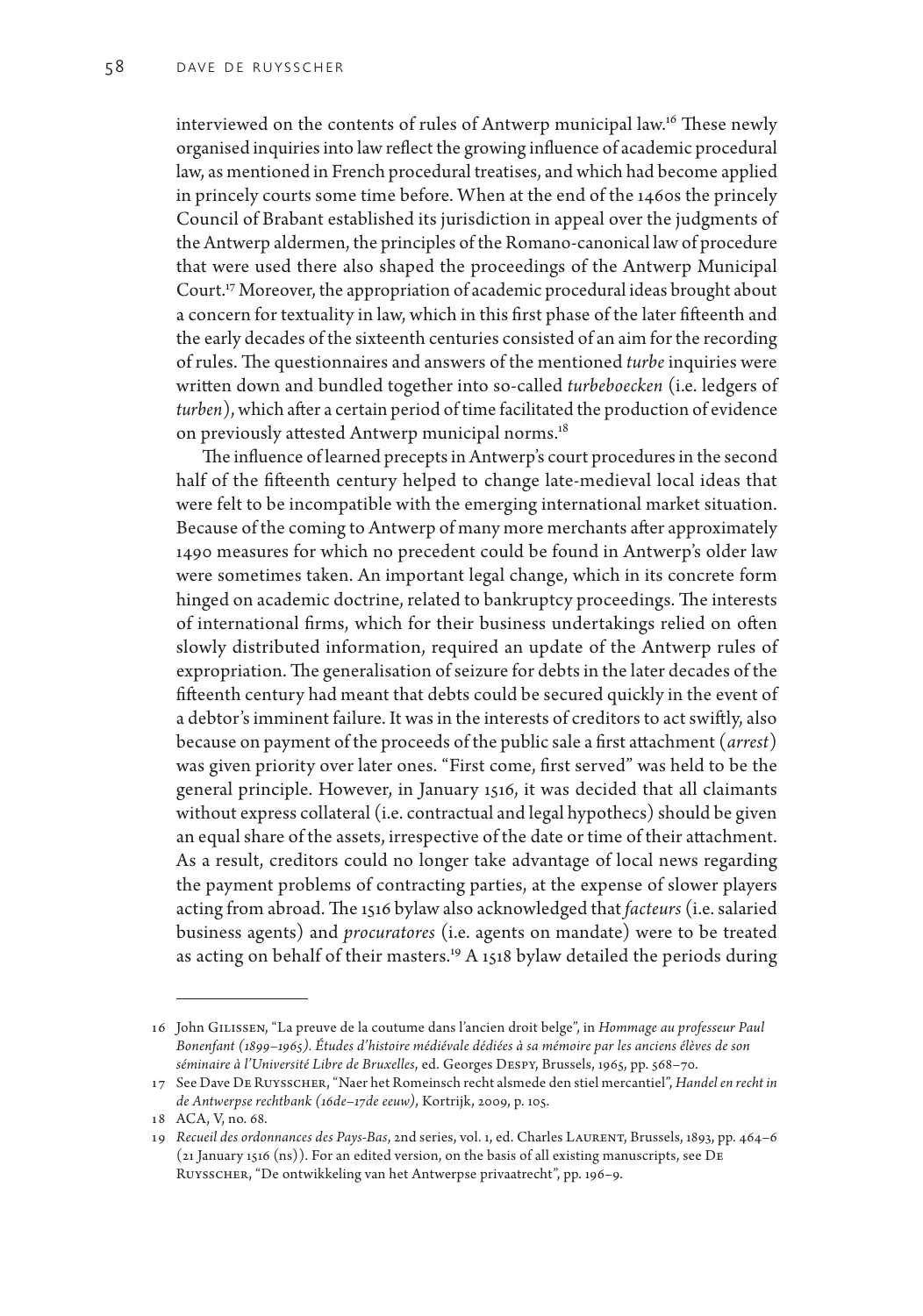which a claim could be filed against a bankrupt's estate, laying down six weeks for creditors from neighbouring duchies and counties and three months for interested parties who lived further away.20 Although the 1516 and 1518 bylaws were still modelled on the older seizure procedure, equality of (non-collateralised) debts was a fundamentally new idea in Antwerp municipal law, not least because it was a solution that had been drawn from academic doctrine or texts that had been inspired by it.<sup>21</sup>

Another example of the enabling powers of academic legal notions concerns the circulation of commercial paper. In the later 1400s and early 1500s, written acknowledgments of debt underwent important transformations and developed to become transferable commercial documents. At a 1507 *turbe* inquiry, Antwerp public servants, advocates, and proctors (*procureurs*) – some of them were jurists – stated that an acknowledgment of debt to which a bearer clause, "payable to X or bearer", had been added could be could be passed on in payment for debts.<sup>22</sup> The holder of such a document could collect his debt from the person who had signed the document. The contents of the precept were not fundamentally new since in Lübeck, for example, a similar measure had been taken some years before,<sup>23</sup> and openings allowing for this development had been made in treatises on Brabant and Flemish law since the later fifteenth century.24 However, in Antwerp, the mercantile custom was immersed

<sup>20</sup> ACA, V, no. 4 (bylaw of 2 June 1518). For an edited version of all known manuscripts, see De Ruysscher, "De ontwikkeling van het Antwerpse privaatrecht", pp. 199–205.

<sup>21</sup> Dave De Ruysscher, "Designing the Limits of Creditworthiness. Insolvency in Antwerp Bankruptcy Law and Practice (16th–17th Centuries)", in *The Legal History Review (Tijdschrift voor Rechtsgeschiedenis)*, 76, 2008, pp. 310–3. See, for the academic nature of this rule, footnote 13 in the mentioned article, and Dave De Ruysscher, "From Usages of Merchants to Default Rules: Practices of Trade, *Ius Commune* and Urban Law in Early Modern Antwerp", in *The Journal of Legal History*, 33/1, 2012, pp. 16–7, footnote 46. The newness of the 1516 and 1518 regulations, as well as the underlying policy argument of facilitation of bankruptcy proceedings involving foreign merchants, has been accepted among economic historians. See Oscar GELDERBLOM, Cities of Commerce. The *Institutional Foundations of International Trade in the Low Countries, 1250–1650* (The Princeton Economic History of the Western World), Princeton, 2013, pp. 117–8.

<sup>22</sup> ACA, V, no. 68, fol. 13r (7 June 1507).

<sup>23</sup> Michael NORTH, "Banking and Credit in Northern Germany in the Fifteenth and Sixteenth Centuries", in *Banchi pubblici, banchi privati e monti di pieta nell'Europa preindustriale. Amministrazione, tecniche operative e ruoli economici* (Atti della Società Ligure di Storia Patria, Nuova serie, 31), Genoa, 1991, vol. 2, pp. 821–2. The thesis of Van der Wee, who has suggested that the full legal acknowledgment of a bearer's claim was an Antwerp invention, must be reconsidered on the basis of the new materials. See Herman VAN DER WEE, "Antwerp and the New Financial Methods of the 16th and 17th Centuries", in Herman Van der Wee, *The Low Countries in the Early Modern World*, Ashgate, 1993, p. 152; Herman VAN DER WEE, "Anvers et les innovations de la technique financière aux XVIe et XVIIe siècles", in *Annales: economies, societies, civilisations*, 22, 1967, p. 1074; Herman VAN DER WEE, *The Growth of the Antwerp Market and the European Economy (Fourteenth–* Sixteenth Centuries), The Hague, 1963, vol. 2, p. 343. See on this subject also Jeroen PUTTEVILS, "Tweaking Financial Instruments. Bills Obligatory in Sixteenth-Century Antwerp", in *Financial History Review*, 22, 2015, pp. 337–61, and Jeroen Puttevils' chapter in this volume.

<sup>24</sup> Willem Van der Tannerijen, *Boec van der loopender practycken …*, vol. 1, ed. Egied I. Strubbe, Brussels, 1952, pp. 59–60. This book dates from 1474–1476. Van der Tannerijen had been secretary of the city of Antwerp in the 1450s. See also, Filips Wielant, *Practijke civile*, Antwerp, 1572 (first written around 1519), p. 125 (part 3, ch. 24, no. 1), and Louis H. J. Sicking & C. H. van Rhee,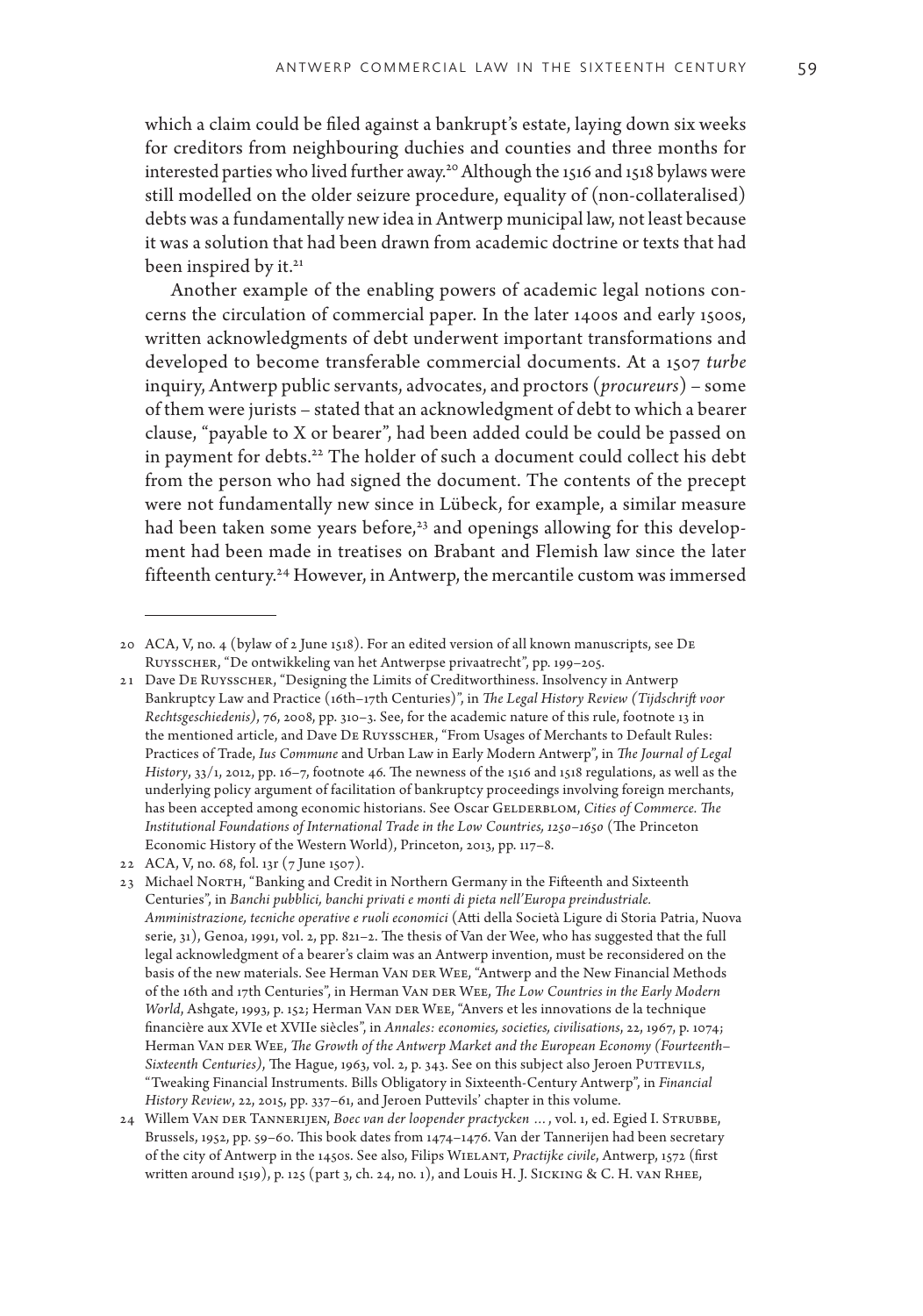in academic terminology, which ensured that it fitted in with other schemes of legal doctrine. The relative newness of the practice explains why the Antwerp aldermen frequently had to confirm that debt instruments to bearer were legally sound. On each of these occasions, debts to bearer were further linked to academic contract law.25 Holders were named *cessionarii*, for example, which echoed the academic concept of *cessio*, i.e. the contemporary Romanist law term describing a transfer of claims. This served to underpin the rights of holders, since a *cessio* of claims transferred full rights.<sup>26</sup> The Antwerp jurists referred to this *cessio* in order to upgrade transfers of bearer bills to that same level, and in so doing they integrated a practice of merchants into the academic-municipal law, which allowed for its application even among groups of merchants that were reluctant to use bearer bonds.<sup>27</sup>

Both the adaptation of the bankruptcy proceedings and the rules regarding bearer notes are examples of how the appropriation of academic law helped to adjust and transform older Antwerp rules. This was done because it was thought to advantage the complex market that had reached the city. The changes were directly attributable to the embracing of academic legal culture within the city's court and government. Yet, all in all adjustments were limited. In the first half of the 1500s, the enforcement and not the supplementing or testing of agreements was considered the most important aspect.

#### **3.3. Legal Humanism and Antwerp Law**

Legal scholarship was "Romanist" even in the twelfth and thirteenth centuries, since it was based on the *Corpus Iuris Civilis*. However, many legal historians have pointed to a second renaissance of law in the later 1400s and in the 1500s. This "Renaissance" they have labelled legal humanism. Sixteenth-century Antwerp has been described as a city in which civic humanism was important,<sup>28</sup> but the legal aspects of this Antwerp humanism have remained largely obscure.

*Briève instruction en causes civiles* (Filips Wielant. Verzameld werk, 2), Brussels, 2009, p. 119 (dating from *c.* 1510, and which even though it refers to procedural reports, contains the novel rule: "Ung porteur des briefz ayant lesdictes lettres en sa main est maistre de la cause"). See for further analysis Dave De Ruysscher, "Innovating Financial Law in the Early Modern Netherlands and Europe: Transfers of Commercial Paper and Recourse Liability in Legislation and *Ius Commune* (Sixteenth to Eighteenth Centuries)", in *European Review of Private Law*, 19, 2011, pp. 508–9.

<sup>25</sup> ACA, V, no. 69, fol. 25v (19 April 1559), fol. 59v (21 June 1567), fol. 76v (24 November 1572). See also *Coutumes de la ville d'Anvers*, ed. Guillaume De Longé (Coutumes du pays et duché de Brabant. Quartier d'Anvers), vol. 2, Brussels, 1871, pp. 1–688 (hereafter *Antwerp 1582 Law*), p. 398 (ch. 53, s. 6); *Coutumes de la ville d'Anvers*, ed. Guillaume De Longé (Coutumes du pays et duché de Brabant. Quartier d'Anvers), vol. 3–4, Brussels, 1872–1874 (hereafter *Antwerp 1608 Law*, vol. 1–2), vol. 2, p. 12 (part 4, ch. 2, s. 7).

<sup>26</sup> ACA, V, 68, fol. 13r (7 June 1507). For doctrinal views relating to *cessio*, see Guido Astuti, "Cessione (premessa storica)", in *Enciclopedia del diritto*, vol. 6, Milan, 1960, pp. 805–22.

<sup>27</sup> See the chapter 2 by Jeroen Puttevils in this volume.

<sup>28</sup> Marcus de Schepper, "Humanism and Humanists", in *Antwerp, Story of a Metropolis, 16th*–*17th Centuries*, ed. Jan Van der Stock, Antwerp, 1993, pp. 97–103.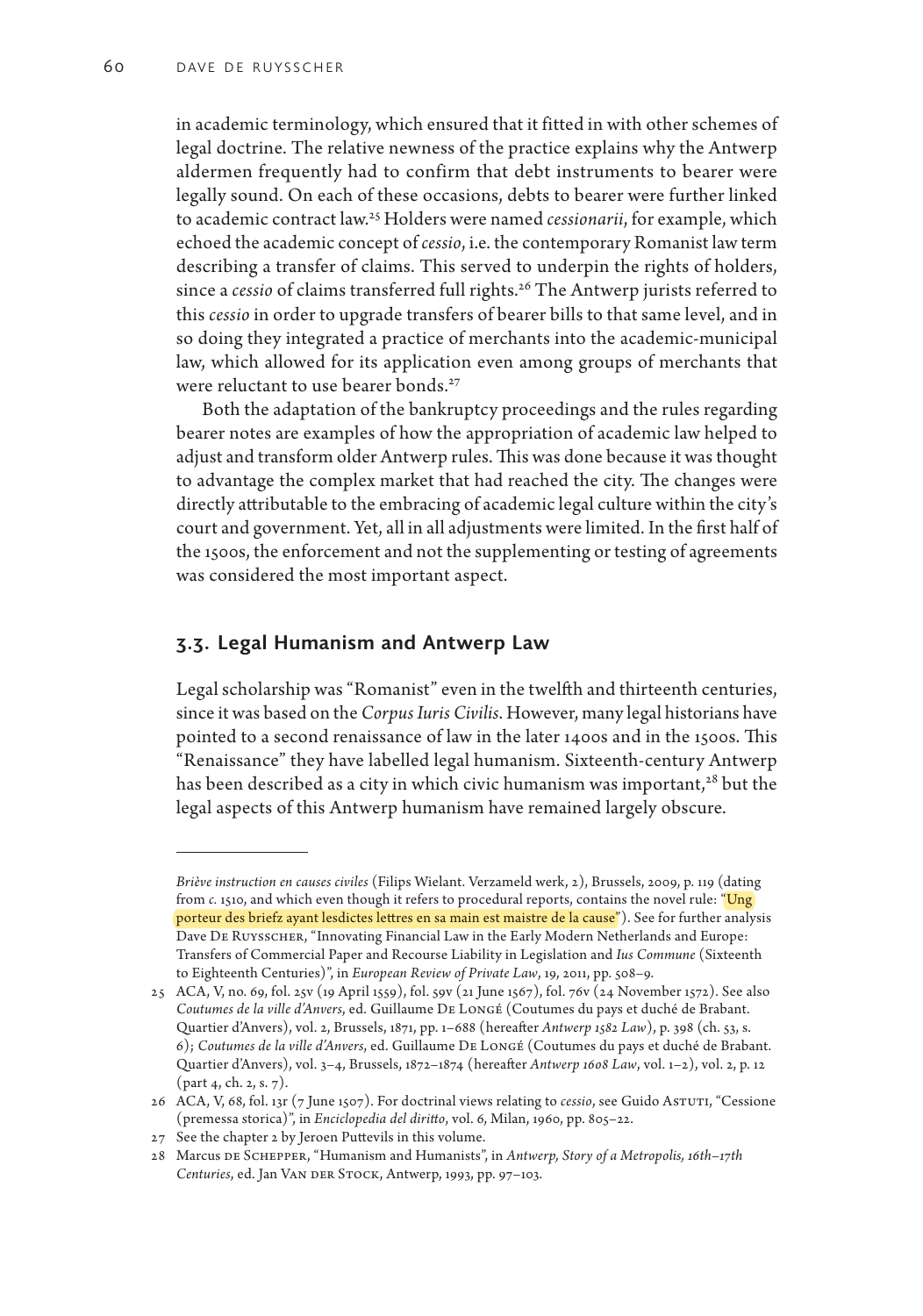The notion of legal humanism has two different and yet related meanings. Firstly, it has traditionally been linked to philology and a historical awareness.<sup>29</sup> Legal and other historians have generally contended that the legal-humanist approach of the later 1400s and of the 1500s grew out of the philological examinations of the Justinianic *Digesta* by Angelo Poliziano (ob. 1494). His methods were adopted in France by such scholars as Guillaume Budé (ob. 1540). From the later 1520s onwards this resulted in the innovative teaching of law at the University of Bourges, under the impetus of Andrea Alciato (ob. 1550) and thereafter of François Douaren (ob. 1559). The new way of conducting legal studies, which after its French success was labelled *mos galicus (docendi)* in order to contrast it with the late-medieval scholastic approach of law (*mos italicus*), comprised a *retour aux sources*. Legal manuscripts were scrutinised and compared. For the first time since the Roman era, Greek versions of law texts were read as well. Philology and historical research went hand in hand. According to this general story, their new tactics allowed the legal humanists to remove layers of scholarly interpretation that had been added since the early twelfth century. A search for the so-called classical Roman law was combined with a general dislike of the "vulgar" Latin of medieval legal doctrine.30

However, over the past decades it has rightly been emphasised that the rigorous scientific study of legal texts arrived rather late in the sixteenth century. Jurists of the early 1500s did refer to errors of transcription in manuscripts and at times they interpreted Roman law precepts on the basis of Greek texts. They linked some of their ideas to fragments of Roman law that had not been inserted into the Justinianic *Corpus Iuris Civilis*, which was the only collection of texts with which the late-medieval Romanists had worked. However, these new practices were quite superficial since they did not involve philological science. The publication of manuscripts by jurists in the period between approximately 1500 and 1530 was not usually rooted in thorough investigations since editors often merely sought to disclose useful legal texts that had been unknown before.<sup>31</sup> In this respect, one can refer to the Antwerp law clerk Peter Gillis (Aegidius) (see Fig. 3.1). He was a jurist and alumnus of Orléans University, as well as a humanist maintaining good contacts with Erasmus and Thomas More. In 1517, Gillis published the *Lex Romana Visigothorum* (506 AD), which itself contained

<sup>29</sup> This meaning of legal humanism was already known in the eighteenth century. See Douglas J. Osler, "Images of Legal Humanism", in *Surfaces*, 9, 2001, www.pum.umontreal.ca/revues/vol.9/osler.htm.

<sup>30</sup> Bellomo, *The Common Legal Past*, pp. 204–08; Stein, *Roman Law*, pp. 75–82; Donald R. Kelley, *Foundations of Modern Historical Scholarship. Language, Law and History in the French Renaissance*, New York, 1970, pp. 53–115; Raoul C. Van Caenegem, *An Historical Introduction to Private Law*, Cambridge, 2003, p. 44.

<sup>31</sup> Editions were hasty and often based on one or two manuscripts only. See Douglas J. Osler, "Vestigia Doctorum Virorum: Tracking the Legal Humanists' Manuscripts", in *Subseciva Groningana. Studies in Roman and Byzantine Law*, 5, 1992, pp. 77–92. Douglas Osler has also highlighted that "humanist philology" was not rigorous, but involved sloppy referencing, conjectures and even false claims. See Douglas J. Osler, "Humanist Philology and the Text of the Justinian Digest", in *Reassessing Legal Humanism and its Claims. Petere Fontes?*, eds Paul J. DU PLESSIS & John W. CAIRNS, Edinburgh, 2016, pp. 46–56.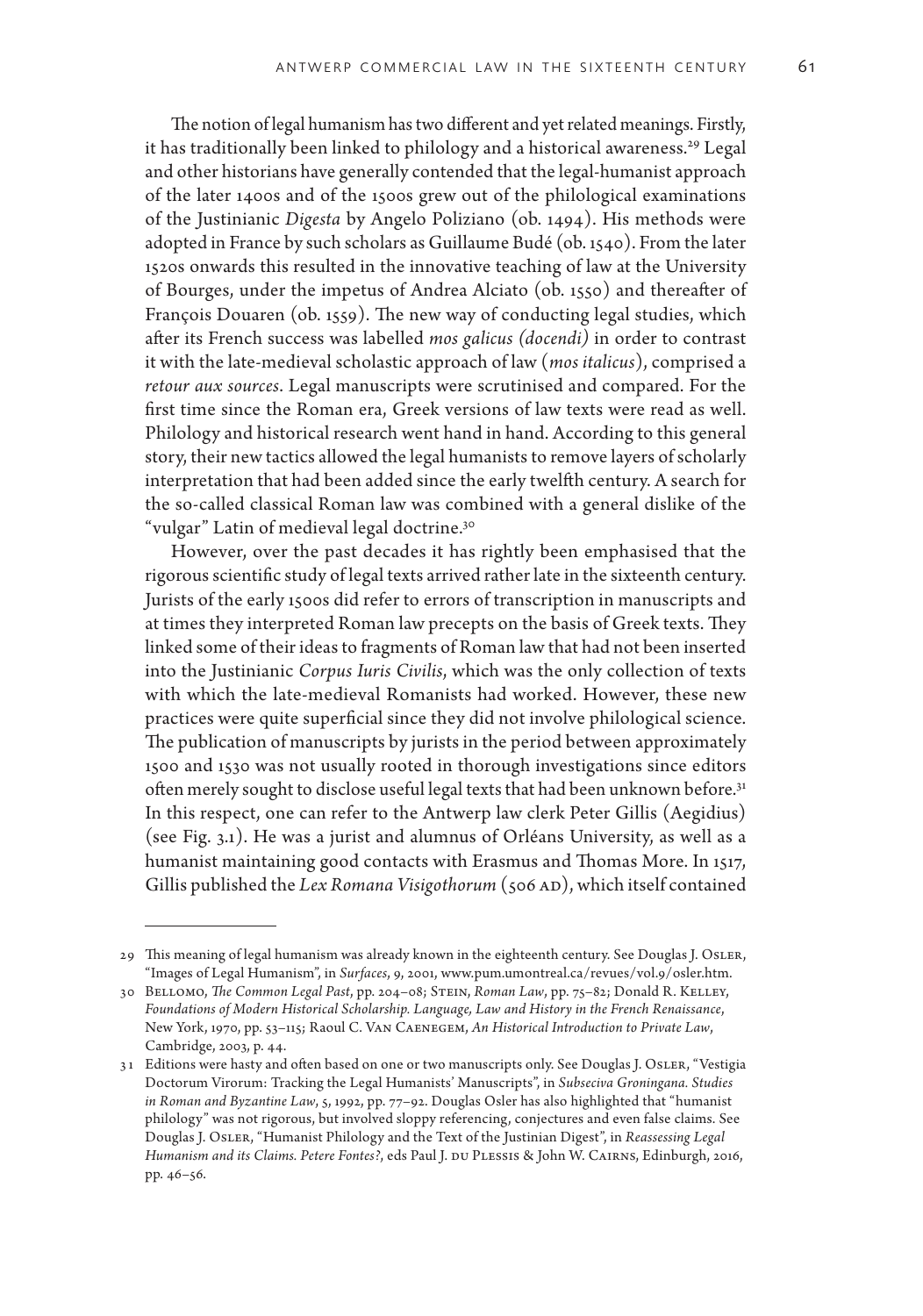fragments of the *Codex Theodosianus* (438 AD), together with excerpts of the *Pauli Sententiae Receptae*, an early fourth-century compilation of legal opinions based on Roman law texts. This edition was a first, but it mostly contained only excerpts and summaries.<sup>32</sup> The attitudes of Gillis and of his colleagues were also those of legal practitioners. Throughout the sixteenth century, arguments regarding textual traditions that were put forward in legal actions were mostly hypothetical and they were not the result of an actual, let alone rigorous, comparison of manuscripts.33 Among advocates, the medieval scholastic method of legal reasoning (*mos italicus*) remained dominant, as was the case in most academic circles throughout the sixteenth century, and even for a long while after 1600.34 Moreover, the abovementioned humanist legal authors and others acknowledged the achievements of medieval jurists and they continued to make use of their writings.35 Until approximately 1550, legal scholarship was still a far cry from the thorough analyses that were later performed by such scholars as Denis Godefroy (Gothofredus) (ob. 1622). Even in the later decades of the sixteenth century, manuscript-bound investigations into Roman law were relatively rare. A more textual method of legal interpretation, without analogous arguments in the scholastic style, became fashionable only after 1650.36

A broad understanding of "legal humanism" has also blurred diversity within legal practice. Over time, the label of "legal humanism" became stretched in order to make it encompass certain genres of legal literature, thus resulting in a second meaning, i.e. that of practice-oriented legal science. According to older

<sup>32</sup> *Summae sive argumenta legum diversorum imperatorum, …*, Leuven, 1517. For an appraisal of the value and contents of this work, see Hans E. Troje, "Die Literatur des gemeinen Rechts unter dem Einfluss des Humanismus", in *Handbuch der Quellen und Literatur der neueren europäischen Privatrechtsgeschichte*, ed. Helmut Coing, vol. 2/1, Munich, 1976, p. 42.

<sup>33</sup> Stein, *Roman Law*, p. 77.

<sup>34</sup> Alain Wijffels, "Einflüsse der Doktrin auf die gerichtliche Argumentationspraxis in der frühen Neuzeit", in *Akten des 26. Deutschen Rechtshistorikertages*, ed. Dieter Simon, Frankfurt am Main, 1987, p. 383; Alain Wijffels, *Qvi millies allegatvr. Les allégations du droit savant dans les dossiers du Grand Conseil de Malines (causes septentrionales, ca. 1460–1580)* (Verzamelen en bewerken van de jurisprudentie van de Grote Raad, Nieuwe reeks, 10), Amsterdam, 1985, vol. 1, p. 384.

<sup>35</sup> In general, see Berman, *Law and Revolution II*, pp. 104–08. For Ulrich Zäsi, this has become clear due to the monograph by Stephen Rowan. See Stephen Rowan, *Ulrich Zasius. A Jurist in the German Renaissance*, Frankfurt am Main, 1987. Andrea Alciato and Guillaume Budé have been cast into new light by Douglas Osler and Donald R. Kelley. See Donald R. Kelley, "Civil Science in the Renaissance: Jurisprudence Italian Style", in *The Historical Journal*, 22, 1979, pp. 787–8; Douglas J. Osler, "Budaeus and Roman Law", in *Ius Commune. Zeitschrift für europäische Rechtsgeschichte*, 13, 1985, pp. 195–211; Douglas J. Osler, "Developments in the Text of Alciatus' *Dispunctiones*", in *Ius Commune. Zeitschrift für europäische Rechtsgeschichte*, 19, 1992, pp. 219–35; Douglas J. Osler, "Magna Jurisprudentiae Injuria. Cornelis van Bynkershoek on Early Legal Humanist Philology", in *Ius Commune. Zeitschrift für europäische Rechtsgeschichte*, 19, 1992, pp. 61–79. Jacques Cujas' methods have recently been re-appraised as well. He has traditionally been considered a historicist legal humanist, but now it has been made evident by Xavier Prévost that this did not exclude extensive referencing to late-medieval scholars. See Xavier Prévost, "Reassessing the Influence of Medieval Jurisprudence on Jacques Cujas' (1522–1590) Method", in *Reassessing Legal Humanism and its Claims.*  Petere Fontes?, eds Paul J. DU PLESSIS & John W. CAIRNS, Edinburgh, 2016, pp. 88-107.

<sup>36</sup> Van den Bergh, *Die holländische elegante Schule*. For the renewal of legal methods in the seventeenth century, see Wijffels, "Einflüsse der Doktrin", pp. 384–5.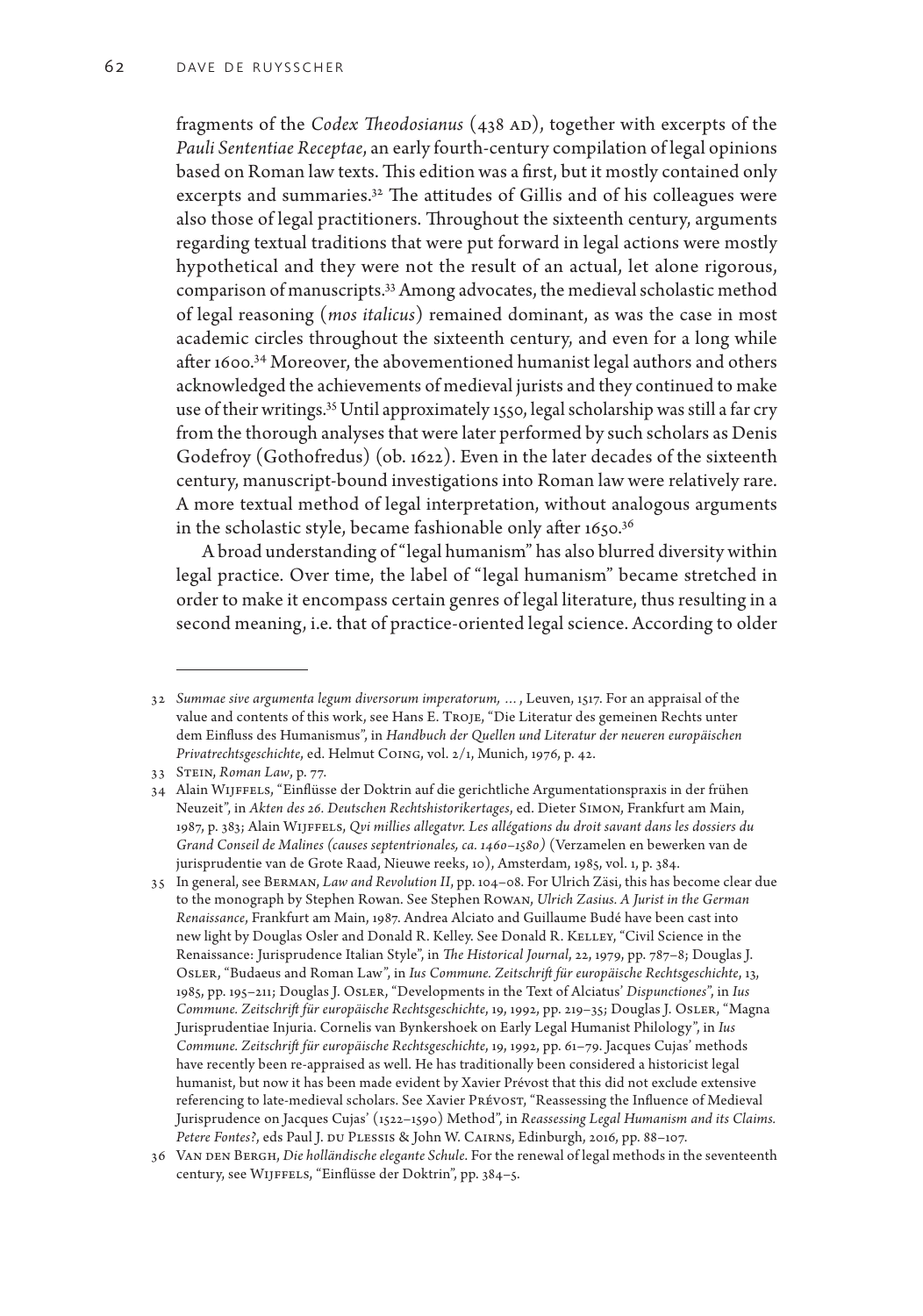

**Figure 3.1.** Peter Gillis, portrait by Quentin Matsys (*c.* 1517), © Galleria Nazionale de Arte Antica in Rome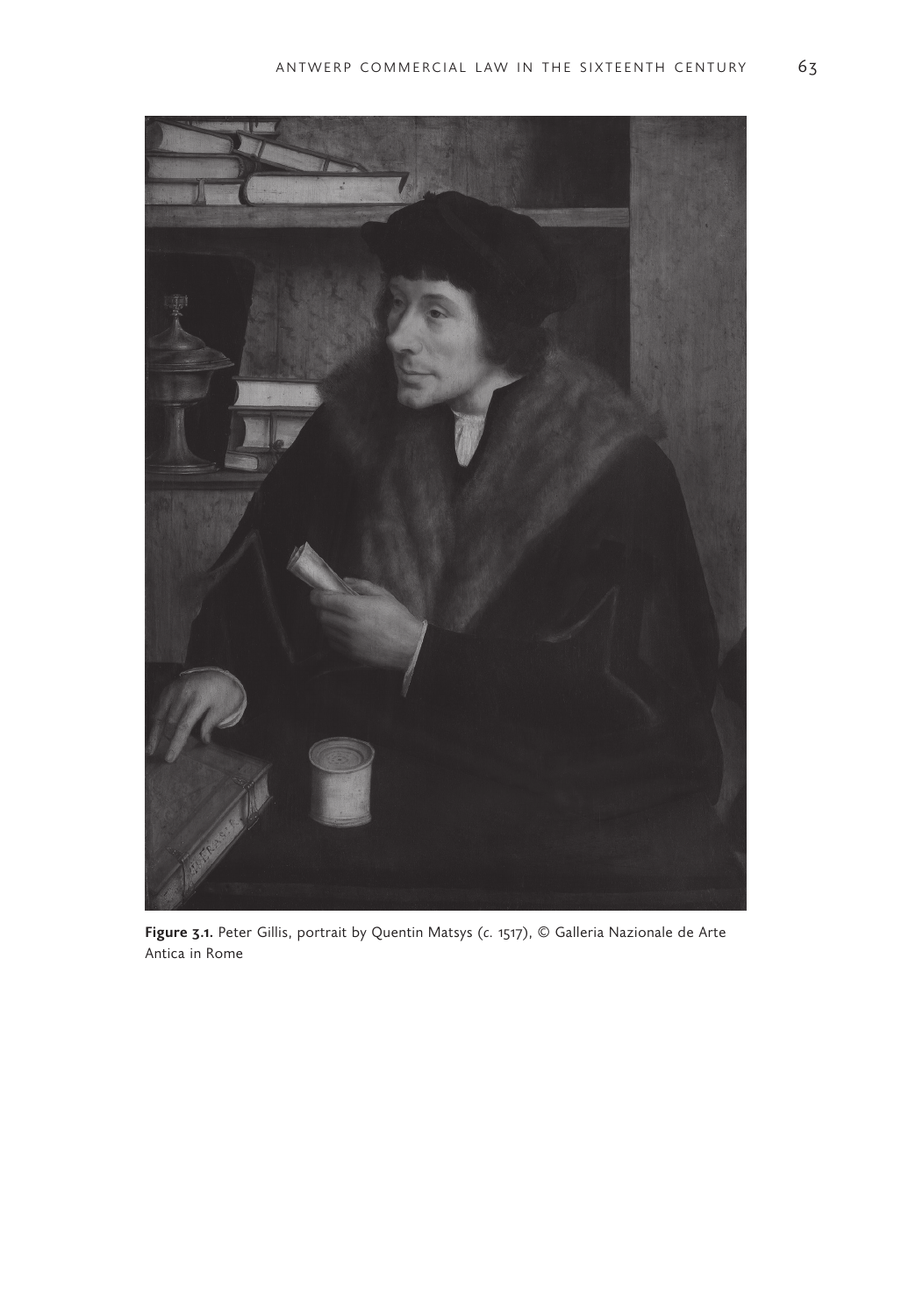legal-history textbooks, French legal writings of the 1500s concerning municipal, provincial and even royal legislation and judgments are to be considered as pertaining to the *mos gallicus* and "(legal) humanism".37 It has often been assumed that the reason for the broadening of the concept of "legal humanism", from a historical-philological method to an attention for local law, was the relativist conclusions that were brought about by the new analysis of Roman law texts. Textual flaws and errors of transcription found within the medieval body of Roman law manuscripts and the discovery of the fact that the Justinianic texts were a polished version of collected Roman law fragments supposedly led to the perception that the quality of Roman law was no better than that of local rules.<sup>38</sup> However, such insights gradually followed from scientific publications of parts of the *Corpus Iuris Civilis* after 1530, but particularly after 1550. They made it clear that Justinian's works were for the most part compilations of older texts.39 It was therefore only in the second half of the sixteenth century that authors such as François Hotman (ob. 1590) could convincingly contend that, because Roman law texts were not perfect, rules of local law were a preferential object of study. They were to be put before "exotic" writings based upon academic texts with which practitioners were less familiar.<sup>40</sup> Furthermore, attention to local law and first attempts to study it in an academic fashion were definitively older than this idea. Since the early fourteenth century, tools and methods for understanding

<sup>37</sup> In the nineteenth century, it was common to use the term *mos gallicus* in a broad sense. In early nineteenth-century literature, any sixteenth-century French jurist was categorized as belonging to the *mos gallicus*. See for example Charles-Joseph Barthélémy Giraud, *Histoire du droit romain: ou introduction historique à l'étude de cette législation*, Paris, 1841, pp. 461–2. Since the early twentieth century, the broad interpretation of *mos gallicus* was left, but even today it is still an underlying assumption found within many textbooks of legal history that any French author of the 1500s can be labelled a humanist. The "Procrustean and Manichean scheme" of *mos gallicus* and *mos italicus*, and the nineteenth-century mental framework of national schools thus lives on, albeit often only implicitly. See A. WIJFFELS, "Law Books at Cambridge, 1500-1640", in *The Life of the* Law. Proceedings of the Tenth British Legal History Conference, ed. Peter BIRKS, London, 1993, p. 65.

<sup>38</sup> Adriano Cavanna, *Storia del diritto moderno in Europa. Le fonti e il pensiero giuridico I*, Milan, 1979, p. 177; Van Caenegem, *An Historical Introduction*, p. 56.

<sup>39</sup> In the late-medieval tradition, the rules (*constitutiones*) in manuscripts of the *Codex* of Justinian (534 ad) did not contain references to the date or to the emperor who had issued the *constitutio*, which had nonetheless been added to the original version. Greek *constitutiones* were omitted. As a result of this, medieval scholars were unaware that the *Codex* was a collection of norms from very different periods of Roman history and also of its Byzantine origins. In 1530, Gregor Haloander published an integral version of the *Codex* for the first time. Also for the *Digesta* of Justinian, which was a compilation of fragments of writings of Roman jurists, the references to the author and book for the rules mentioned therein had been stripped in medieval manuscripts. In late fifteenth- and early sixteenth-century printed editions of the *Digesta*, the names of jurists were usually added to the *leges* (rules), but not the titles of the books or further references. This was done for the first time in the 1553 Torelli edition and thereafter – and more systematically – in the 1583 Gothofredus edition. See on the textual history of the *Corpus Iuris Civilis* and other texts of Roman law in the later Middle Ages and early modern period: Harry DONDORP & Eltjo J. H. SCHRAGE, "The Sources of Medieval Learned Law", in *The Creation of the Ius Commune. From Casus to Regula*, eds John W. CAIRNS & Paul J. du Plessis, Edinburgh, 2010, pp. 7–18; Arthur A. Schiller, *Roman Law: Mechanisms of Development*, Berlin, 1978, pp. 28–57.

<sup>40</sup> Vincenzo Piano Mortari, *Diritto romano e diritto nazionale in Francio nel secolo XVI*, Milan, 1962, pp. 55–66 and pp. 124–34.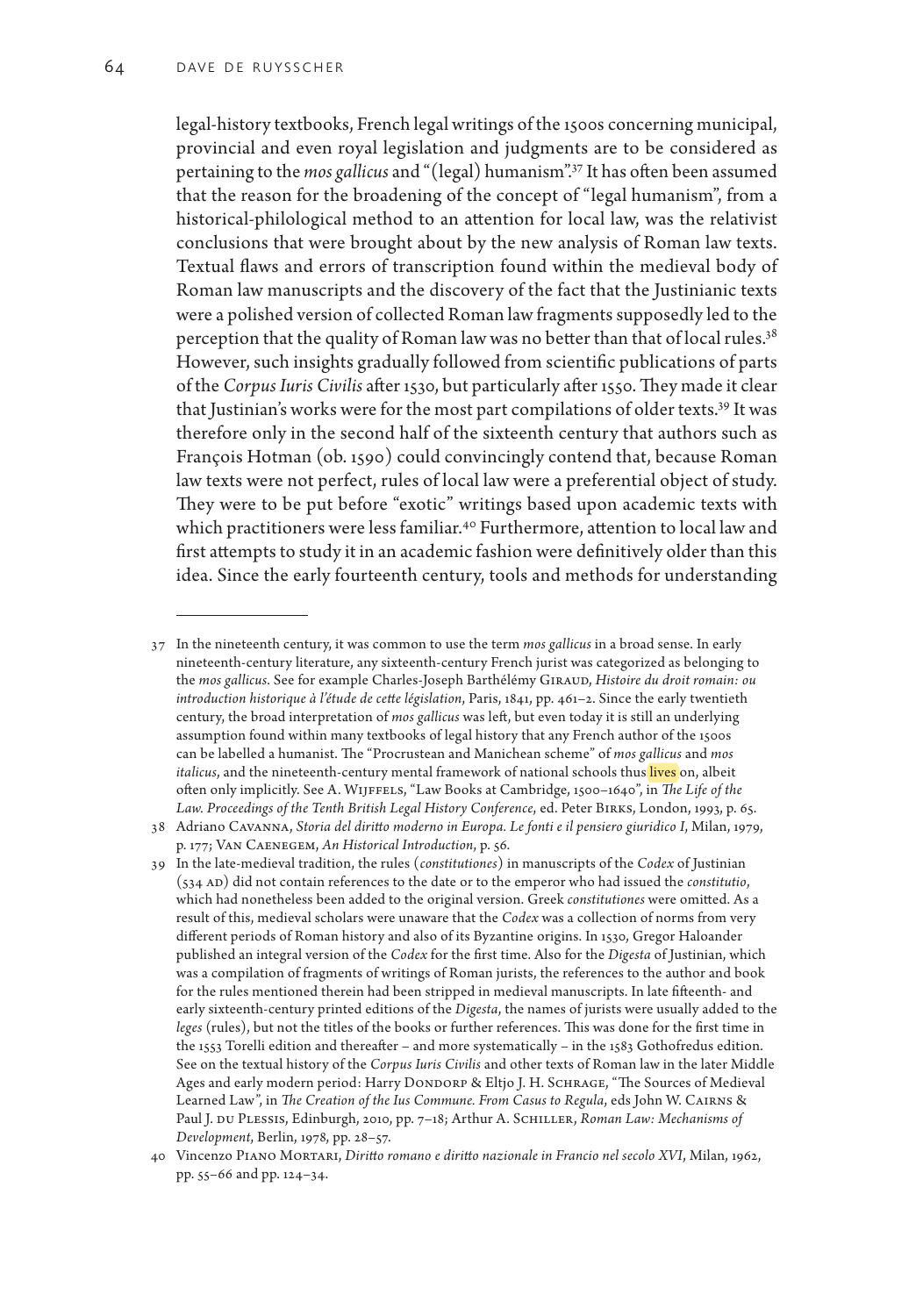the interrelations between the local law (*ius proprium*) and academic law (*ius commune*) had been proposed in academic legal doctrine.<sup>41</sup> Therefore, in fact, legal treatises on subjects even of strictly local importance, and also when written in vernacular language, were never completely absent from academic law. This was also the case for the period before the fifteenth century.<sup>42</sup> Yet, nonetheless, separating local law studies from legal humanism is useful. It helps to explain, for instance, why legal treatises on the subject of Antwerp municipal law could be in the style of the *mos italicus*. 43

Both of the abovementioned meanings of legal humanism have been related to historicism with regard to law. For legal humanism as practice-orientated science, Donald Kelley has emphasised the importance of a sixteenth-century school of French jurists that aimed at promoting a discipline of customary law. Thereby they paid considerable attention to the history of local law,<sup>44</sup> because historical research had to provide guarantees of equity against the intrusions of an allegedly harsher Roman law.45 However, other research has yielded the insight that sixteenth-century French legal authors wrote in many traditions, and that their goals were more prosaic. Specialists in legal humanism such as Domenico Maffei and Hans Erich Troje have insisted on the fact that the programme of humanism concerning law was from its beginnings directed towards a "cleaning" of available source texts and of legal doctrine that had been written on the basis of them. They have also underlined that legal humanists wanted to re-establish order in newly mixed legal traditions. French legal authors were not attacking Roman or academic law as such, but rather were trying to systematise and simplify the existing multi-layered law, which consisted of municipal law, Roman law (source texts and doctrine) and royal statutes. They purported to reconcile the academic legal tradition with other types of law when doing so.<sup>46</sup>

<sup>41</sup> Mario Sbriccoli, *L'interpretazione dello statuto. Contributo allo studio della funzione dei giuristi nell'età comunale*, Milan, 1969, pp. 462–4.

<sup>42</sup> Examples are the *Somme rural* by Jehan Boutillier (end of the fourteenth century) and the *Coutumes de Beauvaisis* by Philippe de Beaumanoir (end of the thirteenth century).

<sup>43</sup> An example is the *Commentaria in leges municipales Antverpienses*, which dates from the eighteenth century. See Royal Library in Brussels, Manuscripts, no. 13569.

<sup>44</sup> Kelley, *Foundations of Modern Historical Scholarship*, pp. 241–76. According to this author, the writings of Antoine Loisel (ob. 1617), Etienne Pasquier (ob. 1615) and Louis le Caron (ob. 1613) concerning municipal and royal law were embedded in historical approaches, which he links to legal humanism. These views have been copied into general overviews of the history of Renaissance culture. See, for example, Charles G. Nauert, *Humanism and the Culture of Renaissance Europe*, Cambridge, 2006, pp. 176–7.

<sup>45</sup> Donald R. Kelley, "Lord Deliver Us From Justice", in *Yale Journal of Law & the Humanities*, 5/1, 1993, pp. 159–68; Donald R. Kelley, "Second Nature: the Idea of Custom in European Law, Society, and Culture", in *The Transmission of Culture in Early Modern Europe*, eds Anthony GRAFTON & Ann Blair, Philadelphia, 1990, pp. 144–53.

<sup>46</sup> Domenico Maffei, *Gli inizi dell'umanesimo giuridico*, Milan, 1956; Hans E. Troje, "'Verwissenschaftlichung' und Romanistische Jurisprudenz" (1985), "Arbeitshypothesen zum Thema 'humanistische Jurisprudenz'" (1970) and "Zur humanistischen Jurisprudenz" (1972), in Hans E. Troje, *Humanistische Jurisprudenz. Studien zur europäischen Rechtswissenschaft unter dem Einfluss des Humanismus*, Goldbach, 1993, respectively pp. 253–86, pp. 77–123, and pp. 143–72.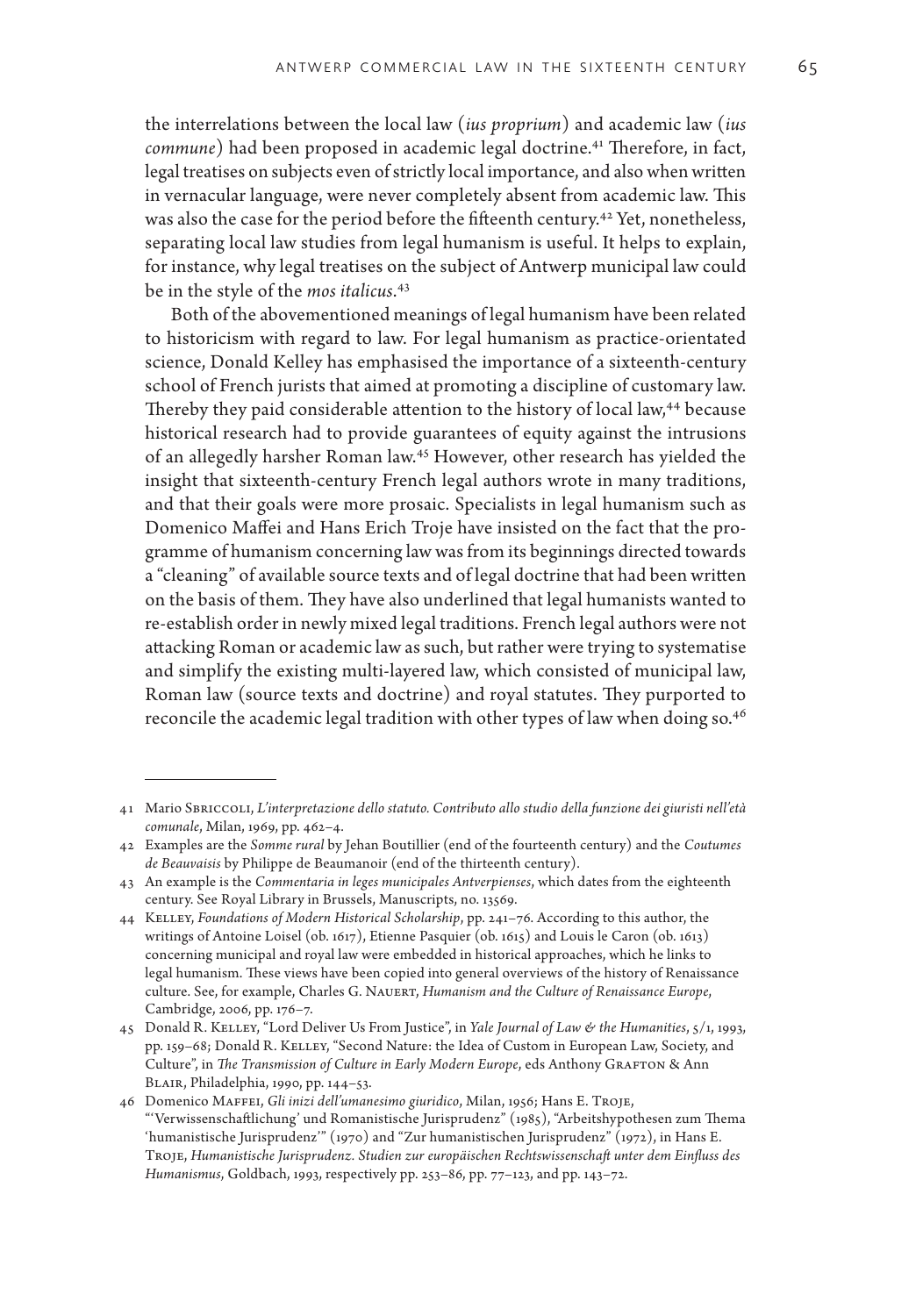Historical sensibility with regard to law was most certainly a novelty in the early sixteenth century, and it was related to humanism and also to legal humanism. However, it must not be regarded as (a prelude to) legal-historical science, nor as an attempt to introduce broad historical analysis into legal studies. A search for older texts had much to do with a new epistemology of law, which marked the core feature of the legal humanism that was practised in the 1520s and 1530s. Such scholars as Alciato and Ulrich Zäsi (Zasius) (ob. 1536) attempted to trace the underlying meaning of texts through an analysis of manuscript versions. Legal historians have for some time hinted at the "elegant" or "philosophical" nature of legal humanism in the abovementioned period,<sup>47</sup> but only quite recently the full impact and proportions of this pioneering humanist approach towards law have become clear.<sup>48</sup>

The concrete outcomes of the abovementioned ideas were substantial for local law. Rules that had haphazardly been produced in previous periods were now put into a logical order, under chapter headings, and uniform terminology was used throughout newly compiled texts. The scholastics had already pursued a thorough and deep understanding of texts, but they had refrained from changing them. By contrast, the slowly spreading culture of legal humanism prompted exactly that. The novel humanist understanding of law went together with a striving towards *renovatio* or *reformatio*. These concepts referred to the bringing of consistency, in a systematised and comprehensive form, into materials that were disconnected and patchy. In the early sixteenth century, the notion of *reformatio (in melius)* commonly depicted religious reform (hence "Reformation") and it was a synonym of *emendatio*, which was also the label describing the philological process of "reviving" a lost archetype text.<sup>49</sup> Throughout the sixteenth century, in France and in German territories, the term *reformatio* was commonly used for a rephrasing of municipal law in a new text.50 In North-west continental Europe, in the later fifteenth and early sixteenth centuries, plans to recast municipal law into a more

<sup>47</sup> Van Caenegem, *An Historical Introduction*, p. 57; Franz Wieacker, *A History of Private Law in Europe*, Oxford, 1995 (originally from 1967), p. 122.

<sup>48</sup> Berman, *Law and Revolution II*, pp. 104–26; Jan Schröder, *Recht als Wissenschaft. Geschichte der juristischen Methodenlehre in der Neuzeit (1500–1933)*, Munich, 2012 (first edition 2001), pp. 25–49.

<sup>49</sup> Gerald Strauss, "Ideas of *Reformatio* and *Renovatio* from the Middle Ages to the Reformation", in *Handbook of European History, 1400–1600. Later Middle Ages, Renaissance and Reformation*, eds Thomas A. Brady, Heiko A. Oberman & James D. Tracy, vol. 2, Leiden, 1995, pp. 1–30. These concepts had been coined earlier, in the eleventh and twelfth centuries. Also with regard to law, the scholastic method, which entailed references to a *ratio* or "reason" of written rules, has been described as *emendatio*. The mentioned humanist element of rewriting the law on the basis of its "spirit" is not taken into account in literature that underscores continuity between the scholastic and the humanist methods concerning *ratio*. See Ian Maclean, *Interpretation and Meaning in the Renaissance. The Case of Law*, Cambridge, 1992; Schröder, *Recht als Wissenschaft*, pp. 25–49; Govaert C. J. J. Van DEN BERGH, *Die holländische elegante Schule. Ein Beitrag zur Geschichte von Humanismus und Rechtswissenschaft in den Niederlanden 1500–1800*, Frankfurt am Main, 2002, pp. 35–9.

<sup>50</sup> Examples are the *Reformacion der kayserlichen stadt Nuremberg* (1503) and the *Frankfurt erneuerte Reformacion* (1578). See "Reformation (Rechtsquelle)", in *Handbuch zur Deutschen Rechtsgeschichte*, vol. 4, Berlin, 1990, col. 468–72. In sixteenth-century France, the notions of *réduction* or *réformation* were commonly used for revisions of compilations of *coutumes*.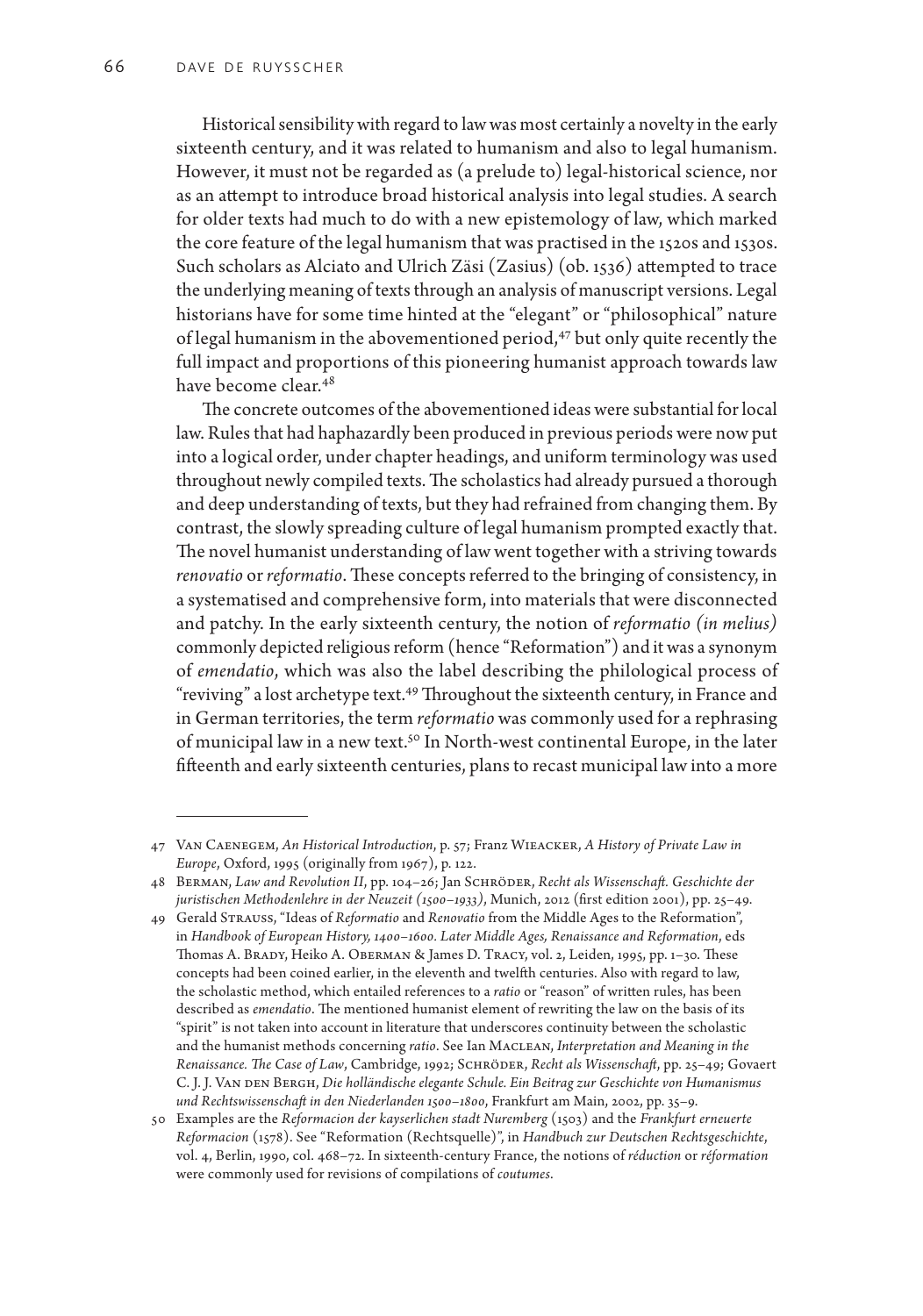systematic form became widespread. This new way of doing also responded to the efforts of states to translate municipal law into writing. Such policies had started in France in the middle of the fifteenth century and they became copied in the Netherlands and German cities thereafter. The imposed "homologation" of municipal law triggered the writing of drafts of structured compilations of rules in which the legal-humanist views were applied.<sup>51</sup> An example of a text of "reformed" municipal law is the 1520 *Stadtrecht* of Freiburg im Breisgau, which was written by Ulrich Zäsi.<sup>52</sup> In the Netherlands, at around the same time, the legal author Philip Wielant drew up comparable compilations, such as projects of law for the County of Flanders and a municipal law for Haarlem.53

In Antwerp, the *nouvelle vague* arrived around 1530. From the early 1510s onwards, a list of excerpts from *enquêtes par turbe* had circulated in the Antwerp institutional bodies, but it lacked coherence and teemed with repetitions and unclear phrases. Shortly after 1530, this so-called *Golden Book* was rearranged. Its contents were brought into line with new municipal bylaws and some sections were omitted. The older approach of giving more weight to authority was not eradicated entirely. Some redundant parts of the earlier compilation were kept but in other paragraphs significant changes were made and new judicially applied principles were inserted. The first extant collection of Antwerp law that was sent in for princely approval as the city's law book, in 1548, was also the outcome of a thorough revision, involving changes to the contents of the Antwerp municipal law.54

The process of compiling and correcting overviews of rules was dependent on the use of archival records. Even though the legal culture in Antwerp had been predominantly oral before the last years of the fifteenth century, some important norms of municipal law had been fixed in the preceding centuries, in ducal charters, in treaties with cities and principalities, and in bylaws of the Antwerp aldermen as well. As a result of the more hermeneutical humanist views on law, any legal reform had to start with the effort of listing and analysing such source materials. The searching and cataloguing of texts of Antwerp municipal law from previous periods led to a collecting of official documents in series of ledgers.55 The secretary of the city of Antwerp performed the task of administering the urban archives. In the first half of the sixteenth century, the most important

<sup>51</sup> On the homologation movement in France and the Netherlands, see John P. Dawson, "The Codification of the French Customs", in *Michigan Law Review*, 38, 1940, pp. 765–800; Martine Grinberg, *Écrire les coutumes. Les droits seigneuriaux en France, XVIe–XVIIe siècle*, Paris, 2006; Martine Grinberg, "La rédaction des coutumes et les droits seigneuriaux. Nommer, classer, exclure", in *Annales. Histoire, Sciences Sociales*, 52, 1997, pp. 1017–38; John Gilissen, "Les phases de la codification et de l'homologation des coutumes dans les XVII provinces des Pays-Bas", in *The Legal History Review (Tijdschrift voor rechtsgeschiedenis)*, 18, 1950, pp. 36–67 and pp. 239–90.

<sup>52</sup> Hansjürgen Knoche, *Ulrich Zasius und das Freiburger Stadtrecht von 1520*, Karlsruhe, 1957.

<sup>53</sup> Jan Buntinx, "Wielant, Filips", in *Nationaal biografisch woordenboek*, vol. 5, Brussels, 1972, col. 1009–19.

<sup>54</sup> See the detailed analysis in De Ruysscher, "De ontwikkeling van het Antwerpse privaatrecht", pp. 73–91.

<sup>55</sup> For example, of received letters (ACA, PK, no. 271) and of oaths of officials and public servants (ACA, PK, no. 1488).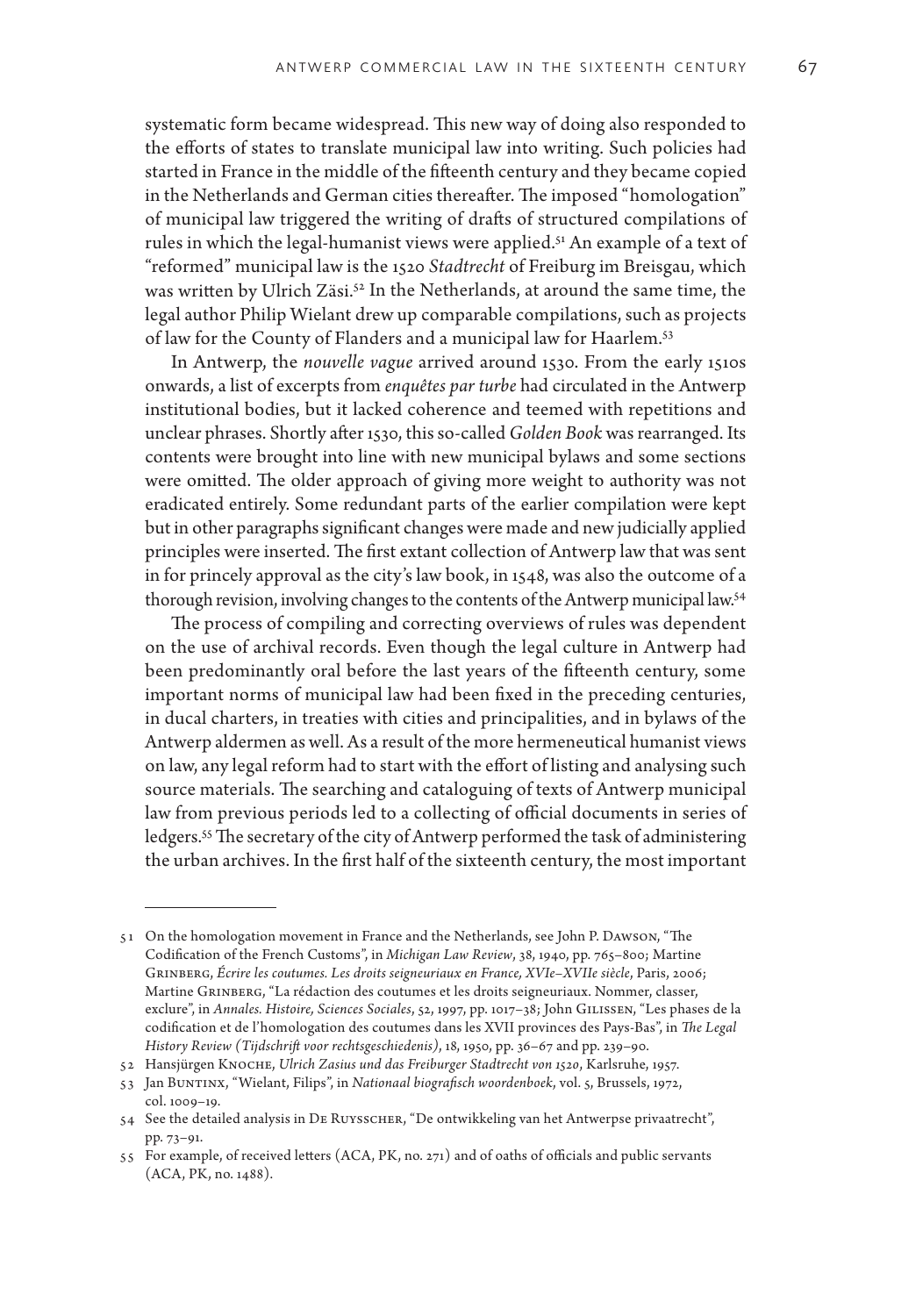secretaries were the jurist Peter van Wesenbeke  $(1532-1547)$  and the humanist Cornelis De Schrijver (Grapheus)  $(1520-1522$  and  $1540-1548)$ .<sup>56</sup> The activities of learned civil servants of the city went way beyond administrative tasks. On important occasions, literary ambitions could be combined with official duties. Grapheus, for example, compiled a book with verse and illustrations of the 1549 Joyous Entree of Prince Philip of Habsburg and most probably wrote a petition in humanist prose for the new ruler, containing a demand for new privileges for the city of Antwerp.<sup>57</sup> The tradition of secretaries and law clerks being jurists and intellectuals was continued in the later sixteenth and the early seventeenth centuries, when the jurist Jan Boghe (Bochius) (ob. 1609) and Jan Gaspar Gevaerts (Gevartius) (ob. 1666) were law clerks.<sup>58</sup> The most important figure in that period was former advocate, *doctor iuris utriusque* and long-time secretary of the city Hendrik de Moy (ob. 1610). He was guardian of the Antwerp charters. Following the 1576 Spanish Fury of Antwerp and the burning of the Town Hall, he reconstructed the city's archives,<sup>59</sup> which explains his vivid interest in Antwerp's medieval legal texts. He cited such sources very frequently, for example in his comment on the 1582 Antwerp law compilation<sup>60</sup> and in his *Tractaet der officieren*, which was a volume dealing with regulations concerning public servants.<sup>61</sup> Considering all this, it is no surprise that law clerks and secretaries were among the prime members of committees that were set up in order to write compilations of Antwerp municipal law, to be sent in for authentication by the sovereign. The 1548 collection was drawn up by the secretaries Willem van Ryt (ob. 1553), Jan van Halle (ob. 1551), and perhaps also Cornelis Grapheus.<sup>62</sup> Other jurists were important as well. In 1570, another panel, the main member of which was the jurist Nicolaas Rockox the Elder (ob. 1577), prepared a revised version of the municipal law. He was a graduate from Orléans university and had been mayor (burgomaster-within) of the city. $63$ 

When summarising all of the above, it can be said that the Antwerp legal scenes have been academic since the later fifteenth century, and that legal humanism has

<sup>56</sup> On Peter van Wesenbeke, see Hilde DE RIDDER-SYMOENS, "De universitaire vorming van de Brabantse stadsmagistraat en stadsfunktionarissen in Leuven en Antwerpen, 1430–1580", in *De Brabantse stad*, 's-Hertogenbosch, 1978, p. 97. For a short biography of Cornelis Grapheus, see Joseph Roulez, "Cornelis de Schryver", in *Biographie nationale de Belgique*, vol. 5, Brussels, 1876, pp. 721–26. Judging from the contents of his texts, it is not unlikely that Grapheus had had a legal training at university.

<sup>57</sup> Dave De Ruysscher, "Lobbyen, vleien en herinneren: vergeefs onderhandelen om privileges bij de Blijde Inkomst van Filips in Antwerpen (1549)", in *Noord-Brabants Historisch Jaarboek*, 29, 2012, pp. 64–79.

<sup>58</sup> Dirk Imhoff, "Joannes Bochius (1555–1609)", in *Bio-bibliografie van Nederlandse Humanisten*, Den Haag, 2009, digital edition (www.dwc.knaw.nl/bochius-joannes-1555–1609/). On Gevaerts, see Louis Roersch, "Gevaerts ( Jean-Gaspard)", in *Biographie nationale*, vol. 7, Brussels, 1880–1883, col. 694–9.

<sup>59</sup> Floris Prims & Michel Verbeeck, *Het Antwerpsche Stadsarchief*, Antwerp, 1941, pp. 26–7.

<sup>60</sup> ACA, V, nos 21–23.

<sup>61</sup> ACA, PK, nos 151–53.

<sup>62</sup> ACA, PK, no. 271, 56 (16 May 1546).

<sup>63</sup> ACA, V, no. 11, fol. 41r (5 May 1570).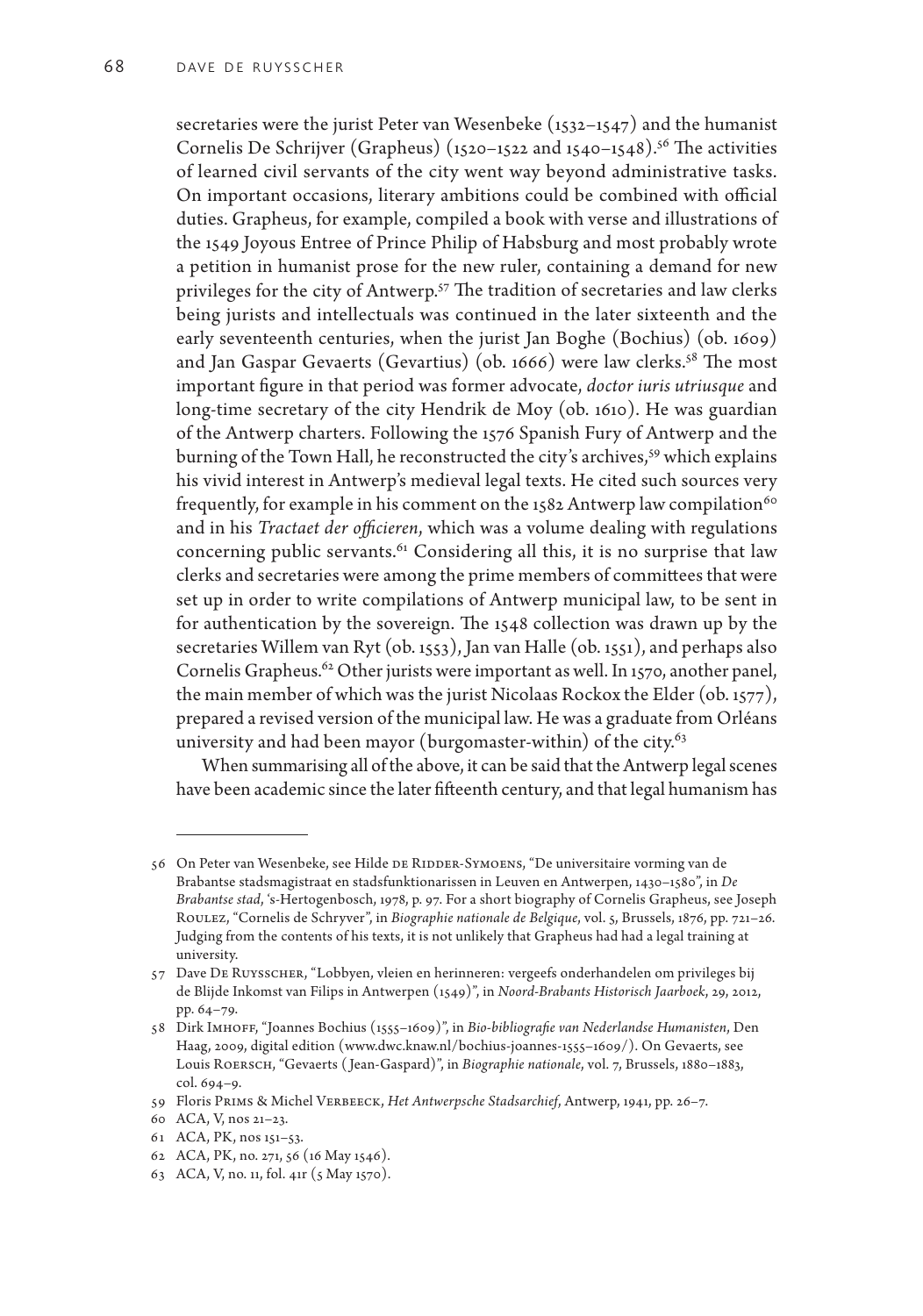had influence, especially since the 1530s. This influence consisted of a new idea that the law of the city could be modelled and reshaped on the basis of an internal logic that was to be discovered through an assessment of the contents of texts stemming from different periods. The Antwerp administrators thus acquired contemporary views, as they became sensitive for the philosophy of *emendatio*. This did not involve a science of local law or a rigorous philological discipline, but rather a new style that was aimed at restating and systematising older legal materials. But notwithstanding these new humanist approaches, all over Northwest continental Europe, jurists continued to build on late-medieval legal literature.<sup>64</sup> In this stage of development, the projects of the ordering and revising of legal texts did not yet result in default rules regarding contracts. Most of the municipal law concerned the enforcement of debts. Around 1550, this was changed, and late-medieval legal doctrine was used as a source also by the Antwerp administrators.

# **3.4. Commercial Law in Antwerp: Appropriating, Endorsing and Upgrading Mercantile Practices**

The phenomenon of the reception of legal academic culture and academic law must not be interpreted in antagonistic terms. The case of Antwerp in fact proves that an economic policy that was based on motives of facilitation was not only possible within but also profited from the academic settings in which it was pursued. This goes directly against the (still widespread) nineteenth-century romantic view that the growing popularity of academic solutions (Roman law) entailed the reducing of the "law of the people". Roman law would have supported claims of the elite, and the latter would have used the learned law to strip other classes within society of their century-old privileges and customary rules.<sup>65</sup>

However, neither in the Late Middle Ages nor in the sixteenth century was the area of the law a battleground between different legal systems. This is clear in two respects. Firstly, before as well as during the sixteenth century, local law, which mostly consisted of rules that were fixed and applied by local courts, was not a collection of customs in the sense of spontaneously developed rules. Even

<sup>64</sup> This view allows to overcome difficult theories on jurists being Italian in the courtroom and humanist in their study. See for example F. Carpintero, "'*Mos italicus*', '*mos gallicus*' y el Humanismo racionalista. Una contribución a la historia de la metodología juridica", in *Ius Commune. Zeitschrift für europäische Rechtsgeschichte*, 6, 1977, pp. 108–71. See also the older views of Victor Brants & René Dekkers, who described the teachings at the University of Louvain in the middle of the sixteenth century of such law professors as Gabriel Van der Muiden (Mudaeus) (ob. 1560) and Elbrecht De Leeuw (Leoninus) (ob. 1579) as a *via media* between *mos italicus* and *mos gallicus*. See Victor Brants, *La Faculté de Droit de l'Université de Louvain à travers cinq siècles (Étude Historique)*, Brussels, *s.d.* (1910), pp. 110–21, and René Dekkers, *Het humanisme en de rechtswetenschap in de Nederlanden* (Vlaamsche rechtskundige bibliotheek, 19), Antwerp, 1938, p. 131, and pp. 142–3.

<sup>65</sup> On this bias in historiography, consult James R. Farr, "Honor, Law, and Custom in Renaissance Europe", in *A Companion to the Worlds of the Renaissance*, ed. Guido Ruggiero (Blackwell Companions to European History), Oxford, 2002, pp. 131-2 and KELLEY, "Civil Science in the Renaissance", pp. 792–3. See also footnote 3.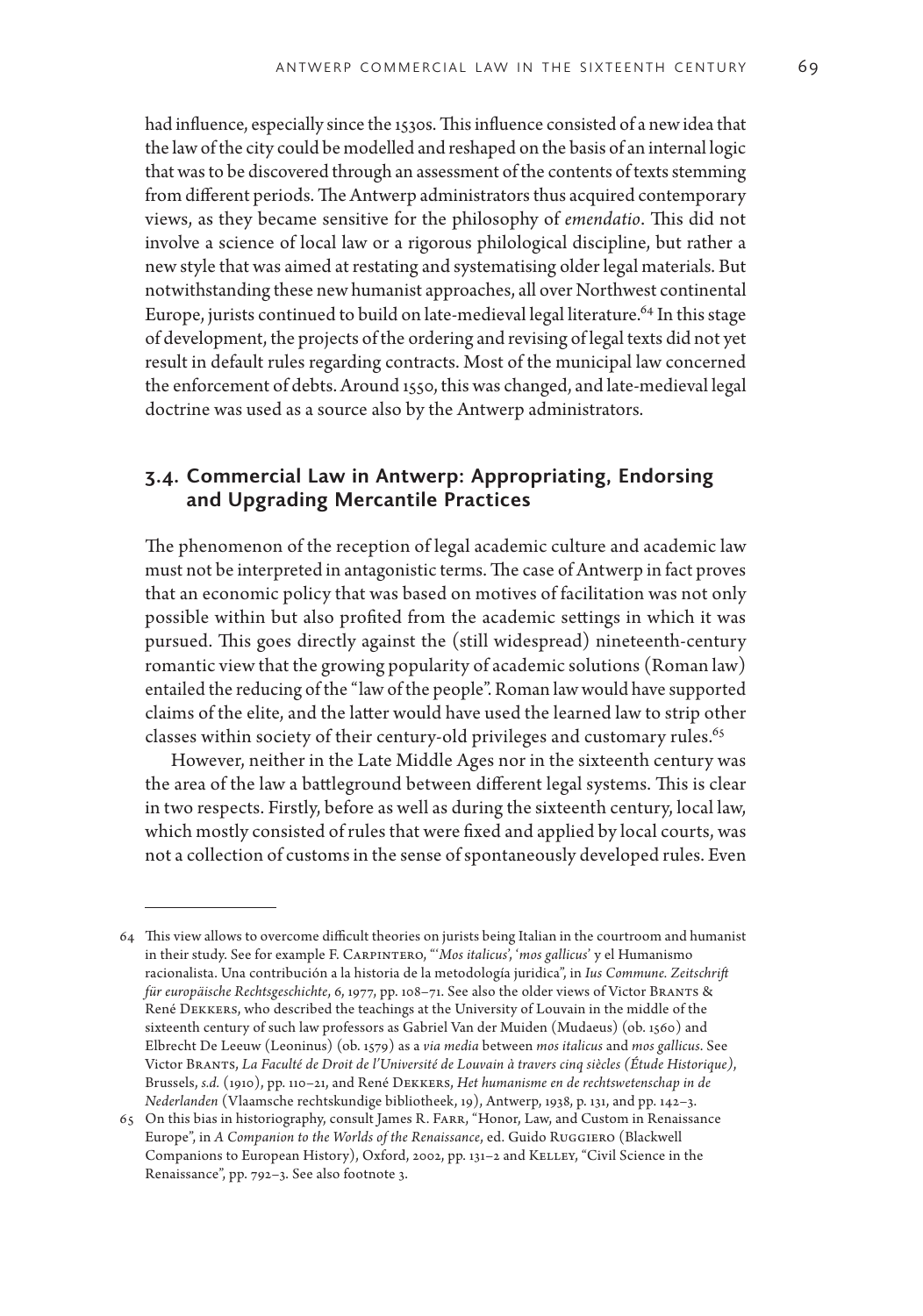though local rules were commonly defined with such terms as "consuetudines" and "costuymen", this did not mean that they had emerged from within the community. Local law was constantly being developed by specialists. It was made concrete in judgments and was acknowledged by local rulers. Particular customs could exist outside this framework of official law. Such customs could come into existence and be practised without intervention from legal practitioners and without the approval of the municipal government. However, from recent research it is becoming evident that in late medieval and early modern Europe, customs in that latter sense were mostly of an individual nature, few in number and therefore insufficient for supporting a fully fledged system of law that was aimed at the common good.<sup>66</sup> Solutions that were imposed as local law were often created and thus not always rooted in old ideas.<sup>67</sup>

This raises a second important point concerning the nature of law, in history as well as today, which is its nurturing through legal culture and through legal reasoning. Law in the sense of written or otherwise fixed *ex ante* rules provides answers for concrete situations, but it also inevitably depends on interpretation. Judges and advocates have to weigh the contents of legal texts and of precedents, which do not cover every possible situation and which can be incomplete or unclear, in order to make them fit facts. This process of interpretation facilitates innovation. It makes law change and evolve.<sup>68</sup> Doctrine, or legal scholarship, is the most evident lifeblood for legal arguments and for innovation. It is abstract and it functions according to an internal logic, which explains its relatively free contents and continuous development. These features resulted in the appeal of legal literature, which marked a counterweight against bylaws and statutes. The latter were usually limited in scope and wording. In sixteenth-century Antwerp, this drawing on legal doctrine was most relevant. It was demonstrated above that academic law proved itself as a tool to adapt older Antwerp legal practices.

<sup>66</sup> Conte, "Roman Law vs. Custom", p. 38; Robert Jacob, "Beaumanoir vs. Révigny: The Two Faces of Customary Law in Philip the Bold's France", in *Essays on the Poetic and Legal Writings of Philippe de Remy and His Son Philippe de Beaumanoir of Thirteenth-Century France, eds Sarah-Grace HELLER &* Michelle Reichert, Lewiston (NY), 2001, pp. 221–76; Robert Jacob, "Les coutumiers du XIIIe siècle ont-ils connu la coutume?", in *La coutume au village dans l'Europe médiévale et moderne*, Toulouse, 2001, pp. 103–20. The notion of custom (*consuetudo*) was used for both particular customs in the abovementioned sense and also in the meaning of the general (not necessarily but often judge-made) comprehensive law that was applied within a jurisdiction. See Lloyd BONFIELD, "What Did English Villagers Mean by 'Customary Law'?", in *Medieval Society and the Manor Court*, eds Zvi Razı & Richard M. SMITH, Oxford, 1996, pp. 107-8; Ron Houston, "Custom in Context. Medieval and Early Modern Scotland and England", in *Past & Present*, 211, 2011, pp. 39-40; David IBBETSON, "Custom in Medieval Law", in *The Nature of Customary Law. Legal, Historical and Philosophical Perspectives*, eds Amanda Perreau-Saussine and James B. Murphy, Cambridge, 2007, p. 153 and pp. 162–5.

<sup>67</sup> De Ruysscher, "De ontwikkeling van het Antwerpse privaatrecht", pp. 104–11; Emily Kadens, "The Myth of the Customary Law Merchant", in *Texas Law Review*, 90, 2012, pp. 1185–96.

<sup>68</sup> Law is directive (*ex ante*) and flexible at the same time: judges and lawyers can draw on principles for guidance as to their concrete decisions in the absence of detailed rules in ordinances or case law. Their solutions are then a part of the law as well, even though in their detailed form they are new. See Ronald Dworkin, *A Matter of Principle*, Cambridge (MA), 1985; Ronald Dworkin, *Law's Empire*, Cambridge (MA), 1986.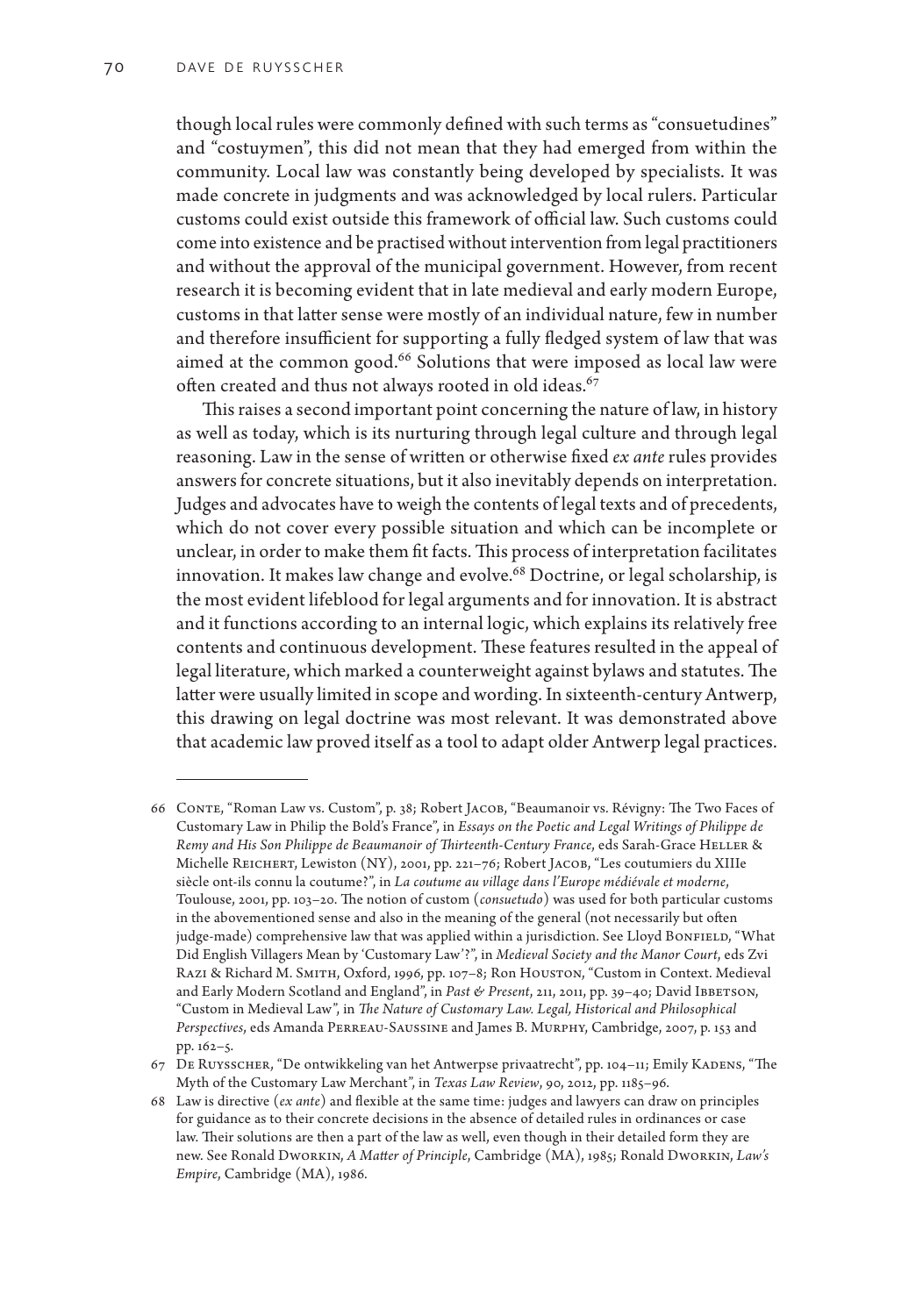We will discover below to what extent the Antwerp municipal law with regard to commerce that developed throughout the sixteenth century drew on practices and customs of merchants visiting or residing in the city, and whether legal pluralism existed in one way or another. Furthermore, the sources of the municipal commercial law will be analysed.

## *3.4.1. Municipal Law vs. Customs of Merchants in the First Half of the Sixteenth Century*

In the later years of the fifteenth and the first decades of the sixteenth centuries groups of merchants arrived in Antwerp from abroad. As a result, mercantile techniques and practices that had not been applied there before spread into the Antwerp market. At the fifteenth-century fairs of Brabant, which were held at Antwerp and Bergen op Zoom, acknowledgments of debt and succinct partnership contracts were common. Agreements and certificates regarding joint ownership, deposit and agency were drawn up as well.<sup>69</sup> In the 1520s and 1530s, new contracts and techniques, including detailed partnership contracts, marine insurance policies, double-entry bookkeeping and commission trade, came into use in Antwerp. Many of these practices had been applied in Bruges before that time and in Antwerp they gradually became more popular, after they had been known within relatively closed circles only. Marine insurance underwriting in Antwerp for example was first done exclusively by Spaniards and Italians, and only in the 1550s did merchants of other nationalities sign insurance contracts.70 Of all the mentioned techniques, double-entry bookkeeping, commission trade and bills of exchange were the most Italian: they were Italian in origin, or at least they were regarded as such.<sup>71</sup> However, eventually these mercantile practices were shared amongst merchants of different

<sup>69</sup> See Renée Doehaerd, *Études anversoises: documents sur le commerce international à Anvers, 1488–1514*, Paris, 1962–1963, 3 vols. For a detailed analysis of partnership arrangements in Antwerp *certificatiën* of the later fifteenth century, see Ernst Pitz, "Kapitalausstattung und Unternehmensformen in Antwerpen 1488–1514", in *Vierteljahrschrift für Sozial- und Wirtschaftsgeschichte*, 53, 1966, pp. 53–91.

<sup>70</sup> Dave De Ruysscher & Jeroen Puttevils, "The Art of Compromise. Legislative Deliberations on Marine Insurance Institutions in Antwerp (*c.* 1550–*c.* 1570)", in *BMGN. Low Countries Historical Review*, 130, 2015, pp. 31–4.

<sup>71</sup> On commission trade, which in sixteenth-century Antwerp was perceived of as being Italian (see ACA, V, no. 69, fol. 51v (10 July 1566)), see Florence EDLER-DE ROOVER, "The Van der Molen, Commission Merchants of Antwerp: Trade with Italy, 1538–44", in *Medieval and historiographical essays in honour of James Westfall Thompson*, eds James Lea Cate & Eugene N. Anderson, Chicago, 1938, pp. 78–145; Puttevils, *Merchants and Trading*, pp. 100–5. With regard to bookkeeping in sixteenth-century Antwerp, see Dave De Ruysscher, "How Normative Were Merchant Manuals? Of Customs, Practices, Techniques and … Good Advice (Antwerp 16th Century)", in Heikki PIHLAJAMÄKI, Albrecht CORDES, Serge DAUCHY & Dave DE RUYSSCHER (eds), *Understanding the Sources of Commercial Law, Leiden, Brill, 2018; GELDERBLOM, Cities of Commerce,* pp. 86-96. On the earliest bills of exchange in Antwerp, see PUTTEVILS, *Merchants and Trading*, pp. 76–7.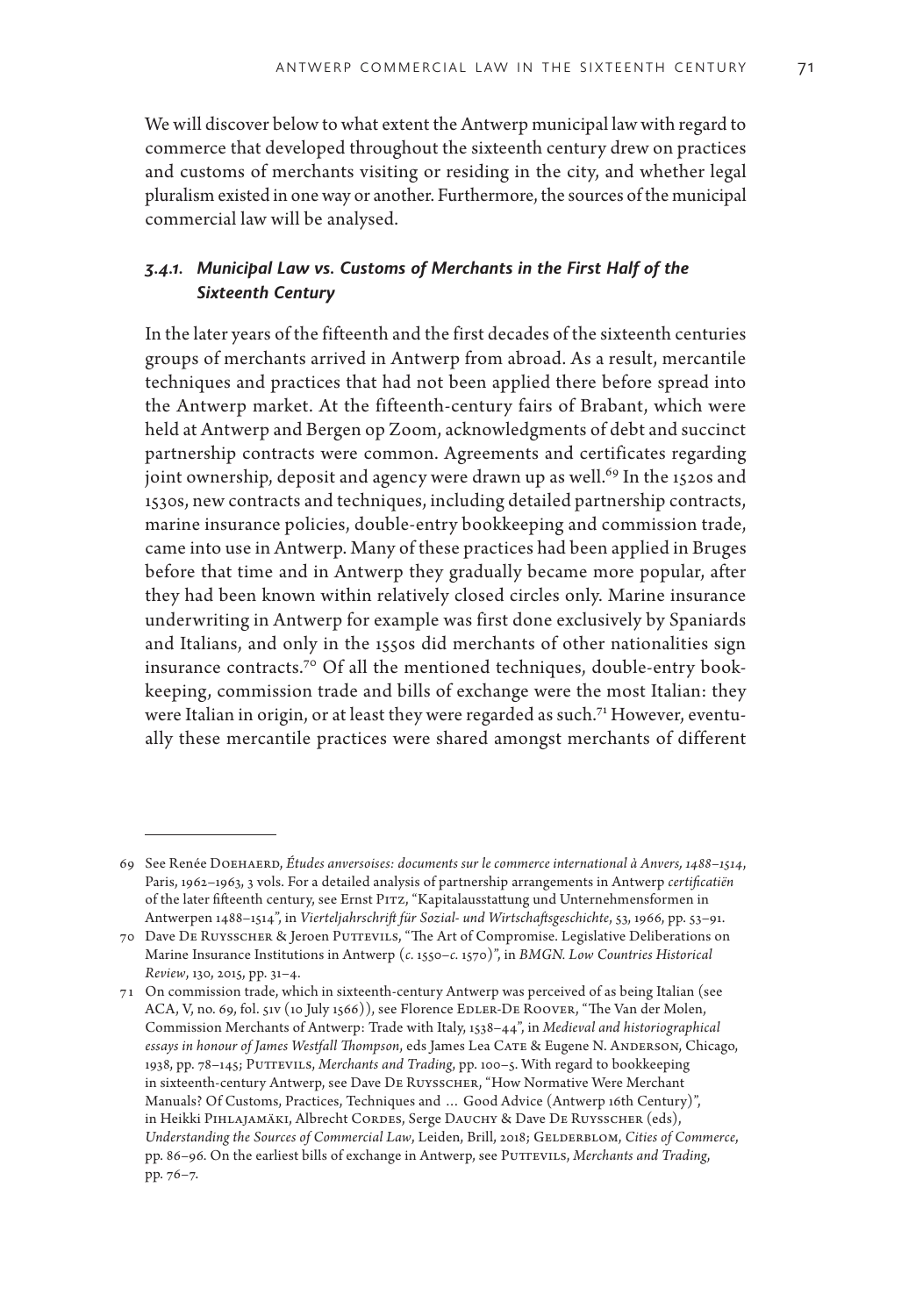nationalities, and they had been applied by non-Italians in the Netherlands before the sixteenth century as well.<sup>72</sup>

The new methods of trade came together with normative ideas. Some of the mentioned techniques hinged, at least partly, on formalities that were considered crucial for their validity. These formalities were acknowledged within groups of merchants that applied the practices, and they can therefore be considered mercantile customs.73 Even though they became standardised only later, in the first years of the sixteenth century and thereafter, bills of exchange for example had to contain an order clause (*pagate per me a …*). It can be suspected that a written recognition of debt not mentioning this formula was not considered a bill of exchange. However, formal requirements such as this one were minimal, as were the customs relating thereto. This is particularly evident in instructional literature that was printed in Antwerp in the first half of the sixteenth century. For bills of exchange, merchant manuals refer to a minimal "style" of writing bills of exchange, but they contained most of all calculations of exchange rates and currency swaps. Such books did not usually mention default rules, or even rules or sanctions in general.74 Furthermore, for open-ended contracts such as partnership agreements and marine insurance policies, requirements were even more limited. For the most part there were no norms of merchants as to their contents. What was provided in the contract was mainly the result of negotiations between the parties to the contract.

For marine insurance, one can get an idea of the relative lack of normative rules applying among merchants from a comparison of contracts and decisions the subject of legal actions. Some insurance policies that were written in Antwerp between 1530 and 1550 have been preserved. Admittedly, they are very few (four contracts), and most of them are notarial deeds, whereas the contents of private arrangements, which were most probably made as well, are not known.75 With this caveat in mind, their appearance and contents make it nonetheless likely that detailed forms of marine insurance contracts were not yet known in Antwerp

<sup>72</sup> This was the case for double-entry bookkeeping and bills of exchange, which had been used in Flanders since the fourteenth century. The Bruges hostellers can be considered commission agents as well. See James Murray, *Bruges, Cradle of Capitalism, 1280–1390*, Cambridge, 2005, p. 202.

<sup>73</sup> A practice refers to repeated actions or shared opinions, for example mentioned in a contract. A custom regards practices that are deemed constraints, the breach of which is sanctioned in one way or another. This difference corresponds with the contemporary, sixteenth-century, distinction between *usus* (practice) and *consuetudo* (custom). See Siegfried Brie, *Die Lehre vom Gewohnheitsrecht. Eine historisch-dogmatische Untersuchung*, Wroclaw, 1899, pp. 104–18 and pp. 141–56.

<sup>74</sup> In a 1543 manual, Jan Ympyn Christoffel for example detailed the difference between regular, dry and fictitious bills of exchange, but was not explicit as to what extent the latter varieties were lawful. See Jan Ympyn Christoffel, *Nieuwe instructie*, fol. 13v–fol. 15v. Other manuals contained instructions on the writing of bills of exchange. See Gabriel Meurier, *Formulaire de missives, obligations, quittances, letters de change, d'asseurances …*, Antwerp, 1558, fol. 18v–19r. See, for an appraisal of the legal contents of Antwerp mercantile tracts, De Ruysscher, "How Normative Were Merchant Manuals?".

<sup>75</sup> They are analysed in detail in Henry L. V. De Groote, *De zeeassurantie te Antwerpen en te Brugge in de zestiende eeuw*, Antwerp, 1975, pp. 96–125.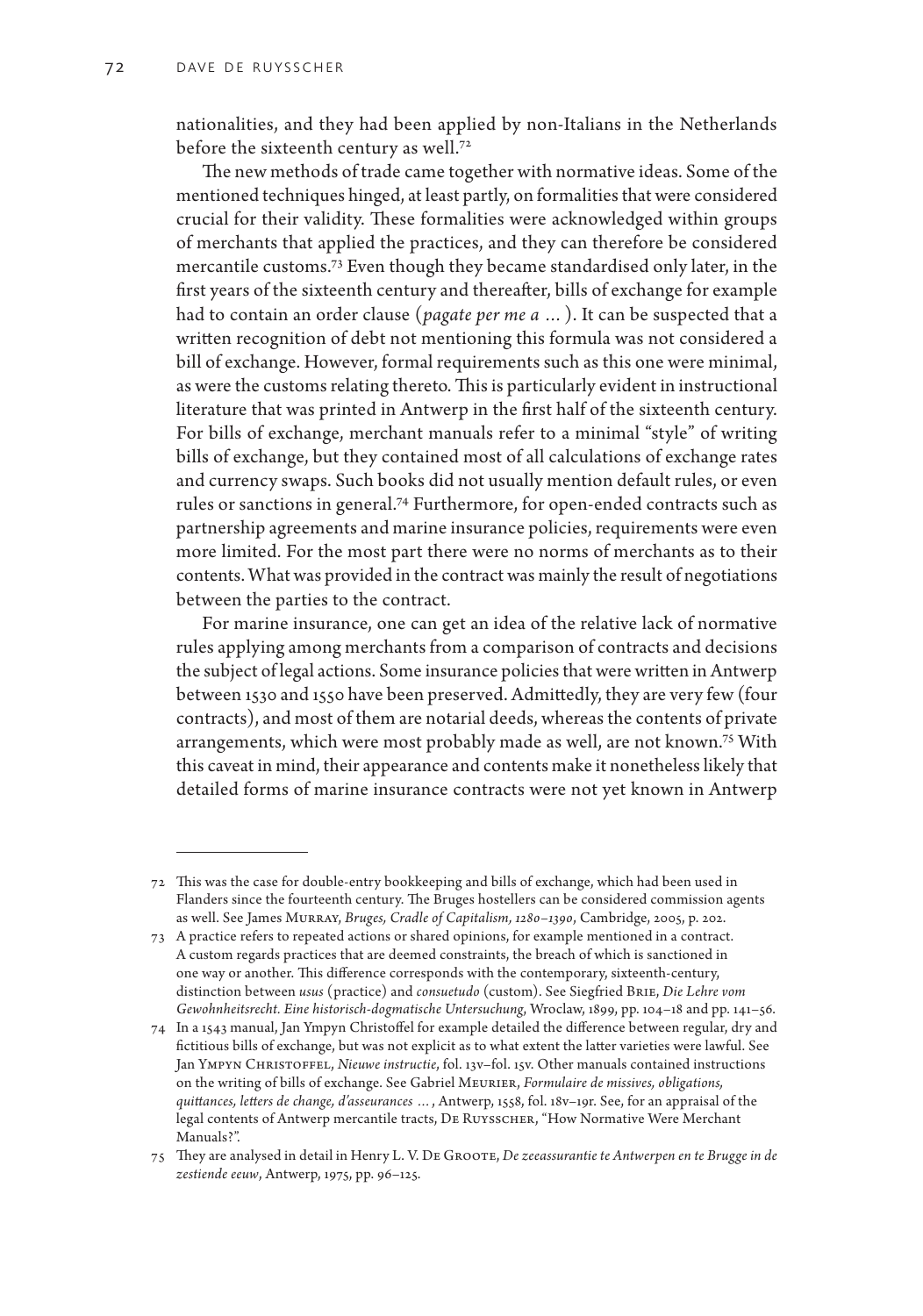in this period, even though they had been applied elsewhere since the 1510s.<sup>76</sup> The wording of the contracts, which was in different languages (French, High German, Spanish), was not identical, even when the contents were sometimes comparable. In the preserved notarial deeds some similarities in provisions can be found, for example with regard to the risks ("until the safe unloading of the merchandise", the definition of risks was general, of the seas and men)<sup>77</sup> or the route (all policies contained a "liberty clause", which allowed all ports of choice to be touched during the voyage).78 These provisions corresponded to a typical policy, which was commonly chosen. The contents of insurance contracts converged to a modest extent and were based on a Florentine example.79 However, the use of a typical policy was not imposed or deemed obligatory in the merchant community. Moreover, there were differences with regard to other conditions of the insurance. Some insurance contracts insured against misconduct and damage caused by the captain and his crew (i.e. barratry), whereas others did not mention this as a peril.<sup>80</sup> In some insurance policies, the value that was insured was defined as limited, but percentages differed (90 or 50%).<sup>81</sup> Some of the contracts provided that the costs of the sale of the insured merchandise were insured as well, whereas others did not.<sup>82</sup> At least some of these differences might reflect variable views of groups or *nations* of merchants as to lawful and compulsory insurance terms. $83$  The merchants subscribing to insurance contracts or the notaries who drew up the deeds of contract referred to "customs" supplementing the provisions of the contract. Most marine insurance contracts that were drafted at Antwerp referred to both the customs of the Antwerp Bourse and the "customs of (the Strada of ) London" or "customs of Lombard Street".84 It is likely that this concerned the mentioned Florentine style of formulating perils, which had also been in use in Bruges, and some basic rules that applied in either place, rather than standards or default rules to be applied to the contents of contracts.<sup>85</sup>

For the most part, when used in Antwerp the label of "customs" pointed to a restricted number of procedural rules and terms of payment that were imposed

<sup>76</sup> In Burgos, in 1514 a policy form was imposed, and in Florence, a standard policy applied since 1523. See Johan P. van Niekerk, *The Development of the Principles of Insurance Law in the Netherlands from 1500 to 1800*, Kenwyn, 1998, vol. 1, p. 486.

<sup>77</sup> De Groote, *De zeeassurantie*, p. 100, pp. 107–8.

<sup>78</sup> De Groote, *De zeeassurantie*, p. 106.

<sup>79</sup> Dave De Ruysscher, "Belgium. Marine insurance", in Ph. Hellwege (ed.), *A Comparative History of Insurance Law in Europe. A Research Agenda* (Comparative Studies in the History of Insurance Law), Berlin, 2018, vol. 1, p. 115, pp. 117–8.

<sup>80</sup> De Groote, *De zeeassurantie*, pp. 107–8.

<sup>81</sup> De Groote, *De zeeassurantie*, p. 120.

<sup>82</sup> De Groote, *De zeeassurantie*, p. 120.

<sup>83</sup> See on barratry, and differences of opinion among merchants of different regions relating thereto, Guido Rossi, *Insurance in Elisabethan England: The London Code*, Cambridge, 2016, pp. 173–6.

<sup>84</sup> Dave De Ruysscher, "Antwerp 1490–1590: Insurance and Speculation", in *Marine Insurance. Origins and Institutions, 1300–1850*, ed. Adrian B. Leonard, London, 2016, pp. 86–7.

<sup>85</sup> De Ruysscher, "Belgium: Marine Insurance", p. 118. See in this regard also – the somewhat different view of – Rossi, *Insurance in Elisabethan England*, p. 150, footnote 47.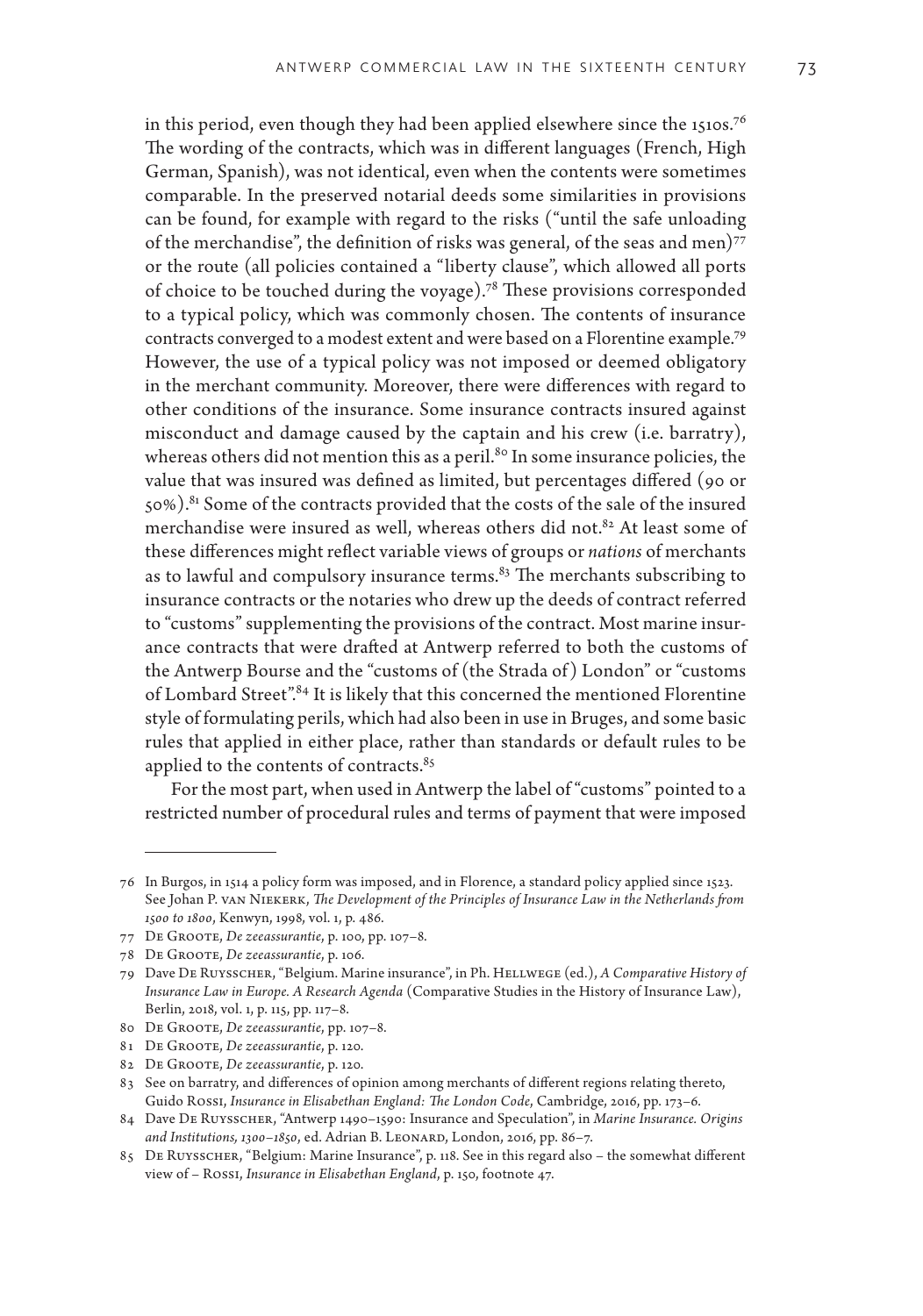by the Antwerp Municipal Court. An analysis of the deeds of judgment of the Antwerp Municipal Court of the period between 1488 and 1550, which contained the arguments made in court, yielded only ten adduced customs relating to mercantile contracts and situations. Nearly all of the customs referred to dealt with marine insurance. $86$  The earlier mentioned insurance policies of the 1530s and 1540s commonly contained the promise of the underwriters to pay out when no news had been heard after a year.<sup>87</sup> In 1544, this was in a legal action referred to as a "usage and custom of the (Antwerp) Exchange" supplemented a contact.<sup>88</sup> This early reference to "customs of the Exchange", which remained exceptional until the 1550s, concerned in particular the prescribed period of one year. Similar links to concrete delays can be seen in some references to other customs. When an underwriter was notified of the loss of insured merchandise, he was required to pay within two months. In a 1537 petition to the Emperor, the Antwerp aldermen labelled this principle a rule, being of "old law", by which municipal law was meant.<sup>89</sup> In some preserved insurance policies of the 1530s, the underwriters promised compensation within two months after the notification of shipwreck or losses at sea.<sup>90</sup> When a 1537 princely ordinance imposed this term of two months, parties at trials started referring to this law; references to a custom disappeared after May 1537, when the mentioned princely bylaw came into force.<sup>91</sup>

Another custom concerned an issue that was frequently raised in the Antwerp courtroom, which was the nullity of the contract because of belated insurance. A *consilium* of the Leuven law professor Elbrecht De Leeuw (Leoninus), most probably of 1540, mentioned the rule that an insurance agreement remained valid when it appeared later that damage to the insured object had occurred before the contract had been signed, but only if the news of the damage could not have reached Antwerp before the signing of the contract. The norm was described as a local *consuetudo* of Antwerp, thus pertaining to the municipal (unwritten) law, and as well known among merchants and seamen in the city.<sup>92</sup> Arguments that were written in a deed of judgment of the Antwerp Municipal Court dating

<sup>86</sup> The following deeds contained references to customs regarding sea law (general average): ACA, V, 1241, fol. 103v–104r (16 July 1547), fol. 283r-v (8 March 1548 ns), 1244, fol. 60v–61r (24 December 1555), fol. 126v–127v (12 March 1556 ns). On the lawfulness of insurance after loss: ACA, V, 1241, fol. 48v–49v (7 May 1547), 1242, fol. 50v–52r (10 April 1548 ns) and 1238, fol. 62r (17 September 1543). The reference to another customs, dating from April 1548, is mentioned hereafter.

<sup>87</sup> De Groote, *De zeeassurantie*, pp. 112–3.

<sup>88</sup> ACA, V, no. 1239, fol. 117v and fol. 138v (19 July 1544).

<sup>89</sup> Oskar DE SMEDT, "De keizerlijke verordeningen van 1537 en 1539 op de obligaties en wisselbrieven. Eenige kantteekeningen", in *Nederlandsche Historiebladen*, 3, 1940, p. 19.

<sup>90</sup> De Groote, *De zeeassurantie*, p. 111.

<sup>91</sup> For the law, see *Recueil des Ordonnances des Pays-Bas*, 2nd series, vol. 4, Brussels, 1907, pp. 34–5 (25 May 1537). An example of a reference to the "ordinance of the emperor" is ACA, V, no. 1237, fol. 23v–24v (31 October 1542).

<sup>92</sup> Elbrecht De Leeuw (Leoninus), *Centuria consiliorum …*, Arnhem, 1645, pp. 250–1 (cons. 22, nos 5–6). See also Alain Wijffels, "Business Relations Between Merchants in Sixteenth-Century Belgian Practice-Orientated Civil Law Literature", in *From lex mercatoria to commercial law*, ed. Vito Piergiovanni (Comparative Studies in Continental and Anglo-American Legal History, 24), Berlin, 2004, pp. 256–9.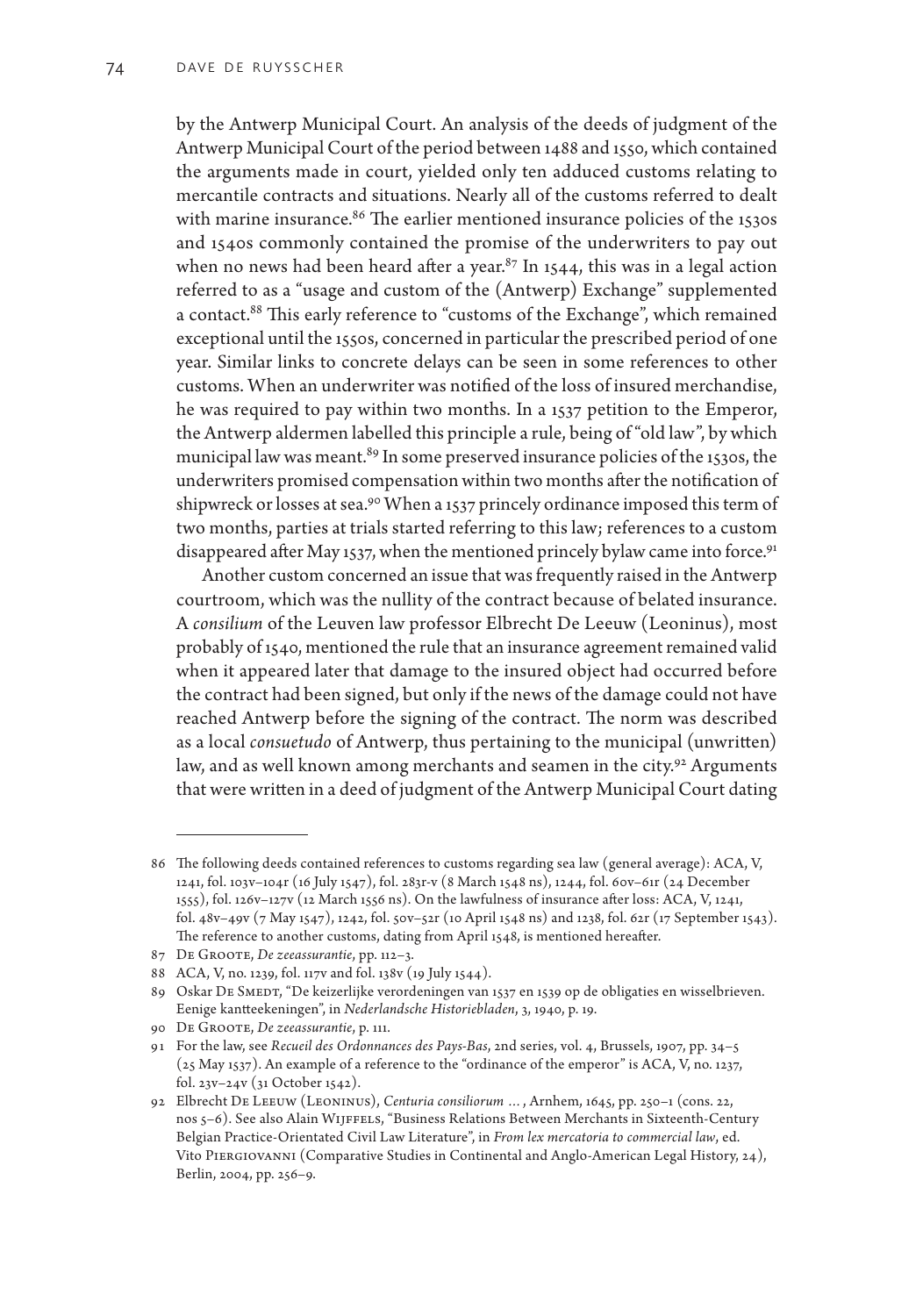from 1543 label this same rule as "a custom of merchants".<sup>93</sup> In a case of 1547, the advocate of the insured defined the mentioned norm on late insurance as a "common usance and custom that was held in affairs of insurance, which was notorious and public".94 A rule that was closely linked to belated insurance stated that when an insurance contract had been signed but had no object, the premium had to be returned. In 1548, an advocate of an insured defined this rule as a "custom and usage here at the Exchange among merchants".95

From all these descriptions, it appears that the references to customs of the Exchange comprised very specific rules that concerned procedural delays after which compensation could be demanded from insurance underwriters before the Antwerp Municipal Court. It is likely that in the first half of the 1500s in Antwerp references to "customs of merchants" and the like for marine insurance mostly described local law that was known and used by merchants and which could also be confirmed in princely legislation. There is no evidence that many "customs of merchants" or "customs of the Exchange" existed beyond the reach of the Antwerp Court. It should also be noted that the "customs" only allowed for the resolution of a limited number of disputes and that there is no trace of customs that concerned clauses regarding risks for example. Provisions that were often inserted into insurance policies (for example, the generalised risks of the seas and men) were practices rather than customs. There is no evidence that in the first half of the sixteenth century the Florentine way of phrasing risks in marine insurance policies was compulsory, or considered as standard, in one way or another. By contrast, the procedural rules of the municipal law were regarded by merchants as "their law".

In this first period until the middle of the sixteenth century, a virtual identity between Antwerp municipal law and mercantile customs had little to do with the permissive attitudes of the Antwerp leaders and judges. It was not because the Antwerp aldermen supported mercantile practice – which they did – that few customs of merchants developed. Instead, the minimal importance of normative ideas surrounding business followed on from a mentality of "facts and figures", which meant that merchants themselves paid little attention to the legal phrasing and explanation of their agreements and commercial relationships. Quite remarkably, in the first half of the sixteenth century, the academic jurists of the Antwerp Municipal Court largely followed the same philosophy. They continued the fifteenth-century ideal of the "reading judge" who did not enter into the contract between the parties at the trial. Contracts and promises were stamped and executed, and not tested. Antwerp judges, but also the advocates that pleaded before them, generally refrained from imposing default rules onto agreements that proved incomplete or unclear. Instead, the court commonly ordered the inspection of books or accounts by arbiters, who were often merchants, and to whom the order was given to try to reconcile the parties and

<sup>93</sup> ACA, V, no. 1238, fol. 62r (17 September 1543).

<sup>94</sup> ACA, V, no. 1241, fol. 48v (7 May 1547).

<sup>95</sup> ACA, V, no. 1242, fol. 50v–52r (10 April 1548 ns).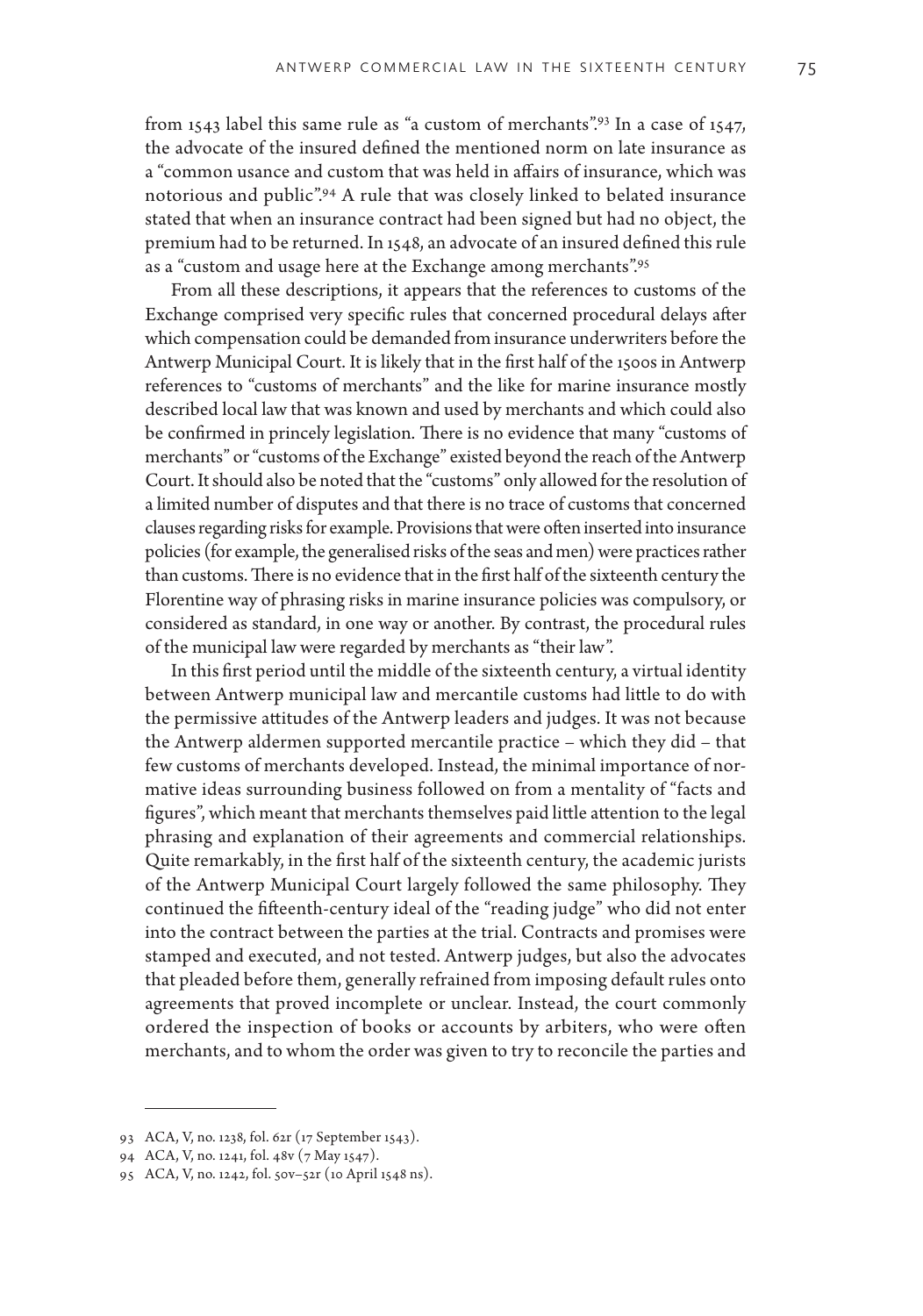reach a compromise.<sup>96</sup> These arbiters did not apply customs of merchants, not only because the latter were very few, and if existing, too crude to settle legal questions, but also because the Antwerp aldermen prohibited the appointed arbiters from deciding and interpreting points of law.97 If efforts of mediation failed, the judges could require one of the litigants to swear on oath his good faith, thus deciding the case.98

Resuming all of the above, my argument on the blend of commercial practices and academic law in the Antwerp municipal law throughout the sixteenth century differs somewhat from the positions of other scholars. Oscar Gelderblom and Jeroen Puttevils have emphasised the functionality and permeability of Antwerp municipal law and its adaptive and adopting features towards the customs and practices of merchants.99 Gelderblom has contended that urban magistrates, including those in Antwerp, had profound knowledge of the customs, techniques and practices of international trade. Gelderblom underlined that city administrators sensed which (corroborating and additional) measures of support and facilitation would bring about an optimal private-public heterogeneity of norms and proceedings in order to sustain growth, even in the long term.<sup>100</sup> By contrast, Bram Van Hofstraeten has criticised the facilitating effect of the Antwerp municipal law. He mentions differences between mercantile practice and an "intellectual" municipal law as found in the compilations that were issued by the Antwerp aldermen.101 Van Hofstraeten has described the reception in Antwerp municipal law of mercantile practices regarding partnerships as untimely and haphazard.102 As well as Van Hofstraeten, Gelderblom contrasts

<sup>96</sup> AVA, V, no. 1233, fol. 170v (8 October 1507), no. 1237, fol. 146r (13 March 1543), no. 1237, fol. 23v–24r (31 October 1542), and no. 1238, fol. 24r (2 August 1543). This policy of the Municipal Court was also applied in lawsuits that did not concern mercantile debts or merchants. See, for example, ACA, V, no. 1238, fol. 1r (2 June 1542). Another example which relates to accounts of guardians is ACA, V, no. 1239, fol. 59v–60r (2 May 1544). See on the referal to arbiters, also, PUTTEVILS, *Merchants and Trading*, p. 139.

<sup>97</sup> The report of the arbiters was described as an advice. See ACA, V, no. 1235, fol. 202v (22 October 1519) and V, no. 1233, fol. 110r (27 June 1506). The common formula in the order to the arbiters stated that they were to reach a compromise, "the law excluded" ("totten rechten excluys").

<sup>98</sup> For an example of an oath waged by a defendant, who claimed that the debt had been paid, see ACA, V, no. 1231, fol. 121v (14 June 1490). If the defendant denied that he had entered into an (unwritten) agreement, an oath could be imposed onto him as well. See, for example, ACA, V, no. 1233, fol. 168v and no. 1237, fol. 21r–22r (24 October 1542). This type of oath was a purgatory oath.

<sup>99</sup> Gelderblom, *Cities of Commerce*, pp. 201–2; Jeroen Puttevils, *Merchants and Trading in the Sixteenth Century. The Golden Age of Antwerp*,London, 2015, pp. 106–7.

<sup>100</sup> GELDERBLOM, Cities of Commerce, pp. 12-3, 201-03; O. GELDERBLOM, "Thinking About Cities of Commerce. A Rejoinder", in *Tijdschrift voor sociale en economische geschiedenis*, 11/4, 2014, p. 126 and p. 130.

<sup>101</sup> Bram VAN HOFSTRAETEN, "The Organization of Mercantile Capitalism in the Low Countries: Private Partnerships in Early Modern Antwerp (1480–1620)", in *Tijdschrift voor Sociale en Economische Geschiedenis*, 13/2, 2016, p. 6 and p. 24.

<sup>102</sup> Bram Van Hofstraeten, "Antwerp Company Law Around 1600 and its Italian Origins", in *Companies and Company Law in Late Medieval and Early Modern Europe*, eds Bram Van HOFSTRAETEN & Wim DECOCK (Iuris Scripta Historica, 29), Louvain, 2016, p. 52; Bram VAN HOFSTRAETEN, "Jurisdictional Complexity in Antwerp Company Law (1480-1620)", in *The Law's Many Bodies*, *Studies in Legal Hybridity and Jurisdictional Complexity c1600–1900*, eds Sean Donlan & Dirk HEIRBAUT, Berlin, 2015, pp. 79-80.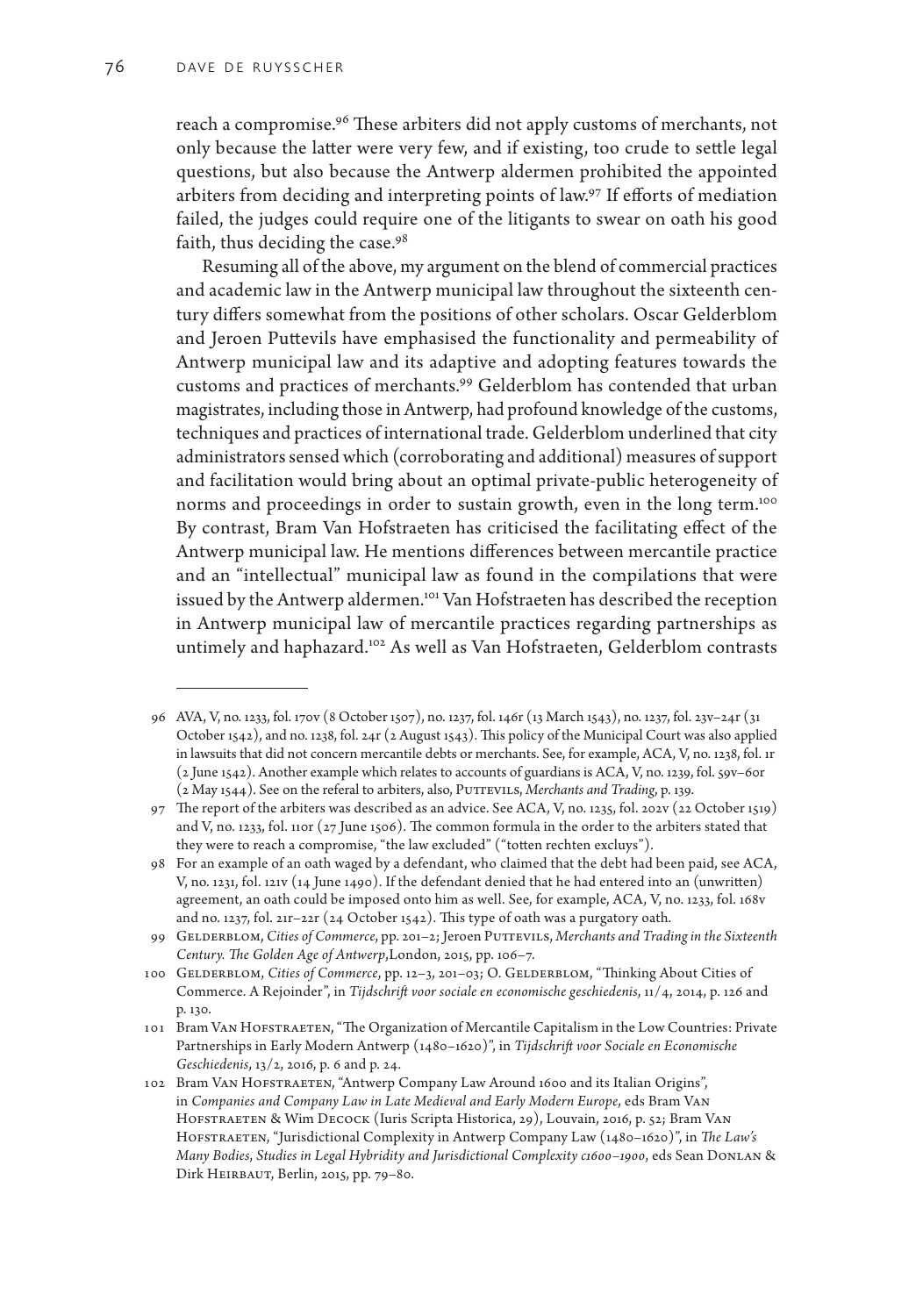municipal law with Roman law. According to Gelderblom, the latter was more out of touch with trade than the former, even though he acknowledges that municipal administrators could select appropriate solutions also from within Roman law.103 In contrast to all mentioned scholars, I argue that separating Antwerp municipal law from academic frameworks is artificial. It was the concepts and terminology of academic law in particular that proved important for the phrasing of municipal rules on commercial situations and contracts, even when mercantile practices served as an example.

But because the customs and views of merchants with regard to possible solutions concerning their contracts were limited,<sup>104</sup> both in scope and quality, the Antwerp leaders had most of the agency for setting the normative framework. As a result, they often hesitated about which option to take, and legislation was often haphazard.<sup>105</sup> Not surprisingly, a deliberate standstill was a normal response as well. A late formulation of Antwerp municipal rules on the contents of mercantile contracts was due to path dependency, residing in the long-held conviction of the Antwerp aldermen that municipal and other rules should not interfere with the contents of agreements. Moreover, the late and hesitant crafting of municipal rules of contract does not attest to a divide between jurists and merchants. In Antwerp, both shared ideas as to how the Municipal Court should tackle questions on mercantile contracts, and as to the relationship between law and contract. Neither adjudication within *nations* of merchants nor resorting to mediation by arbiters was concerned with the enforcing of sets of rules of contracts crafted by merchants, or with the imposing of the law of the foreign merchants' place of origin in this regard. Arbiters were forbidden to settle legal questions. Also within *nations*, it seems that the "facts and figures" approach prevailed.<sup>106</sup> Yet, these views changed around mid-century. Merchants

<sup>103</sup> Gelderblom, *Cities of Commerce*, p. 99, pp. 102–3.

<sup>104</sup> Opinions as to the function of *turbe* inquiries, and the contents of the statements produced at the occasion of such *turben*, are equally divergent. Gelderblom and Van Hofstraeten consider them a reflection of mercantile practice, even if jurists participated in the *turben*. See GELDERBLOM, Cities *of Commerce*, p. 70, p. 135; Van Hofstraeten, "Antwerp Company Law", p. 37. Elsewhere I have stressed that statements registered in the *turbenboecken* were reflecting accepted municipal law and that statements drawn up exclusively by merchants were very rare. If they were made, they referred commonly not to merchant customs alone, but also to the "law of the city". See De Ruysscher, "From Usages of Merchants", p. 17.

<sup>105</sup> Dave De Ruysscher, "Debt and Debt Adjustment: Assessing Institutional Change in Antwerp (*c.* 1490–*c.* 1560)", unpublished working paper, www.vub.ac.be/CORE/wp.

<sup>106</sup> One would expect customs of merchants regarding the contents of contracts – at least when they deviated from the municipal law – to be mentioned in charters granted to *nations* of merchants before the middle of the sixteenth century. Such rules cannot be found in the 1511 charter for the Portuguese, or in the 1518 privilege for the English Merchant Adventurers. In the extant documentation that was produced during the long negotiations on the transfer of the Hanseatic Kontor from Bruges to Antwerp, dating of between 1546 and 1563, no such norms were mentioned either. See ACA, PK, no. 80, PK, fol. 273 r (1 June 1518), no. 1063/7 (*c.* 1546), no. 1063/13 (10 February 1546 ns), no. 1063/23 (24 October 1563), no. 1063/24 (24 October 1563), and no. 1070, fol. 61r–63r (20 November 1511). Evidence of the adjudication practice within the Antwerp *nations* of the first half of the sixteenth century is sparse. But some verdicts of *nations* mentioned in the ledgers of the Antwerp Municipal Court do not refer to rules of contract as imposed within the *nations*. See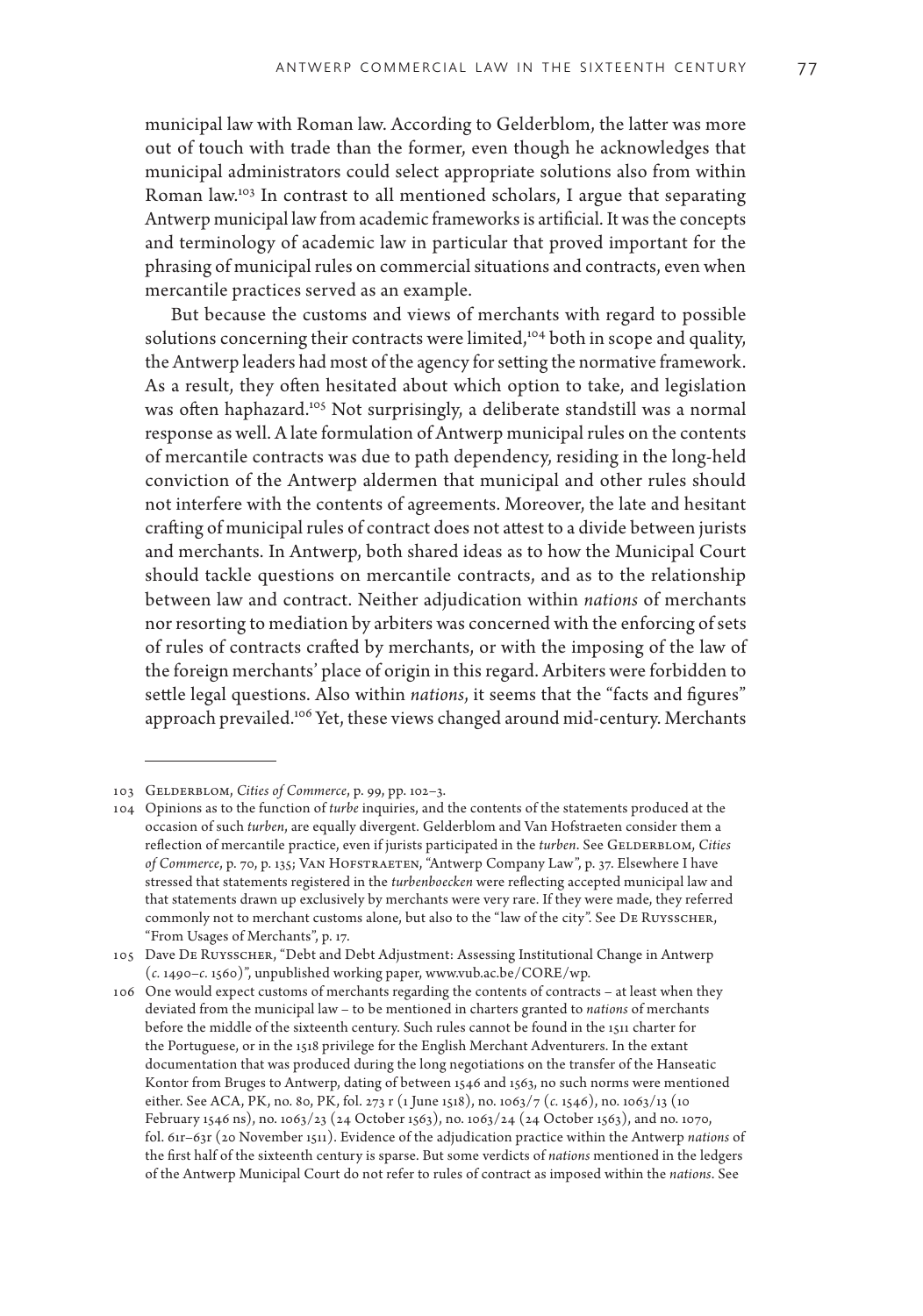complaining about fraud convinced the Antwerp aldermen to pursue a more detailed policy with regard to mercantile contracts. Providing legal certainty was the policy consideration that set in motion the drafting of more extensive laws.

The direction into which the municipal law evolved was not enshrined within the market, which is what Oscar Gelderblom suggests. Rather, there were many equally valuable and consistent alternatives, thus explaining fundamental differences in legislative tactics among – equally successful – trading cities of the later Middle Ages and early modern period.<sup>107</sup> Magistrates were no less bounded in their capacity to predict long-term growth than merchants were themselves. But, this notwithstanding, each of the possible paths, when chosen, and the solutions that were related to them could profit from the terminological, conceptual and theoretical wealth of legal academic literature, as was indeed the case in Antwerp.

The academic procedural rules did not oppose a further passive attitude towards the contents of contracts. Yet, they helped to lift earlier restrictions on the evidential value of documents. The Romano-canonical procedural rules allowed witnesses to give evidence of unwritten agreements and promises. There are strong indications that already early in the sixteenth century, account books and contracts of all types (private, notarial), maybe even letters as well, could be submitted as evidence in the Antwerp Municipal Court.<sup>108</sup> Academic restrictions as to their evidential value could easily be remedied with a complementary oath.<sup>109</sup> Merchants did not gain access to the municipal government and positions of judge in the Antwerp Municipal Court, because patrician

Puttevils, *Merchants and Trading*, p. 144. Moreover, some statutes of *nations* have been preserved, and they do not contain rules of contract law: Walter Evers, *Das hansische Kontor in Antwerpen*, Kiel, 1915 (extant on the contents of the 1569 and 1578 statutes); William E. LINGELBACH, *The Merchant Adventurers of England, their Laws and Ordinances*, Philadelphia, 1902 (contains the laws for the Company of Merchant Adventurers up to the 1660s).

<sup>107</sup> DE RUYSSCHER, "Debt and Debt Adjustment"; Jeroen PUTTEVILS, Peter STABEL & Botho VERBIST, "Een eenduidig pad van modernisering van het handelsverkeer: van het liberale Brugge naar het gereguleerde Antwerpen?", in *Overheid en economie: geschiedenissen van een spanningsveld*, eds Bruno Blondé et al, Antwerp, 2014, pp. 39–54.

<sup>108</sup> An early reference to books kept by the defendant is ACA, V, no. 1231, fol. 129v–130v (26 July 1491). The registered deeds of civil judgments of the Antwerp Municipal Court, for the later years of the fifteenth and for the first years of the sixteenth century, teem with mentions of submitted private acknowledgments of debt. See, for example, ACA, V, no. 1232, fol. 323r (October 1502). See also footnote 23. As for private letters, there are – to my knowledge – no examples of before 1550 of Antwerp court trials during which they were produced as evidence. See, for an example of 1554, Puttevils, *Merchants and Trading*, p. 88. Some authors have nonetheless claimed that in Antwerp commission trade hinged on private merchants' letters that according to Antwerp law were accepted as evidence. See GELDERBLOM, *Cities of Commerce*, pp. 79-83, p. 97; PUTTEVILS, *Merchants and Trading*, p. 101.

<sup>109</sup> Some deeds of judgment point to oaths that were granted *in supplementum probationis*, i.e. for compensating the limited evidential value of writings and assertions. See, for example, ACA, V, no. 1231, fol. 129v–130v (26 July 1491). For academic doctrine regarding evidence, see Jean-Philippe Levy, *La hierarchie des preuves dans le droit savant du Moyen Âge depuis la renaissance du droit romain jusqu'à la fin du XlVe siècle*, Paris, 1939. A 1515 Antwerp ordinance had confirmed the limited evidential value of many notarial deeds, but they could be supplemented with an oath. See ACA, PK, no. 914, fol. 69r (24 November 1515).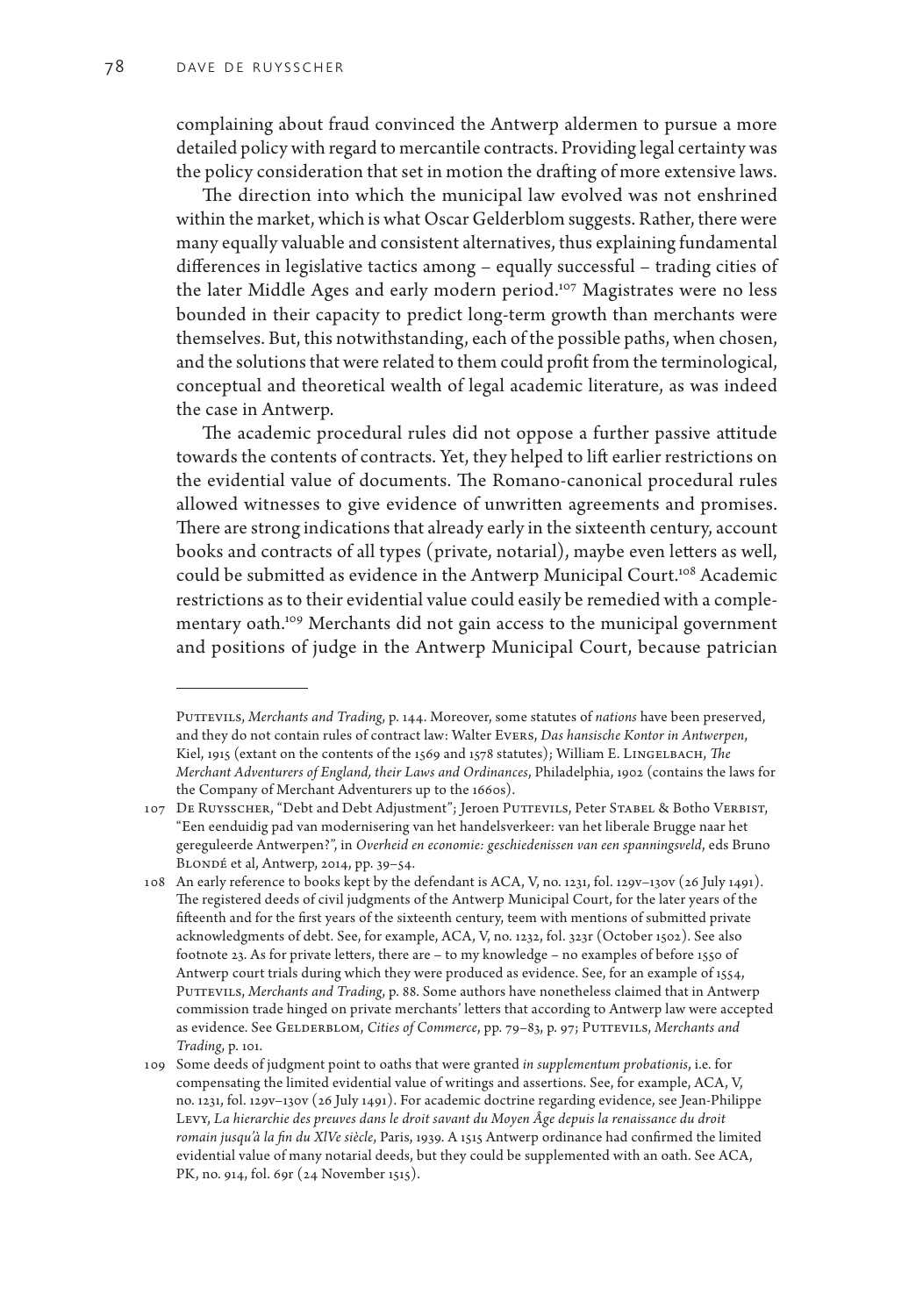families remained monopolistic in this respect,<sup>110</sup> but apparently they did not need formal participation in order to gain the aldermen's support.

To the abovementioned examples of academically supported changes in expropriation and bearer notes one can add a change in municipal law concerning the transfer of ownership rights, which was closely related to the enforcement of contracts of sale. In the fifteenth century, the (unwritten) Antwerp municipal law had provided that "delivery conveys ownership". Around 1500, this was changed to the rule "only payment conveys ownership". Only when the seller had explicitly granted credit by stating a date at which the price had to be paid was ownership ceded to the buyer on delivery before payment.<sup>111</sup> Under the older regime, delivery without payment granted ownership to the buyer, except when it was agreed otherwise.<sup>112</sup> The new solution was easier to link to academic legal literature,<sup>113</sup> which allowed for legal reasoning in complex cases on the basis of that doctrine. For merchants either solution was acceptable. What mattered to them was that the applicable rule was fixed, and that they could adjust their contracts if they did not want to apply it. The municipal rule thus served as standard, as supplementary law, in case the agreement of sale had not provided a solution.

## *3.4.2. Towards a Written Antwerp Law on Mercantile Contracts (***c***. 1550–***c***. 1610)*

From the middle of the sixteenth century onwards, the municipal law of Antwerp became written down and systematised in structured compilations. Starting in 1531, at regular intervals, the princely government ordered that private-law rules that applied in local jurisdictions of the Netherlands were committed to writing. Compilations were to be handed in at the nearby princely court, which for Antwerp was the Council of Brabant, and following an analysis of their contents they could become promulgated in the form of a princely ordinance as the law of the locality.<sup>114</sup> In Antwerp, as well as in many other localities, early decrees were ignored. Some law fragments were put together in the abovementioned *Golden Book*, but the latter was not presented to the princely authorities.<sup>115</sup> In the early 1540s a new compilation of Antwerp municipal rules was drawn up, containing some 300 articles, but again it was not submitted for

<sup>110</sup> On this issue, see the chapter 2 by Jeroen Puttevils in this volume.

<sup>111</sup> ACA, V, no. 1233, fol. 11v (30 June 1503) and no. 1235, fol. 265v (10 July 1520). See also, but less clear in this regard ACA, V, no. 69, fol. 10r-11v  $(4$  May 1542).

<sup>112</sup> De Ruysscher, "De ontwikkeling van het Antwerpse privaatrecht", p. 140 (*Golden Book*, *c.* 1511–*c.* 1528, s.77). The rule of "payment conveys ownership" was mentioned in the 1608 law book: *Antwerp 1608 Law*, vol. 2, pp. 326–28 (part 3, ch. 3, s. 13).

<sup>113</sup> R. Feenstra, "Eigentumsvorbehalt und die Regel von Inst. 2,1,41 über das Verhaltnis von Kaufpreiszahlung und Eigentumsübertragung", in *The Legal History Review (Tijdschrift voor Rechtsgeschiedenis)*, 58/1, 1990, pp. 133–42.

<sup>114</sup> John Gilissen, "La rédaction des coutumes en Belgique au XVIe et XVIIe siècles", in *La rédaction des coutumes dans le passé et le présent*, ed. John Gilissen, Brussels, 1962, pp. 98–102; Gilissen, "Les phases".

<sup>115</sup> De Ruysscher, "De ontwikkeling van het Antwerpse privaatrecht", pp. 87–91.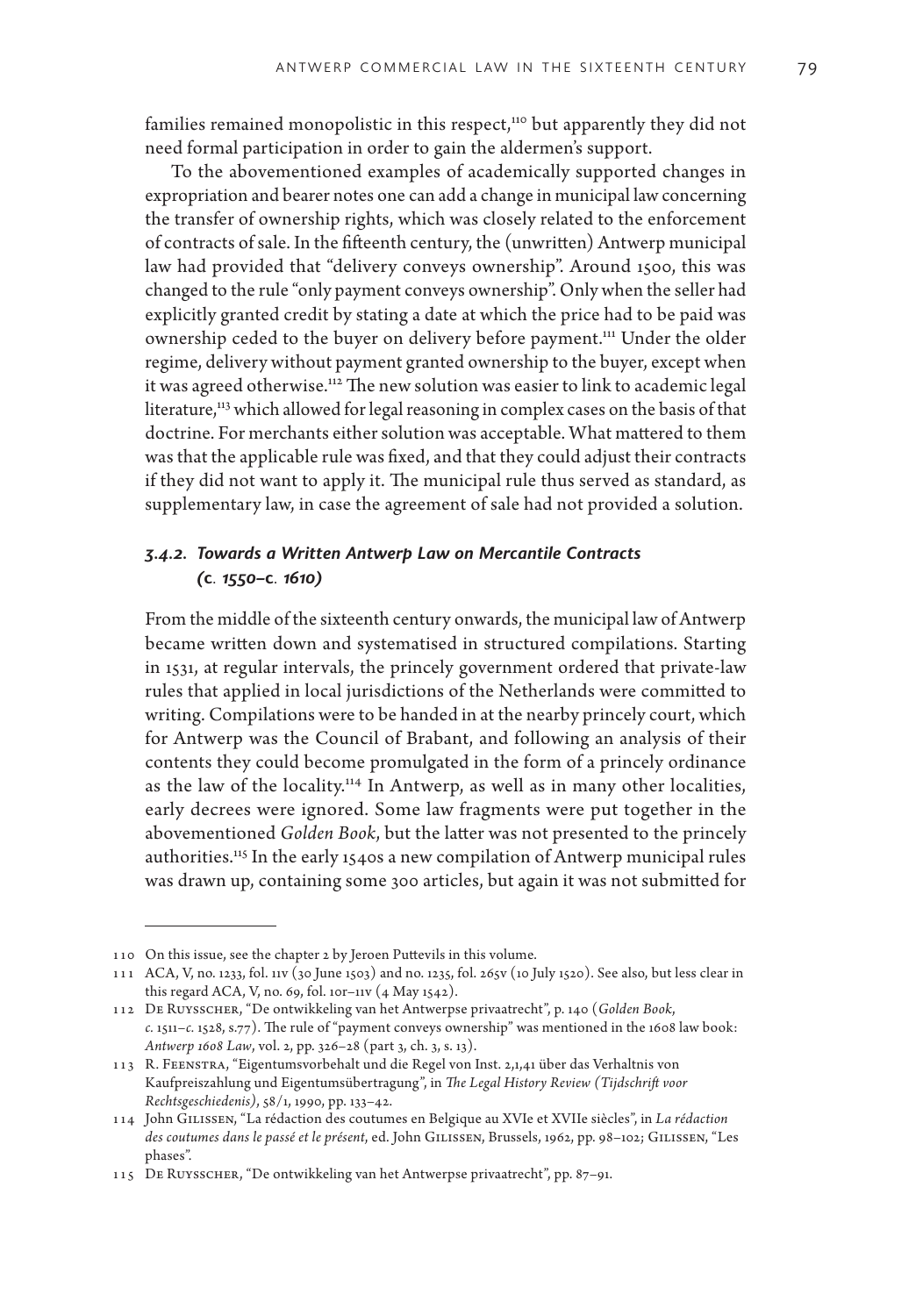princely approval.<sup>116</sup> In 1546, a reminder was sent to the Antwerp aldermen and, as a result, in 1548 a compilation of Antwerp rules was sent in. Even though its authors had sought to "emend" the Antwerp rules, this collection was of poor quality and contained almost no sections regarding mercantile contracts, which was due to the lasting attitudes of Antwerp judges towards the contents of such agreements. For reasons unknown, it never obtained princely approval. In 1559, a new princely order warned that norms of municipal law should be reduced to writing. For the Antwerp aldermen, this was probably the signal to withdraw the 1548 compilation. In Brabant, at that time almost no collections of municipal law had yet been ratified because the Council of Brabant had been negligent in examining the few *cahiers* that had been submitted. New local compilations were drafted following severe injunctions issued by Governor-general Alva in 1570. Together with many other local courts, in July 1570 Antwerp produced its revised version, which had been assembled by a committee of jurists and practitioners.<sup>117</sup> The 1570 compilation contained new chapters on merchants' matters, such as marine insurance and bankruptcy, but they were brief and their sections were mostly based upon princely legislation and upon older Antwerp bylaws. A paragraph on bills of exchange rephrased academic legal opinions concerning that type of arrangement.<sup>118</sup>

All in all, these compilations corroborated the earlier municipal law as it had been developed earlier in the cooperations between merchants and the Antwerp aldermen-judges. A brief intermezzo of contention, in marine insurance, which in 1557 started because of strict proposals of marine insurance registration by Giovanni Battista Ferrufini, was quickly ended because the Antwerp aldermen advocated for their earlier municipal rules. By 1571 they obtained princely approval for that.<sup>119</sup> The contention of the 1550s had followed after a rise in marine insurance cases before the Antwerp Municipal Court that had started in 1548. In those cases insurance underwriters attempted to renege on their obligations. As a result, merchants looked to the sovereign and the Antwerp aldermen to bring order, even though they wanted to have their say on the contents of new legislation as well. Following the demands of merchants, the princely administration thereupon ventured into legislating also on the contents of marine insurance contracts.<sup>120</sup> Around the same time associates in partnerships were accused of fraudulent behaviour and an interest

<sup>116</sup> De Ruysscher, "De ontwikkeling van het Antwerpse privaatrecht", pp. 95–99.

<sup>117</sup> For details on the writing of the 1548 and 1570 law books, see De Ruysscher, "De ontwikkeling van het Antwerpse privaatrecht", pp. 99-104; DE RUYSSCHER, "Naer het Romeinsch recht", pp. 51-8; Marcel GOTZEN, "De costumiere bronnen voor de studie van het oud-Antwerpsch burgerlijk recht", in *Rechtskundig Tijdschrift voor België*, 39, 1949, pp. 11–15; Fred Stevens, *Revolutie en notariaat. Antwerpen 1794–1814* (Brabantse rechtshistorische reeks, 8), Assen, 1994, pp. 21–24.

<sup>118</sup> *Coutumes de la ville d'Anvers*, ed. Guillaume De Longé (Coutumes du pays et duché de Brabant. Quartier d'Anvers), vol. 1, Brussels, 1871, pp. 530–36 (bankruptcy), p. 598 (bills of exchange), and pp. 598–604 (marine insurance).

<sup>119</sup> DE RUYSSCHER & PUTTEVILS, "The Art of Compromise", pp. 37-46.

<sup>120</sup> DE RUYSSCHER & PUTTEVILS, "The Art of Compromise", pp. 34-35.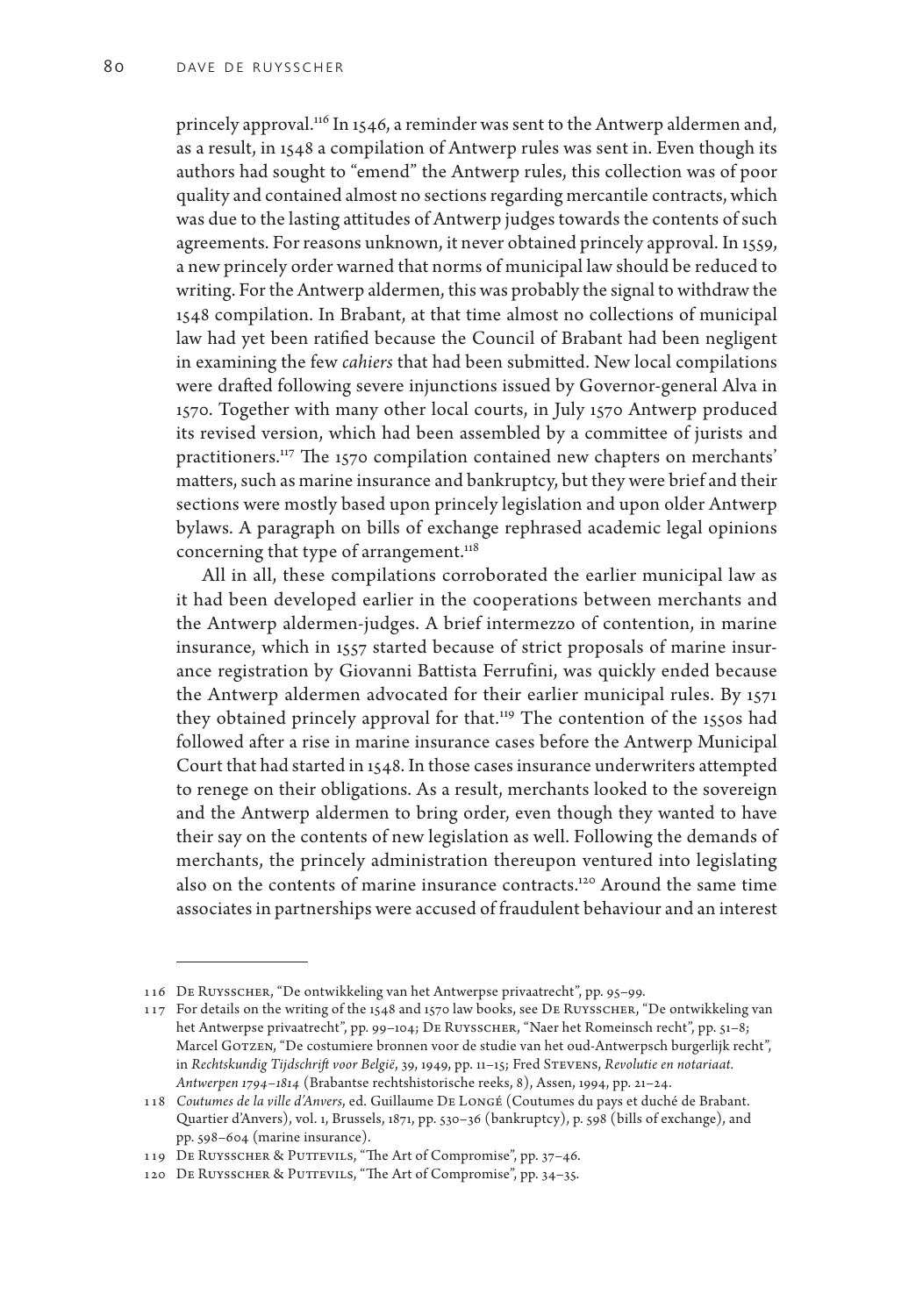in monopolies sparked legislation as well.<sup>121</sup> Newly adopted attitudes of the Antwerp aldermen concerning the city's municipal law are evident in a 1554 statement of theirs in which they – for the first time – formulated some rules on terms in partnership contracts.<sup>122</sup>

In 1578, the Antwerp aldermen decided to issue a new law compilation, acting this time on their own initiative.123 The new text, which was printed in the last months of 1582, became the standard Antwerp law. It contained a new chapter on partnership (company), and many new articles relating to other commercial issues such as bankruptcy.124 The 1582 compilation was the first to list rules concerning the most important contracts of trade. However, when it was published, Antwerp's Golden Age had already come to an end, even though the city maintained a respectable position as an international financial and insurance centre well into the seventeenth century.<sup>125</sup> Because a Calvinist-orientated Antwerp government had issued the 1582 text, in May 1586 the new and now Catholic Antwerp board of aldermen prohibited the use of this version, and ordered another committee of jurists to draw up a new compilation of Antwerp law.126 Discrepancies between provisions of contract and the contents of the 1582 compilation, in matters of partnerships, have been identified as opposition between mercantile practice and municipal law.127 However, these differences were more due to the freedom to contract than to an estranged policy of the Antwerp administrators. The sections on partnerships in the 1582 collection were supplementary law, which could lawfully be changed in contracts. They demonstrate the same blend of mercantile-academic solutions that was typical of the Antwerp legislative methods. Yet, also, the 1582 compilation for the first time provided for elaborate rules on the contents of mercantile contracts.

At the beginning of the seventeenth century, the alliance between merchants and policy makers changed. In 1608, a municipal law text of gigantic proportions was finished, but as regards its sections on mercantile contracts it was finicky and harsher than the earlier collections. The 1608 law book contained 3643 articles, distributed over seven parts and eighty-one paragraphs. Provisions

<sup>121</sup> Hugo Soly, "Economische vernieuwing en sociale weerstand. De betekenis en aspiraties der Antwerpse middenklasse in de 16de eeuw", in *Tijdschrift voor Geschiedenis*, 83, 1970, pp. 520–35, p. 522, and p. 530. Princely laws regarding investments without risk and monopoly were made in 1540 and 1550. See *Recueil des Ordonnances des Pays-Bas*, vol. 4, p. 235 (4 October 1540); ACA, PK, 479, no. 25 (15 February 1550 ns).

<sup>122</sup> ACA, V, 68, fol. 159r (*c.* 1554).

<sup>123</sup> ACA, PK, no. 552, fol. 204r (18 July 1578).

<sup>124</sup> *Antwerp 1582 Law*, pp. 392–96 (company) and pp. 538–56 (bankruptcy).

<sup>125</sup> Roland Baetens, *De nazomer van Antwerpens welvaart. De diaspora en het handelshuis De Groote tijdens de eerste helft der 17de eeuw*, vol. 1, Brussels, 1976, pp. 243–59 and pp. 264–68. On marine insurance in seventeenth-century Antwerp, see: Dave De Ruysscher, "Normative Hybridity in Antwerp Marine Insurance (*c*. 1650–*c*. 1700)", in *The Law's Many Bodies*. *Studies in legal hybridity and jurisdictional complexity c1600-1900*, eds Sean DONLAN & Dirk HEIRBAUT (Comparative Studies in Continental and Anglo-American Legal History, 32), Berlin, 2015, pp. 145–68.

<sup>126</sup> ACA, PK, no. 558, fol. 112v (30 May 1586).

<sup>127</sup> Van Hofstraeten, "Company Law", p. 52; Van Hofstraeten, "Jurisdictional Complexity", pp. 79–80.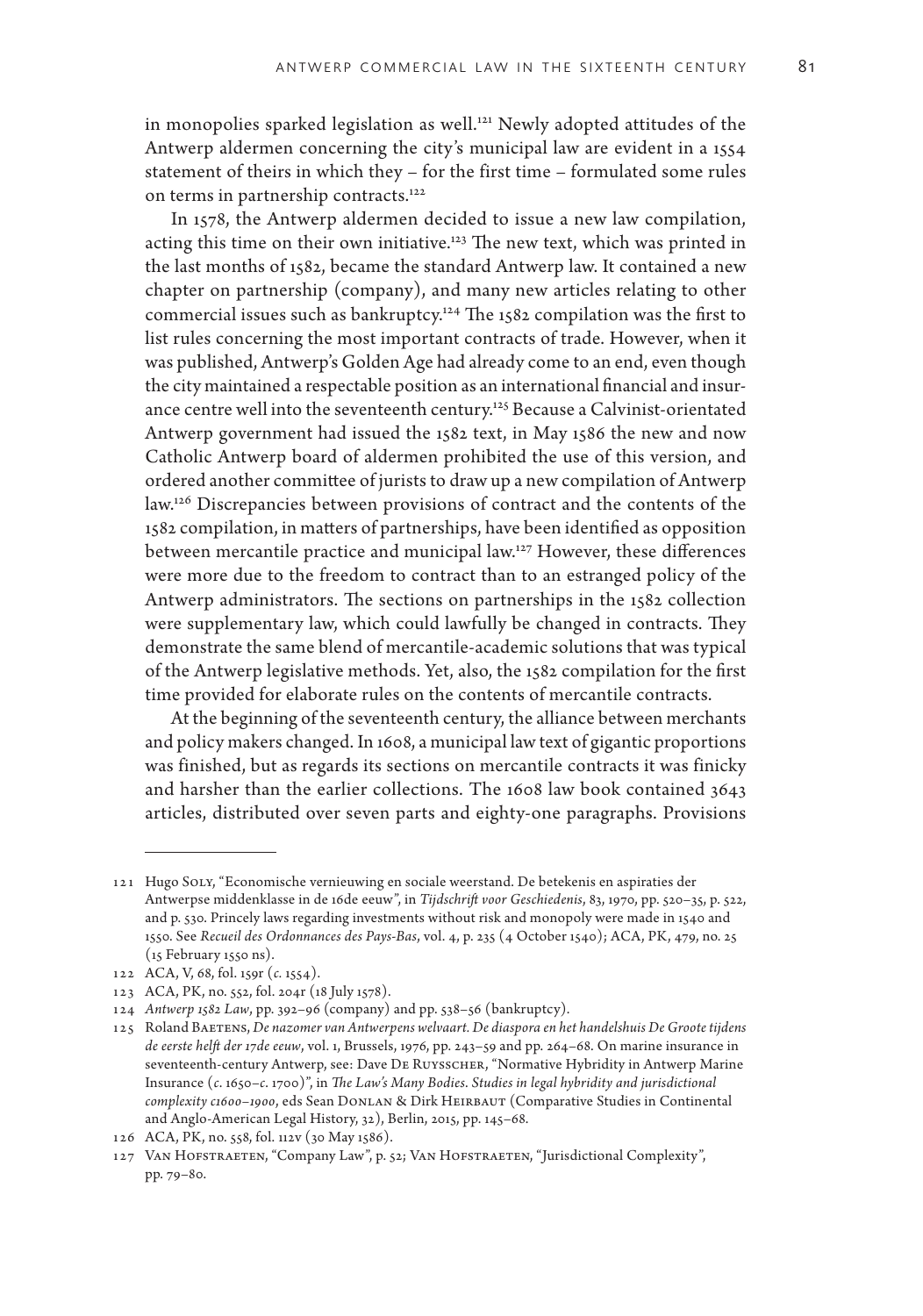on commercial law comprised nearly one third of the total, i.e. 1124 articles in eighteen chapters, which contrasted with the 111 articles regarding corresponding matters in the 1582 law book. Shortly after the submission of the 1608 compilation to the Council of Brabant, the Antwerp aldermen advocated provisional approval and publication of the part on commercial law, which was granted in February 1609.128 Although in March 1609 the Antwerp aldermen publicly imposed the commercial chapters to be used in the court,<sup>129</sup> the new compilation never gained much popularity. For nearly all commercial and also other topics, the 1582 compilation was the most used after 1586 and even after 1609. The reason for this was mainly that the new solutions contained within the 1608 law book were often contrary to older court practice and unwieldy for mercantile contracts. This followed from a stricter policy that identified Antwerp's waning commercial attraction with problems and deceitful behaviour in the market. The 1608 compilers, for example, insisted on compulsory clauses to be inserted into insurance contracts and even required litigating purchasers of insurance to draw up a declaration of good intent. Fraud was thus presumed!<sup>130</sup> Such rules were not accepted among merchants, and the Antwerp government ultimately had to acknowledge that the 1582 law book had remained the prevalent compilation of Antwerp law. After 1633, the aldermen no longer insisted on formal princely approval of the  $1608$  text.<sup>131</sup> When after 1650, the 1608 collection gained new attention in marine insurance litigation, the Antwerp aldermen-judges resorted to the older rules of municipal law.132

There were concomitant reasons for why around 1550 the Antwerp aldermen started crafting municipal rules regarding the contents of mercantile contracts. First, by the second half of the sixteenth century, the coalition between the municipal government and the community of foreign merchants had become very strong, and this also concerned legal matters. From the later fifteenth century onwards, the Antwerp Municipal Court had attracted more and more mercantile cases.133 This followed on from an integration of the market, which saw more and more contracts between merchants that did not belong to the same *nation*. Between compatriots, the leaders of *nations* could mediate, but when outsiders were involved, only the court of the locality was competent. This success of the Antwerp Municipal Court went together with a new tendency of the Antwerp and princely lawmakers to consult merchants on drafts of legislation.<sup>134</sup> Second, the impulses provided by the homologation efforts of the princely government

<sup>128</sup> ACA, V no. 64.

<sup>129</sup> ACA, V, no. 55.

<sup>130</sup> *Antwerp 1608 Law*, vol. 2, p. 310 (part 4, ch. 11, s. 266).

<sup>131</sup> A last attempt was made in the early 1630s, but in December 1633 the efforts stopped. See ACA, PK, no. 579, fol. 22v (14 July 1633), fol. 23r (23 July 1633), and fol. 25r (9 August 1633).

<sup>132</sup> De Ruysscher, "Normative Hybridity", pp. 154–67.

<sup>133</sup> PUTTEVILS, Merchants and Trading, pp. 141-2.

<sup>134</sup> See for example General Archives of the Realm in Brussels, Papiers d'État et de l'Audience, no. 1635/1, letter of 14 October 1553 (referring to a consultation of Lazarus Tucher on the effects of the postponement of payments at the Antwerp fairs); DE RUYSSCHER & PUTTEVILS, "The Art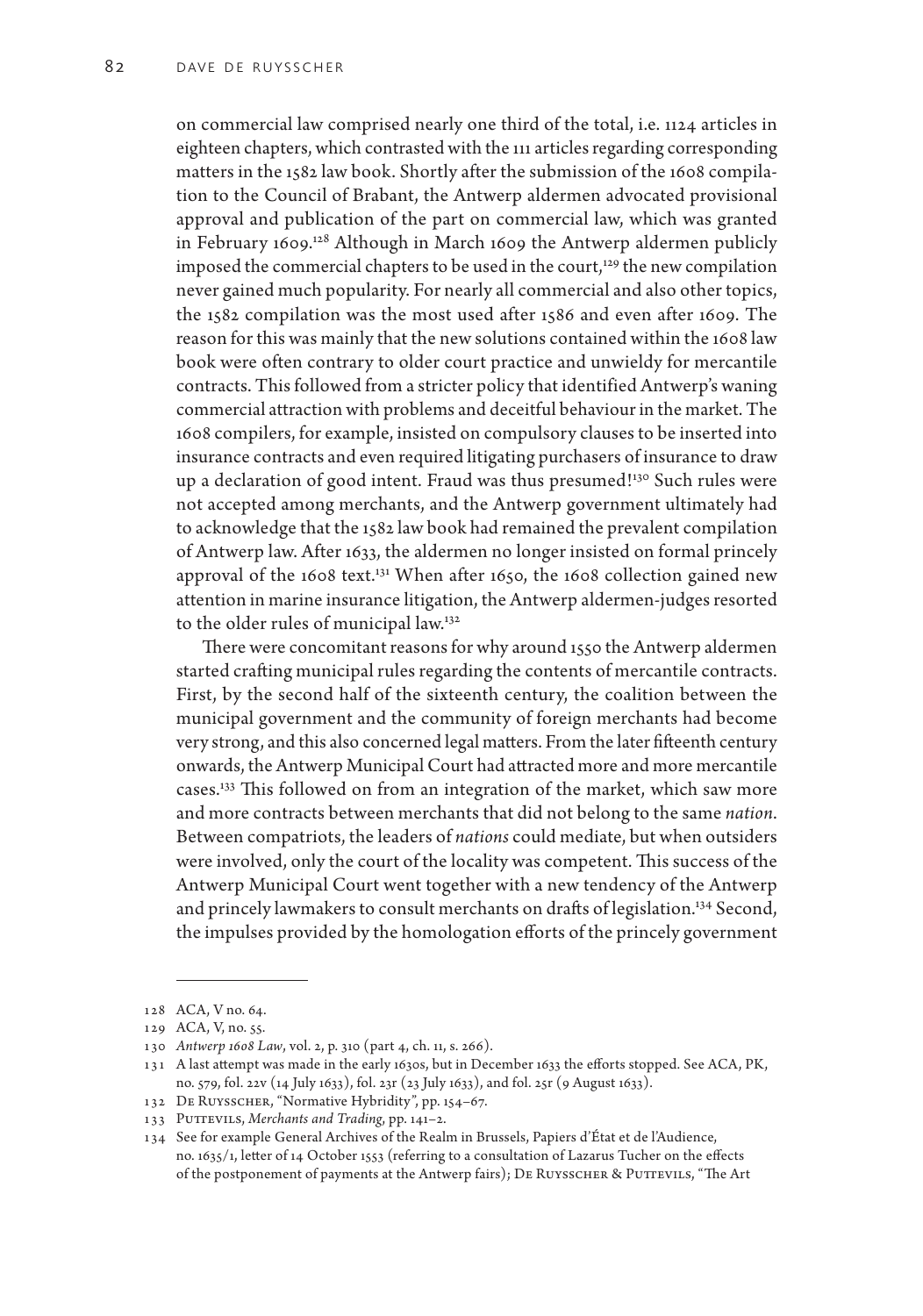triggered concerns among the Antwerp administrators over the contents of their municipal law. Underlying this was the exhaustive ambition of jurists to capture any reality in legal terms. Third, apart from the mentioned deeper causes, the shocks resulting from legal uncertainty in the marine insurance market and regarding company contracts were important. They provided the spark that set off the new policy of the Antwerp administrators.

However, notwithstanding new ambitions, it seems that the Antwerp aldermen and also the princely legislator remained very cautious when crafting rules of law. They consistently assessed what consequences a measure could have for the Antwerp market. When forging solutions that had been made necessary by the use of mercantile contracts in the city, the Antwerp aldermen often started from merchants' practices and insights. They were instructive, but too superficial, and as a result they were expanded by means of the academic law that the administrators had studied at university. The affinity of the Antwerp rulers with learned legal literature marked the outcome of this process of appropriation. Mercantile techniques and practices provided the raw materials for municipal law, which in its concrete form had the required sophistication for solving real and often complex problems. In the 1560s, 1570s and 1580s, sometimes it was merchants who were invited to formulate rules at *turben* inquiries, but in their registered and elaborated form these rules bore the traces of juristic adaptation.135

The academic embedding of mercantile practices allowed for quick acknowledgments of new techniques. The indorsed bill of exchange is a case in point. In the 1620s and 1630s, indorsement became a mainstream commercial practice in Antwerp, also because of an innovative and facilitating interpretation of certain sections of the city´s law books. In those years, it became gradually acknowledged that one could pay for a bill of exchange and collect the sums due, even as buyer of the bill. Although the academic law of the early seventeenth century still mainly focused on a bipartite conception of a bill of exchange as proof of a loan between the lender and the drawer, which actually excluded transfers of bills of exchange, new views quickly became popular in the Antwerp Municipal Court. A 1630 declaration of the Antwerp government in Latin, which teemed with academic terminology, formally recognised indorsement of bills of exchange as sound according to Antwerp law.136 It was the concept of *procurator in rem suam*, which had been mentioned in the 1582 sections regarding bills of exchange that helped promote the holder of an indorsed bill of exchange to an autonomous

of Compromise", p. 41, footnote 48; Louis Sicking, "Stratégies de réduction de risque dans le transport maritime des Pays-Bas au XVIe siècle", in *Ricchezza del mare, ricchezza dal mare, secc. XIII–XVIII*, ed. Simonetta Cavaciocchi, Prato, 2006, pp. 797–8.

<sup>135</sup> ACA, V, no. 69, fol. 18r (29 May 1571), no. 69, fol. 51v (10 July 1566), and fol. 208r (7 June 1582).

<sup>136</sup> ACA, V, no. 70, fol. 41r (9 July 1630). "… acceptator alicuius cambii scedulae … obligatus solvere … ipsi, qui est et ulterius inventus fuerit, die solutionis habere actionem, et nominatus esse ad recipiendum per nominatione prima aut procurationem, aut per inscriptionem in dorso eiusdem scedulae, illius qui invenitur habere potestatem recipiendi, aut committendi …".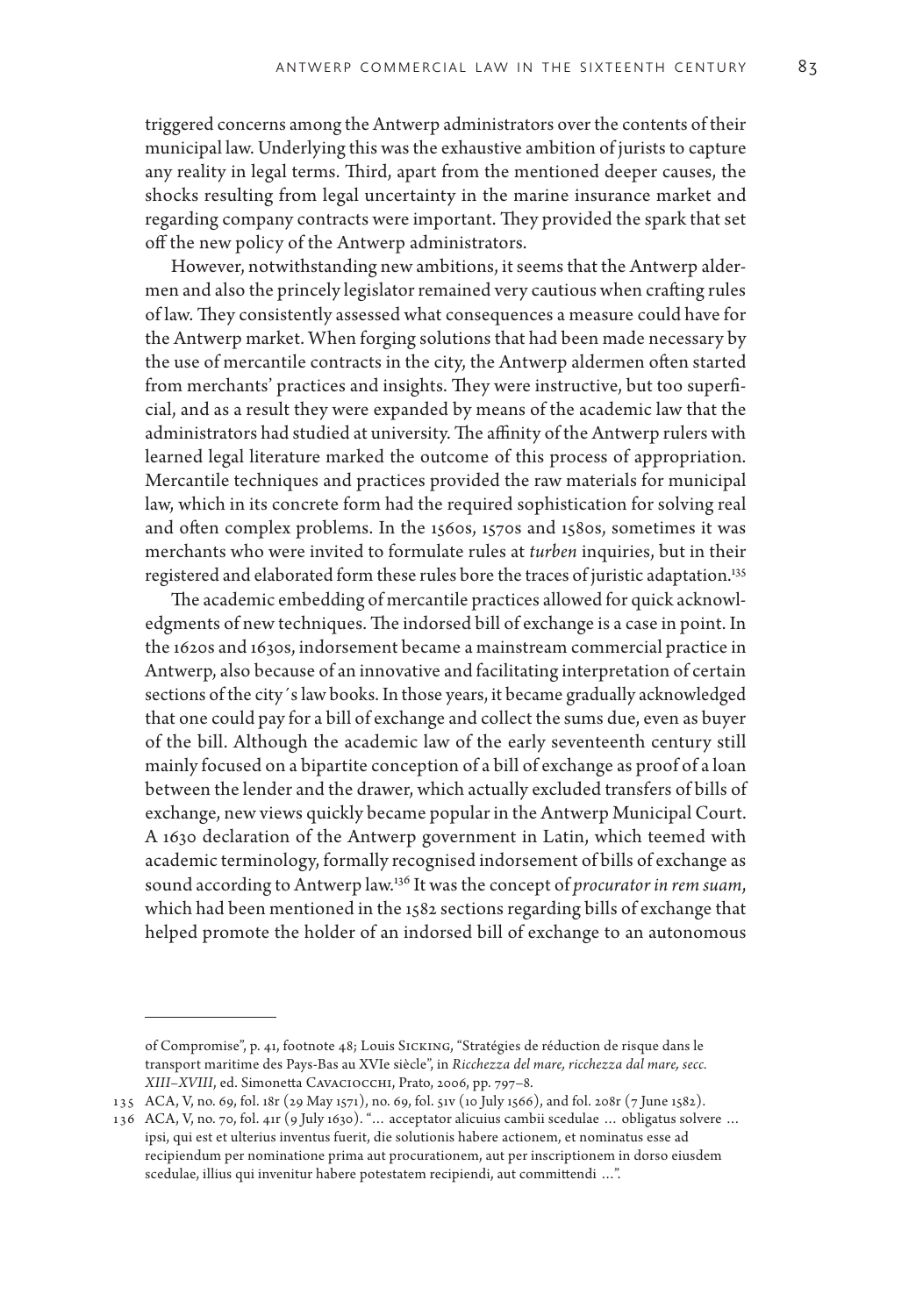party by law.137 This was thus another example of how academic law ensured a new and facilitating legal appreciation by the Antwerp aldermen starting from the basic materials of commercial practice.

The academic law regarding mercantile contracts that served as a platform for the integration of usages of trade in the Antwerp 1582 and 1608 law books can be dated. It seems that the compilers did not much use contemporary treatises, not even those of legal humanists, but relied more on late-medieval Italian literature. This is evident, for example, in some legal precepts surrounding the contract of sale. A late-medieval idea regarding the protection of supposedly weaker parties was that of the "just price", which was based on the opinion that for every type of merchandise there existed one ideal price. Derogations from this price were to be sanctioned if they transgressed certain limits. In that case, the sale was deemed null and void. In the later Middle Ages, this theory had been formulated by canonists and theologians and had also been present in legal literature that was based on Roman law. By the middle of the seventeenth century, the scope of this arrangement had become more limited. According to late-medieval canon law, both the buyer and the seller could bring an action suit following infringements regarding the just price, and for all contracts. By 1650, however, this had become only an option for the seller of immovable property, and on the condition that he proved fraud of the buyer or that he himself had erred.<sup>138</sup> The latter solution, which had first been set forth in legal-humanist Romanist writings of the 1560s and 1570s, was not inserted into the 1582 and 1608 *costuymen*. Instead, they contained rules on the old broad "just price".<sup>139</sup> It seems that, even though the Antwerp administrators pursued a humanist *emendatio* when recasting their municipal law, their sources were in the Italian scholastic style and dating from the fourteenth and fifteenth centuries.<sup>140</sup> This can be explained by the rather conservative training Antwerp jurists had had, at

<sup>137</sup> For a full version of this argument, see Dave De Ruysscher, "L'acculturation juridique des coutumes commerciales à Anvers. L'exemple de la lettre de change (XVIe–XVIIe siècle)", in *L'acculturation*  juridique. Actes des journées de la Société d'Histoire du Droit (Iuris Scripta Historica, 25), eds Fred Stevens & Laurent Waelkens, Leuven, 2011, pp. 151–60.

<sup>138</sup> Reinhard Zimmermann, *The Law of Obligations. Roman Foundations of the Civilian Tradition*, Cape Town, 1990, pp. 259–70. For the development of the scholastic idea of the "just price" in doctrine and in urban Brabant in the late Middle Ages, see Raoul DE KERF, *De juiste prijs in de laatmiddeleeuwse stad. Een onderzoek naar middeleeuwse economische ethiek op de ambachtelijke markt en in moralistische lekenliteratuur*, Leuven, 2010.

<sup>139</sup> *Antwerp 1582 Law*, p. 536 (ch. 65, s. 17); *Antwerp 1608 Law*, vol. 2, p. 64 (part 4, ch. 6, s. 17–19). For movables, rescission of the contract could only be asked for contracts of a value above 600 guilders, but this remedy was – and this was contrary to the humanistic interpretation – also available for buyers.

<sup>140</sup> De Ruysscher, "Naer het Romeinsch recht", pp. 372–73. The *Memorieboeken*, which were books containing legal arguments about the sections of the 1608 law book, refer to French and contemporary books, but this does not attest to an influence of legal-humanist literature on the contents of this compilation. See Bram Van Hofstraeten, *Juridisch Humanisme en Costumiere Acculturatie. Inhouds- en vormbepalende factoren van de Antwerpse Consuetudines compilatae (1608) en het Gelderse Land- en Stadsrecht (1620)*, Maastricht, 2008, and my book review in *Belgisch Tijdschrift*  voor Filologie en Geschiedenis - Revue Belge de Philologie et d'Histoire, 90/1, 2012, pp. 593-7. See also VAN HOFSTRAETEN, "Company Law", which provides many examples of parts of sections that were taken from the writings of commentators of the fourteenth century.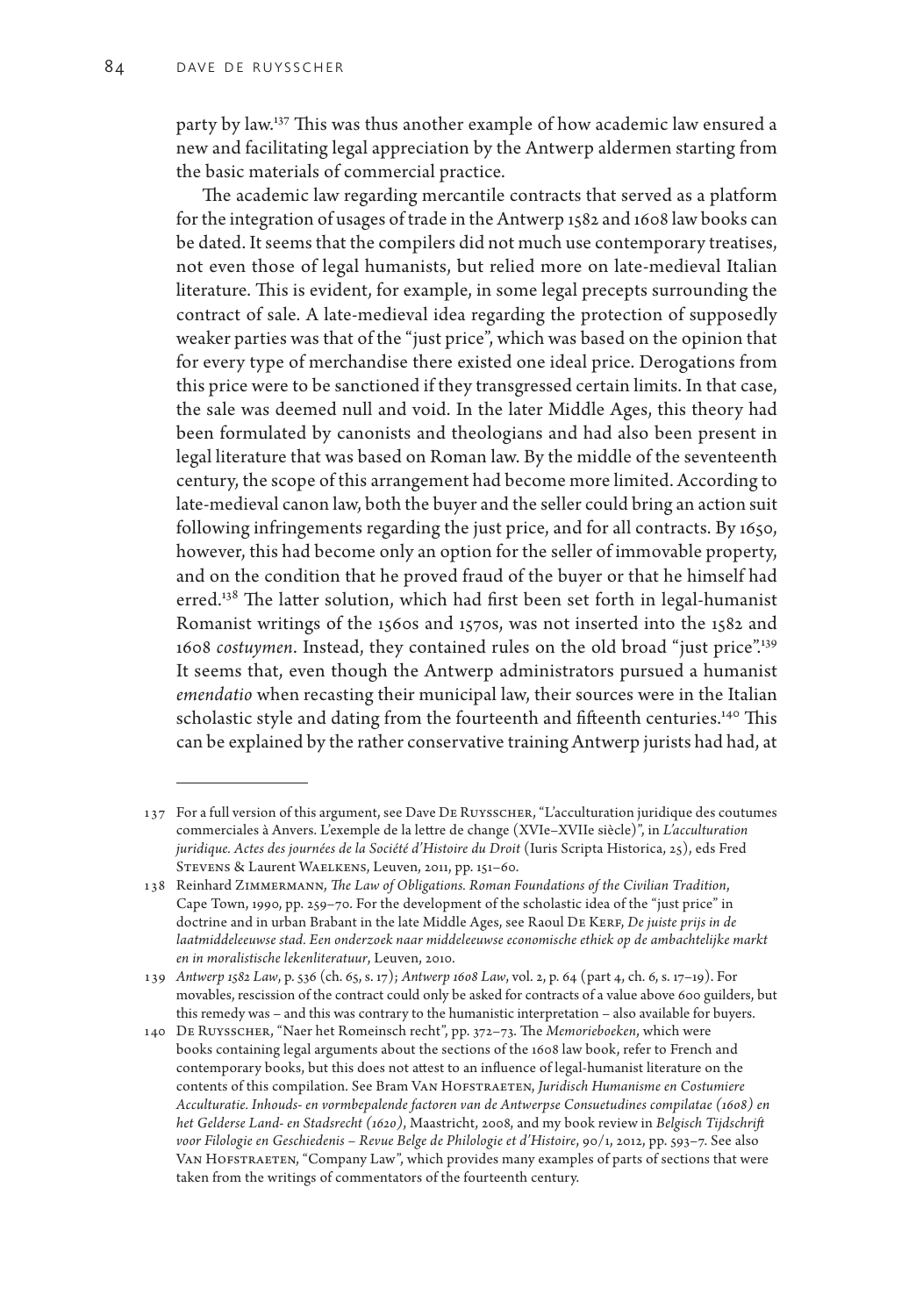the universities of Northern Italy, and – notwithstanding humanist influences there – also at the universities of Leuven and Orléans.<sup>141</sup>

#### **3.5. Conclusion**

In the course of the later fifteenth and in the sixteenth centuries, Antwerp commercial law underwent important changes. In the first decades of the 1500s, proceedings of expropriation and enforcement of debt were adjusted with references being made to legal scholarly writings. This reflected a legal ambition of the Antwerp administrators, which went back to the Renaissance of the twelfth century. As more jurists worked at the Antwerp Town Hall, scholastic legal doctrine provided the underpinning for updates of the Antwerp municipal law. Moreover, starting from the 1530s, a fundamental renewal of the Antwerp municipal law consisted of a comprehensive and systematic re-formulation. This new method had been spread throughout Western Europe in legal-humanist writings. Because of the Antwerp administrators' affinity with the Renaissance within legal studies of the fifteenth and early sixteenth centuries, they incrementally pursued an ambition to devise an extensive and written municipal law. This way of working slowly replaced an earlier policy of endorsing and enforcing contracts, *inter alia* of merchants, without testing their contents. After approximately 1550, written law also concerned the contents of mercantile agreements. This development was a direct response to crises in marine insurance and partnership practice and a further consequence of the earlier embraced philosophy of academic law and of the princely programme of homologation. Around mid-century, the Antwerp administrators changed their approaches because of merchants' demands. The latter had experienced the downside of too much leeway in contractual matters, which had incited fraud and confusion, and they urged for more rules.

The Antwerp 1570, 1582, and 1608 law books formulated precepts of law that were impregnated with academic legal terminology and ideas, even though their contents were inspired by practice as well. The afflux of trade brought with it mercantile techniques. Practices of merchants were sometimes, but not always, Italian in origin, but even if they were, after a while they became used among many groups of traders. Such practices were not always normative, and if they were they were usually not adequate for settling complex disputes. Therefore,

<sup>141</sup> For the university training of Antwerp jurists in the sixteenth and seventeenth centuries, see de RIDDER SYMOENS, "De universitaire vorming" and Hilde DE RIDDER-SYMOENS, "Het onderwijs te Antwerpen in de zeventiende eeuw", in *Antwerpen in de XVIIde eeuw*, Antwerp, 1989, pp. 221–50. On the legal education at Leuven University during the 1500s, and its traditional features, see Philippe GODDING, "La formation des étudiants en droit à Leuven (fin 16e-début 17e siècle): fait-elle place au droit coutumier et édictal de nos régions?", in *Recht en instellingen in de oude Nederlanden tijdens de middeleeuwen en de Nieuwe Tijd*, Leuven, 1981, p. 437. A good overview of the renewal of teaching at most European law faculties can be found in Helmut Coing, "Die juristische Fakultät und ihr Lehrprogramm", in *Handbuch der Quellen und Literatur der neueren europäischen Privatrechtsgeschichte* (Veröffentlichungen des Max-Planck-Instituts für europäische Rechtsgeschichte), ed. Helmut Coing, vol. 2/1, Munich, 1976, pp. 3–102.